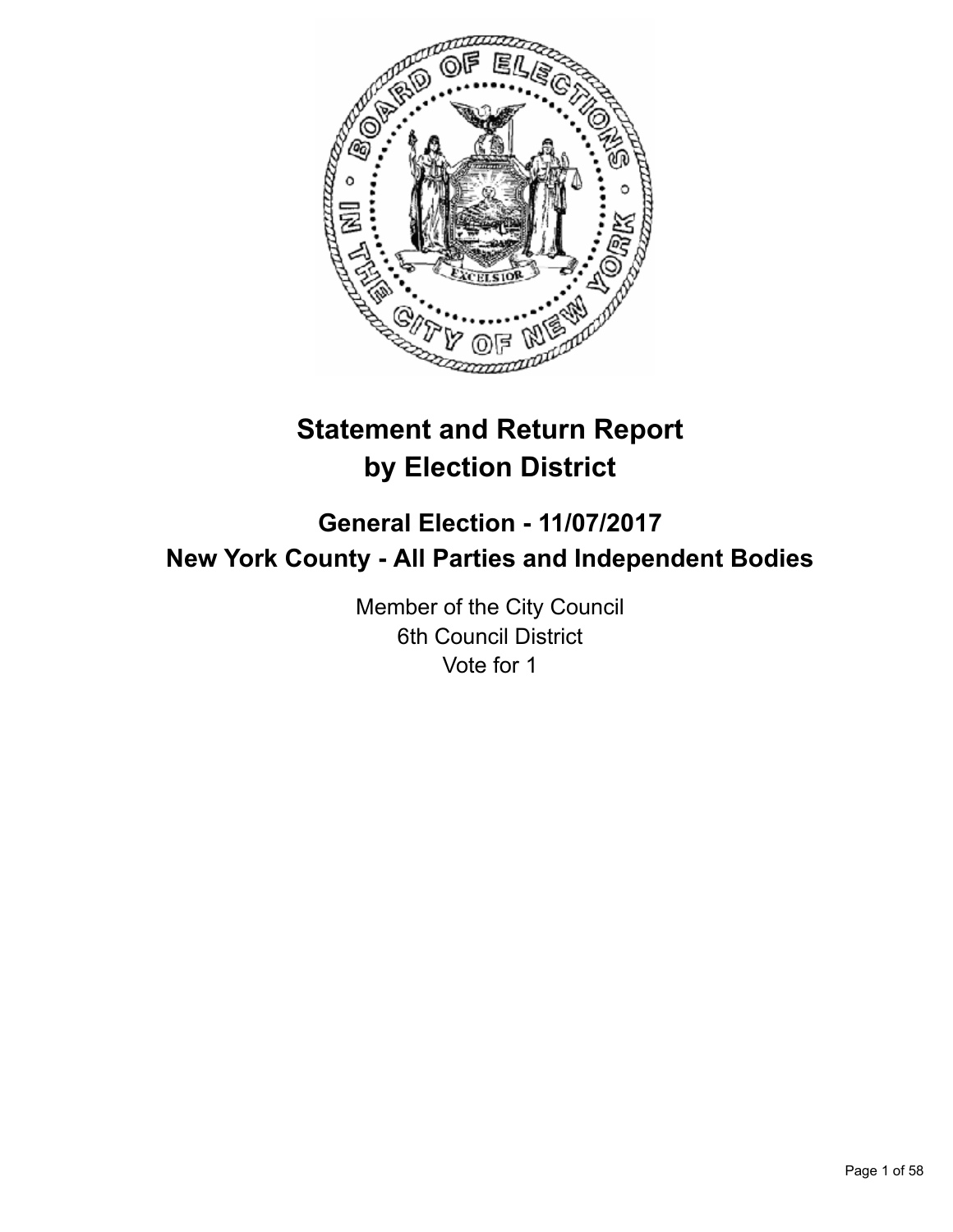

| <b>PUBLIC COUNTER</b>                                    | 158 |
|----------------------------------------------------------|-----|
| <b>MANUALLY COUNTED EMERGENCY</b>                        | 0   |
| ABSENTEE / MILITARY                                      | 1   |
| <b>AFFIDAVIT</b>                                         | 1   |
| <b>Total Ballots</b>                                     | 160 |
| Less - Inapplicable Federal/Special Presidential Ballots | 0   |
| <b>Total Applicable Ballots</b>                          | 160 |
| HELEN K. ROSENTHAL (DEMOCRATIC)                          | 114 |
| <b>HYMAN DRUSIN (REPUBLICAN)</b>                         | 8   |
| HELEN K. ROSENTHAL (WORKING FAMILIES)                    | 14  |
| WILLIAM H. RAUDENBUSH (STAND UP TOGETHER)                | 3   |
| <b>Total Votes</b>                                       | 139 |
| Unrecorded                                               | 21  |

## **019/67**

| <b>PUBLIC COUNTER</b>                                    | 272 |
|----------------------------------------------------------|-----|
| <b>MANUALLY COUNTED EMERGENCY</b>                        | 0   |
| ABSENTEE / MILITARY                                      | 8   |
| AFFIDAVIT                                                | 1   |
| <b>Total Ballots</b>                                     | 281 |
| Less - Inapplicable Federal/Special Presidential Ballots | 0   |
| <b>Total Applicable Ballots</b>                          | 281 |
| HELEN K. ROSENTHAL (DEMOCRATIC)                          | 228 |
| HYMAN DRUSIN (REPUBLICAN)                                | 19  |
| HELEN K. ROSENTHAL (WORKING FAMILIES)                    | 10  |
| WILLIAM H. RAUDENBUSH (STAND UP TOGETHER)                | 3   |
| <b>Total Votes</b>                                       | 260 |
| Unrecorded                                               | 21  |

| <b>PUBLIC COUNTER</b>                                    | 141            |
|----------------------------------------------------------|----------------|
| MANUALLY COUNTED EMERGENCY                               | 0              |
| ABSENTEE / MILITARY                                      | 11             |
| AFFIDAVIT                                                | 3              |
| <b>Total Ballots</b>                                     | 155            |
| Less - Inapplicable Federal/Special Presidential Ballots | 0              |
| <b>Total Applicable Ballots</b>                          | 155            |
| HELEN K. ROSENTHAL (DEMOCRATIC)                          | 117            |
| <b>HYMAN DRUSIN (REPUBLICAN)</b>                         | 18             |
| HELEN K. ROSENTHAL (WORKING FAMILIES)                    | 10             |
| WILLIAM H. RAUDENBUSH (STAND UP TOGETHER)                | $\overline{2}$ |
| MEL WYMORE (WRITE-IN)                                    | 1              |
| <b>Total Votes</b>                                       | 148            |
| Unrecorded                                               | 7              |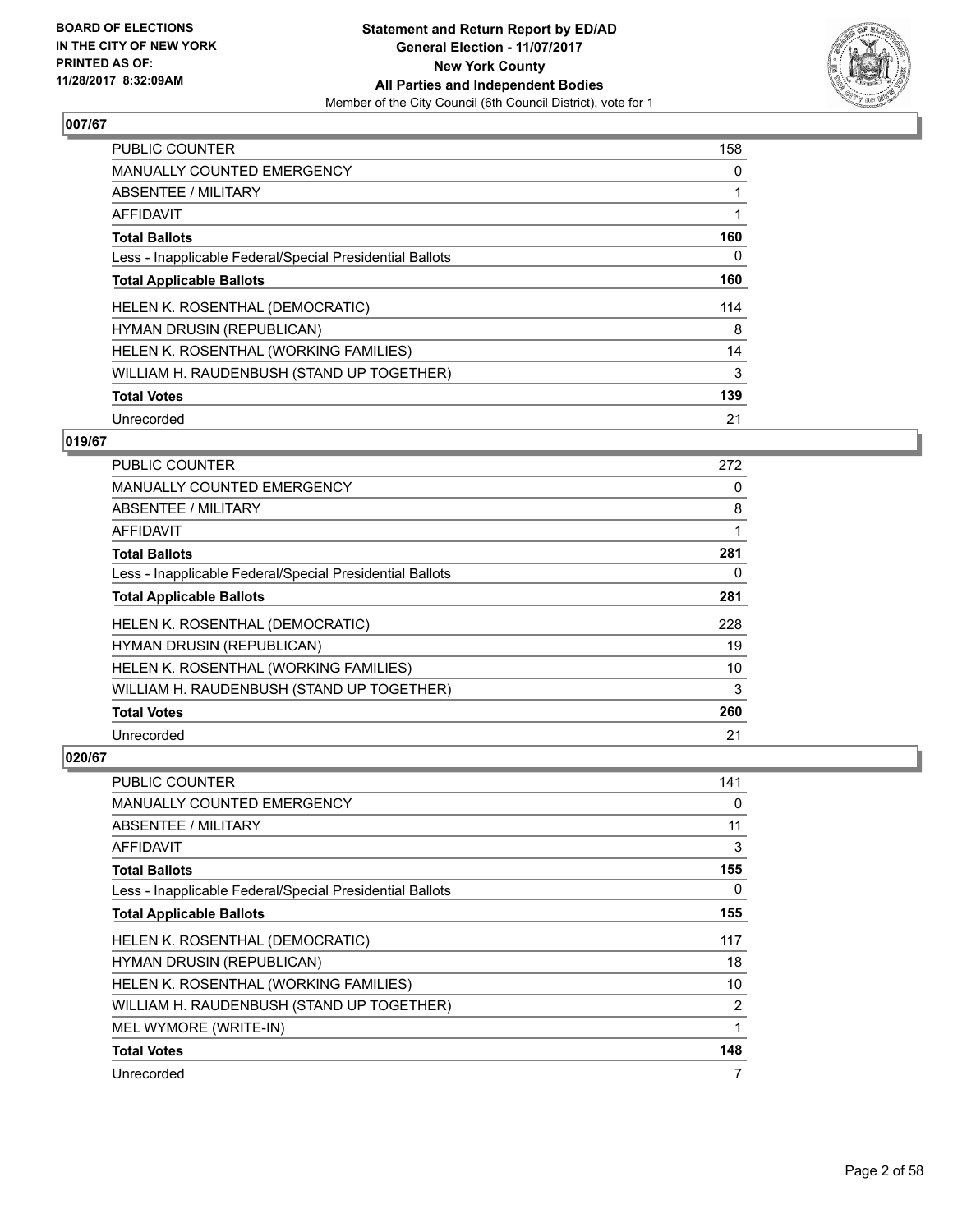

| <b>PUBLIC COUNTER</b>                                    | 65             |
|----------------------------------------------------------|----------------|
| <b>MANUALLY COUNTED EMERGENCY</b>                        | 0              |
| ABSENTEE / MILITARY                                      | 0              |
| <b>AFFIDAVIT</b>                                         | 2              |
| <b>Total Ballots</b>                                     | 67             |
| Less - Inapplicable Federal/Special Presidential Ballots | 0              |
| <b>Total Applicable Ballots</b>                          | 67             |
| HELEN K. ROSENTHAL (DEMOCRATIC)                          | 48             |
| <b>HYMAN DRUSIN (REPUBLICAN)</b>                         | 16             |
| HELEN K. ROSENTHAL (WORKING FAMILIES)                    | 0              |
| WILLIAM H. RAUDENBUSH (STAND UP TOGETHER)                | 1              |
| <b>Total Votes</b>                                       | 65             |
| Unrecorded                                               | $\overline{2}$ |

# **025/67**

| PUBLIC COUNTER                                           | 140 |
|----------------------------------------------------------|-----|
| MANUALLY COUNTED EMERGENCY                               | 0   |
| ABSENTEE / MILITARY                                      | 4   |
| AFFIDAVIT                                                | 2   |
| <b>Total Ballots</b>                                     | 146 |
| Less - Inapplicable Federal/Special Presidential Ballots | 0   |
| <b>Total Applicable Ballots</b>                          | 146 |
| HELEN K. ROSENTHAL (DEMOCRATIC)                          | 116 |
| HYMAN DRUSIN (REPUBLICAN)                                | 2   |
| HELEN K. ROSENTHAL (WORKING FAMILIES)                    | 6   |
| WILLIAM H. RAUDENBUSH (STAND UP TOGETHER)                | 1   |
| <b>Total Votes</b>                                       | 125 |
| Unrecorded                                               | 21  |

| <b>PUBLIC COUNTER</b>                                    | 217 |
|----------------------------------------------------------|-----|
| <b>MANUALLY COUNTED EMERGENCY</b>                        | 0   |
| ABSENTEE / MILITARY                                      | 3   |
| AFFIDAVIT                                                |     |
| <b>Total Ballots</b>                                     | 221 |
| Less - Inapplicable Federal/Special Presidential Ballots | 0   |
| <b>Total Applicable Ballots</b>                          | 221 |
| HELEN K. ROSENTHAL (DEMOCRATIC)                          | 175 |
| <b>HYMAN DRUSIN (REPUBLICAN)</b>                         | 5   |
| HELEN K. ROSENTHAL (WORKING FAMILIES)                    | 6   |
| WILLIAM H. RAUDENBUSH (STAND UP TOGETHER)                | 1   |
| <b>Total Votes</b>                                       | 187 |
| Unrecorded                                               | 34  |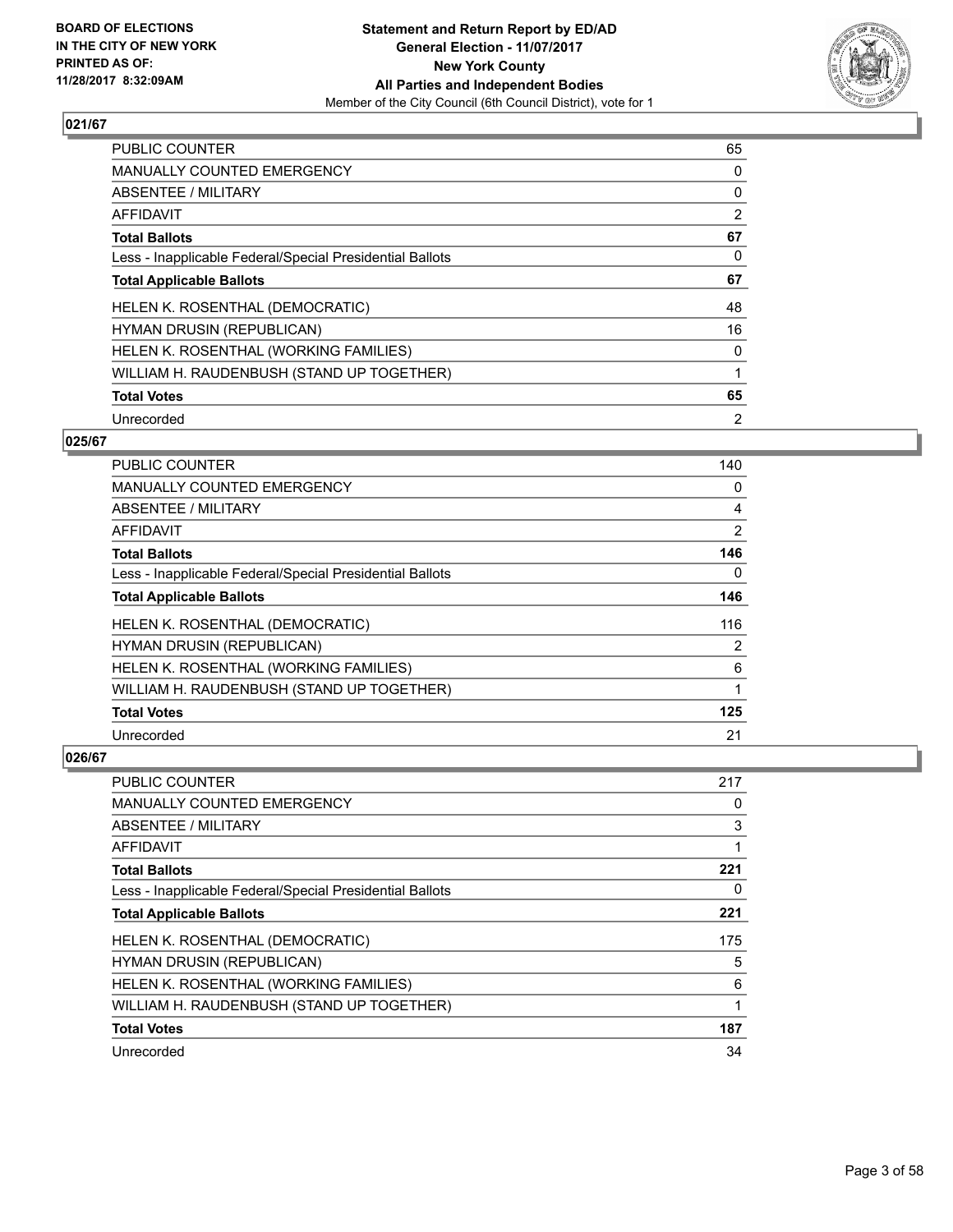

| <b>PUBLIC COUNTER</b>                                    | 277 |
|----------------------------------------------------------|-----|
| <b>MANUALLY COUNTED EMERGENCY</b>                        | 0   |
| ABSENTEE / MILITARY                                      | 5   |
| AFFIDAVIT                                                | 1   |
| <b>Total Ballots</b>                                     | 283 |
| Less - Inapplicable Federal/Special Presidential Ballots | 0   |
| <b>Total Applicable Ballots</b>                          | 283 |
| HELEN K. ROSENTHAL (DEMOCRATIC)                          | 209 |
| HYMAN DRUSIN (REPUBLICAN)                                | 20  |
| HELEN K. ROSENTHAL (WORKING FAMILIES)                    | 11  |
| WILLIAM H. RAUDENBUSH (STAND UP TOGETHER)                | 4   |
| JACQUELINE WRIGHT (WRITE-IN)                             | 1   |
| UNATTRIBUTABLE WRITE-IN (WRITE-IN)                       |     |
| <b>Total Votes</b>                                       | 246 |
| Unrecorded                                               | 37  |

#### **028/67**

| <b>PUBLIC COUNTER</b>                                    | 233 |
|----------------------------------------------------------|-----|
| MANUALLY COUNTED EMERGENCY                               | 0   |
| ABSENTEE / MILITARY                                      | 6   |
| AFFIDAVIT                                                | 4   |
| <b>Total Ballots</b>                                     | 243 |
| Less - Inapplicable Federal/Special Presidential Ballots | 0   |
| <b>Total Applicable Ballots</b>                          | 243 |
| HELEN K. ROSENTHAL (DEMOCRATIC)                          | 190 |
| <b>HYMAN DRUSIN (REPUBLICAN)</b>                         | 22  |
| HELEN K. ROSENTHAL (WORKING FAMILIES)                    | 14  |
| WILLIAM H. RAUDENBUSH (STAND UP TOGETHER)                | 5   |
| <b>Total Votes</b>                                       | 231 |
| Unrecorded                                               | 12  |

| <b>PUBLIC COUNTER</b>                                    | 208 |
|----------------------------------------------------------|-----|
| <b>MANUALLY COUNTED EMERGENCY</b>                        | 0   |
| ABSENTEE / MILITARY                                      | 4   |
| AFFIDAVIT                                                | 3   |
| <b>Total Ballots</b>                                     | 215 |
| Less - Inapplicable Federal/Special Presidential Ballots | 0   |
| <b>Total Applicable Ballots</b>                          | 215 |
| HELEN K. ROSENTHAL (DEMOCRATIC)                          | 167 |
| <b>HYMAN DRUSIN (REPUBLICAN)</b>                         | 27  |
| HELEN K. ROSENTHAL (WORKING FAMILIES)                    | 8   |
| WILLIAM H. RAUDENBUSH (STAND UP TOGETHER)                | 3   |
| <b>Total Votes</b>                                       | 205 |
| Unrecorded                                               | 10  |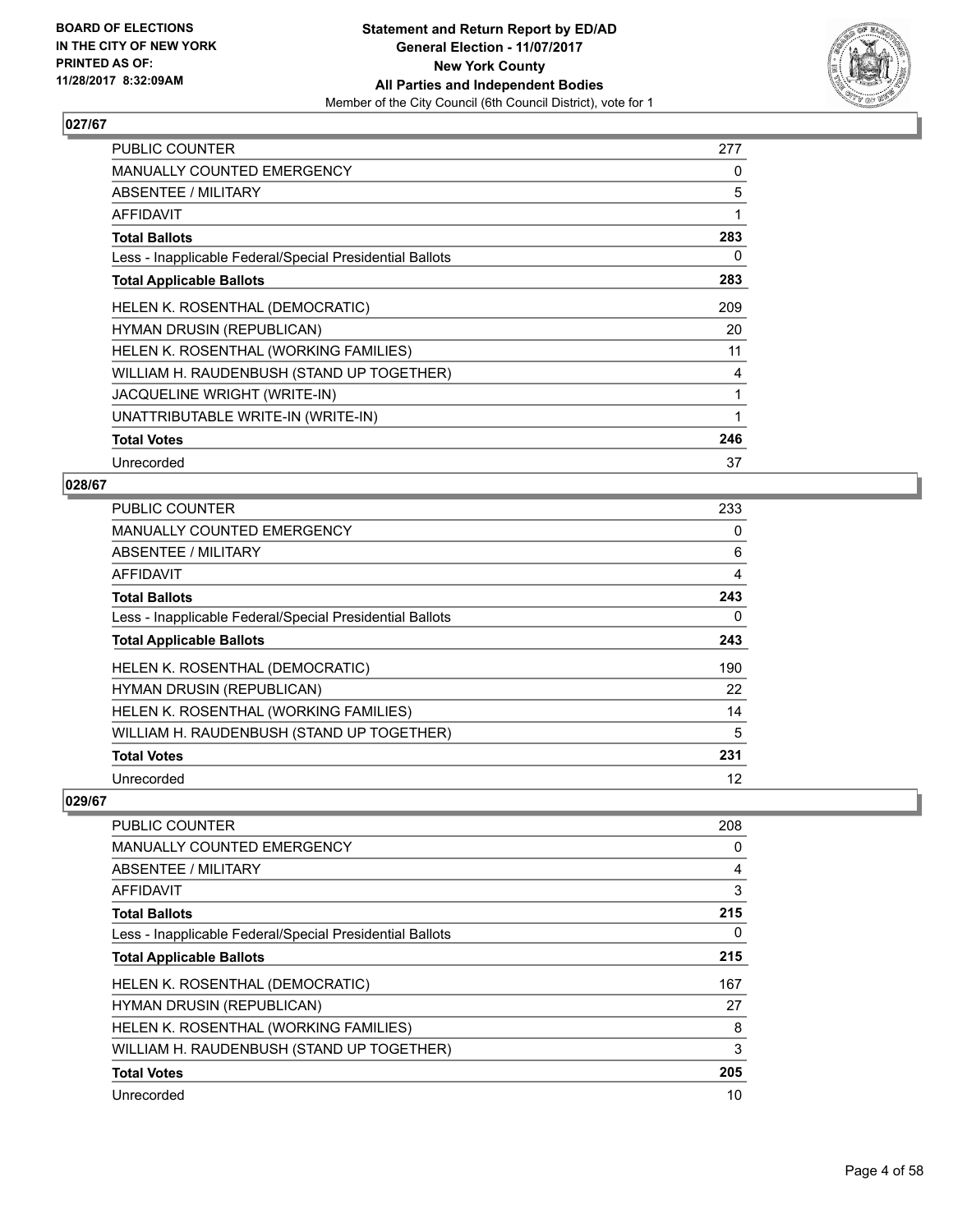

| <b>PUBLIC COUNTER</b>                                    | 64       |
|----------------------------------------------------------|----------|
| <b>MANUALLY COUNTED EMERGENCY</b>                        | 0        |
| ABSENTEE / MILITARY                                      |          |
| AFFIDAVIT                                                | 3        |
| <b>Total Ballots</b>                                     | 68       |
| Less - Inapplicable Federal/Special Presidential Ballots | 0        |
| <b>Total Applicable Ballots</b>                          | 68       |
| HELEN K. ROSENTHAL (DEMOCRATIC)                          | 51       |
| <b>HYMAN DRUSIN (REPUBLICAN)</b>                         | 15       |
| HELEN K. ROSENTHAL (WORKING FAMILIES)                    | 0        |
| WILLIAM H. RAUDENBUSH (STAND UP TOGETHER)                | $\Omega$ |
| <b>Total Votes</b>                                       | 66       |
| Unrecorded                                               | 2        |

## **031/67**

| PUBLIC COUNTER                                           | 418               |
|----------------------------------------------------------|-------------------|
| <b>MANUALLY COUNTED EMERGENCY</b>                        | 0                 |
| ABSENTEE / MILITARY                                      | $12 \overline{ }$ |
| AFFIDAVIT                                                | 2                 |
| <b>Total Ballots</b>                                     | 432               |
| Less - Inapplicable Federal/Special Presidential Ballots | 0                 |
| <b>Total Applicable Ballots</b>                          | 432               |
| HELEN K. ROSENTHAL (DEMOCRATIC)                          | 325               |
| HYMAN DRUSIN (REPUBLICAN)                                | 56                |
| HELEN K. ROSENTHAL (WORKING FAMILIES)                    | 20                |
| WILLIAM H. RAUDENBUSH (STAND UP TOGETHER)                | 5                 |
| <b>Total Votes</b>                                       | 406               |
| Unrecorded                                               | 26                |

| PUBLIC COUNTER                                           | 326 |
|----------------------------------------------------------|-----|
| MANUALLY COUNTED EMERGENCY                               | 0   |
| ABSENTEE / MILITARY                                      | 11  |
| AFFIDAVIT                                                |     |
| <b>Total Ballots</b>                                     | 338 |
| Less - Inapplicable Federal/Special Presidential Ballots | 0   |
| <b>Total Applicable Ballots</b>                          | 338 |
| HELEN K. ROSENTHAL (DEMOCRATIC)                          | 262 |
| <b>HYMAN DRUSIN (REPUBLICAN)</b>                         | 40  |
| HELEN K. ROSENTHAL (WORKING FAMILIES)                    | 15  |
| WILLIAM H. RAUDENBUSH (STAND UP TOGETHER)                | 4   |
| MEL WYMORE (WRITE-IN)                                    | 1   |
| <b>Total Votes</b>                                       | 322 |
| Unrecorded                                               | 16  |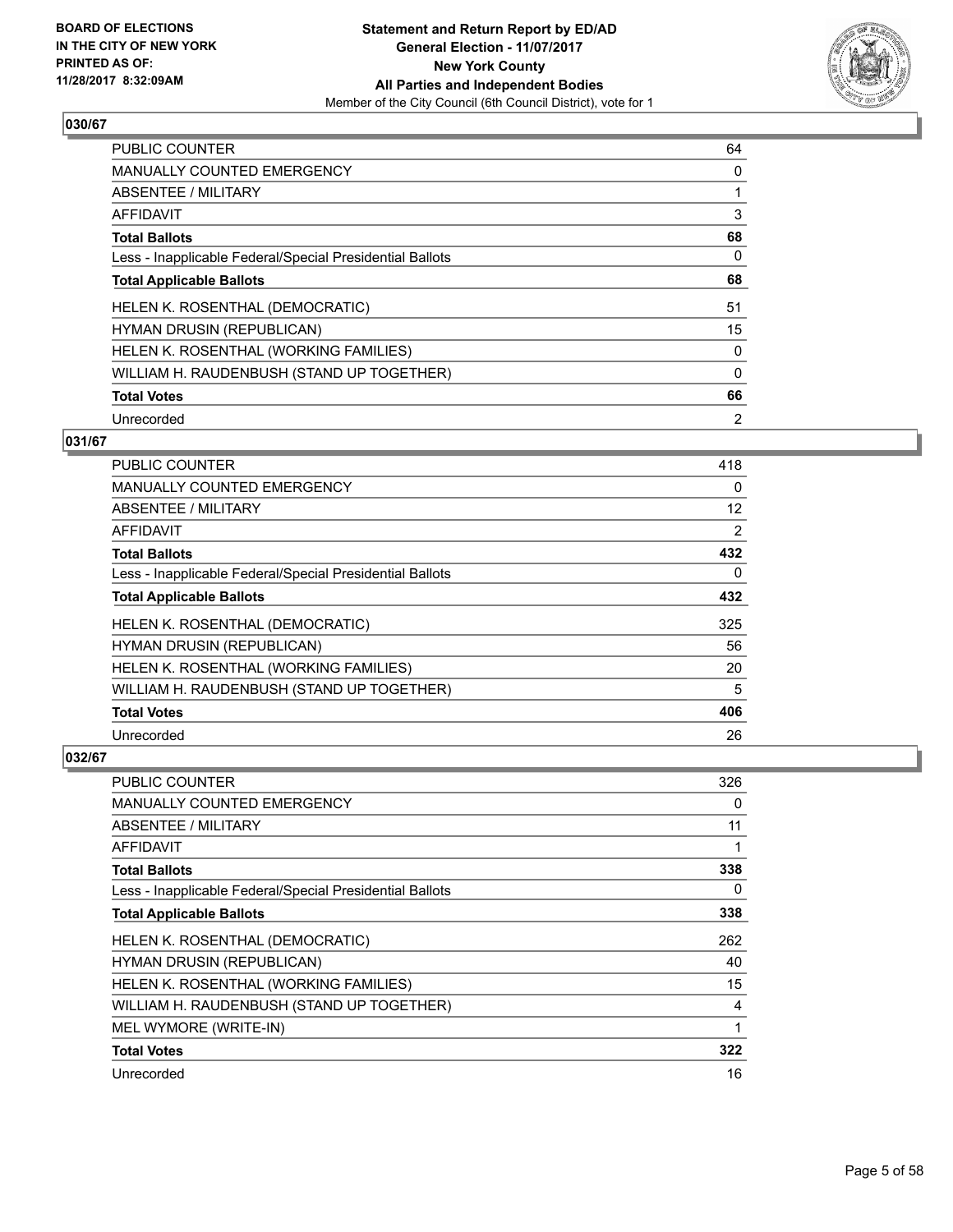

| <b>PUBLIC COUNTER</b>                                    | 212 |
|----------------------------------------------------------|-----|
| <b>MANUALLY COUNTED EMERGENCY</b>                        | 0   |
| ABSENTEE / MILITARY                                      | 8   |
| AFFIDAVIT                                                | 3   |
| <b>Total Ballots</b>                                     | 223 |
| Less - Inapplicable Federal/Special Presidential Ballots | 0   |
| <b>Total Applicable Ballots</b>                          | 223 |
| HELEN K. ROSENTHAL (DEMOCRATIC)                          | 157 |
| <b>HYMAN DRUSIN (REPUBLICAN)</b>                         | 35  |
| HELEN K. ROSENTHAL (WORKING FAMILIES)                    | 10  |
| WILLIAM H. RAUDENBUSH (STAND UP TOGETHER)                | 10  |
| BENJAMIN A JONES (WRITE-IN)                              | 1   |
| UNATTRIBUTABLE WRITE-IN (WRITE-IN)                       | 1   |
| <b>Total Votes</b>                                       | 214 |
| Unrecorded                                               | 9   |

#### **034/67**

| <b>PUBLIC COUNTER</b>                                    | 128 |
|----------------------------------------------------------|-----|
| MANUALLY COUNTED EMERGENCY                               | 0   |
| ABSENTEE / MILITARY                                      | 4   |
| AFFIDAVIT                                                | 2   |
| <b>Total Ballots</b>                                     | 134 |
| Less - Inapplicable Federal/Special Presidential Ballots | 0   |
| <b>Total Applicable Ballots</b>                          | 134 |
| HELEN K. ROSENTHAL (DEMOCRATIC)                          | 94  |
| <b>HYMAN DRUSIN (REPUBLICAN)</b>                         | 22  |
| HELEN K. ROSENTHAL (WORKING FAMILIES)                    | 4   |
| WILLIAM H. RAUDENBUSH (STAND UP TOGETHER)                | 3   |
| <b>Total Votes</b>                                       | 123 |
| Unrecorded                                               | 11  |

| <b>PUBLIC COUNTER</b>                                    | 241 |
|----------------------------------------------------------|-----|
| <b>MANUALLY COUNTED EMERGENCY</b>                        | 0   |
| ABSENTEE / MILITARY                                      | 11  |
| AFFIDAVIT                                                | 2   |
| <b>Total Ballots</b>                                     | 254 |
| Less - Inapplicable Federal/Special Presidential Ballots | 0   |
| <b>Total Applicable Ballots</b>                          | 254 |
| HELEN K. ROSENTHAL (DEMOCRATIC)                          | 194 |
| <b>HYMAN DRUSIN (REPUBLICAN)</b>                         | 35  |
| HELEN K. ROSENTHAL (WORKING FAMILIES)                    | 8   |
| WILLIAM H. RAUDENBUSH (STAND UP TOGETHER)                | 10  |
| UNATTRIBUTABLE WRITE-IN (WRITE-IN)                       |     |
| <b>Total Votes</b>                                       | 248 |
| Unrecorded                                               | 6   |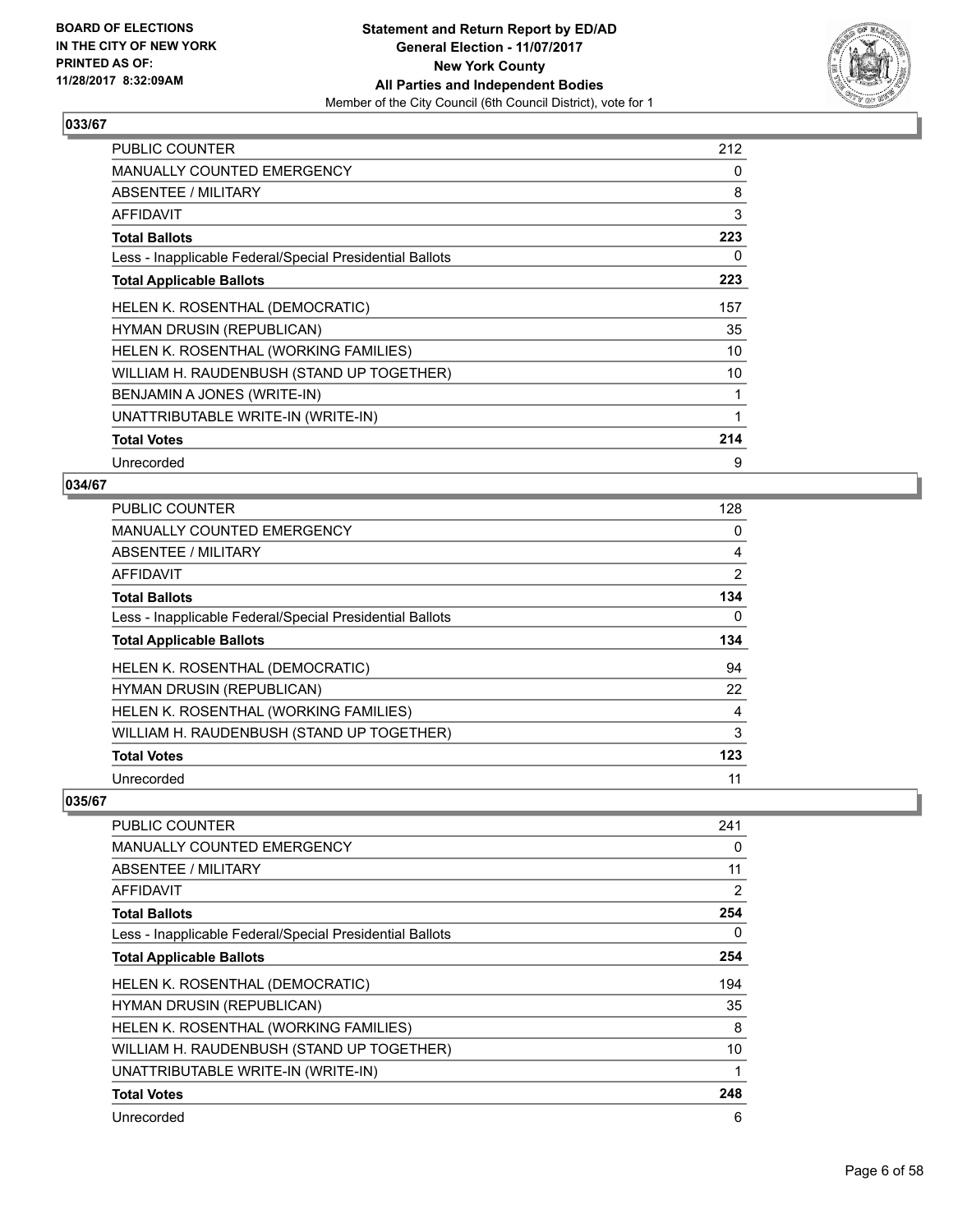

| <b>PUBLIC COUNTER</b>                                    | 131 |
|----------------------------------------------------------|-----|
| <b>MANUALLY COUNTED EMERGENCY</b>                        | 0   |
| ABSENTEE / MILITARY                                      | 7   |
| AFFIDAVIT                                                | 0   |
| <b>Total Ballots</b>                                     | 138 |
| Less - Inapplicable Federal/Special Presidential Ballots | 0   |
| <b>Total Applicable Ballots</b>                          | 138 |
| HELEN K. ROSENTHAL (DEMOCRATIC)                          | 102 |
| HYMAN DRUSIN (REPUBLICAN)                                | 14  |
| HELEN K. ROSENTHAL (WORKING FAMILIES)                    | 8   |
| WILLIAM H. RAUDENBUSH (STAND UP TOGETHER)                | 3   |
| MEL WYMORE (WRITE-IN)                                    | 5   |
| <b>Total Votes</b>                                       | 132 |
| Unrecorded                                               | 6   |

## **037/67**

| <b>PUBLIC COUNTER</b>                                    | 256 |
|----------------------------------------------------------|-----|
| <b>MANUALLY COUNTED EMERGENCY</b>                        | 0   |
| <b>ABSENTEE / MILITARY</b>                               | 9   |
| AFFIDAVIT                                                | 1   |
| <b>Total Ballots</b>                                     | 266 |
| Less - Inapplicable Federal/Special Presidential Ballots | 0   |
| <b>Total Applicable Ballots</b>                          | 266 |
| HELEN K. ROSENTHAL (DEMOCRATIC)                          | 195 |
| HYMAN DRUSIN (REPUBLICAN)                                | 40  |
| HELEN K. ROSENTHAL (WORKING FAMILIES)                    | 16  |
| WILLIAM H. RAUDENBUSH (STAND UP TOGETHER)                | 3   |
| MEL WYMORE (WRITE-IN)                                    | 1   |
| <b>Total Votes</b>                                       | 255 |
| Unrecorded                                               | 11  |

| <b>PUBLIC COUNTER</b>                                    | 179 |
|----------------------------------------------------------|-----|
| <b>MANUALLY COUNTED EMERGENCY</b>                        | 0   |
| ABSENTEE / MILITARY                                      | 2   |
| AFFIDAVIT                                                | 2   |
| <b>Total Ballots</b>                                     | 183 |
| Less - Inapplicable Federal/Special Presidential Ballots | 0   |
| <b>Total Applicable Ballots</b>                          | 183 |
| HELEN K. ROSENTHAL (DEMOCRATIC)                          | 124 |
| <b>HYMAN DRUSIN (REPUBLICAN)</b>                         | 31  |
| HELEN K. ROSENTHAL (WORKING FAMILIES)                    | 14  |
| WILLIAM H. RAUDENBUSH (STAND UP TOGETHER)                | 3   |
| <b>Total Votes</b>                                       | 172 |
| Unrecorded                                               | 11  |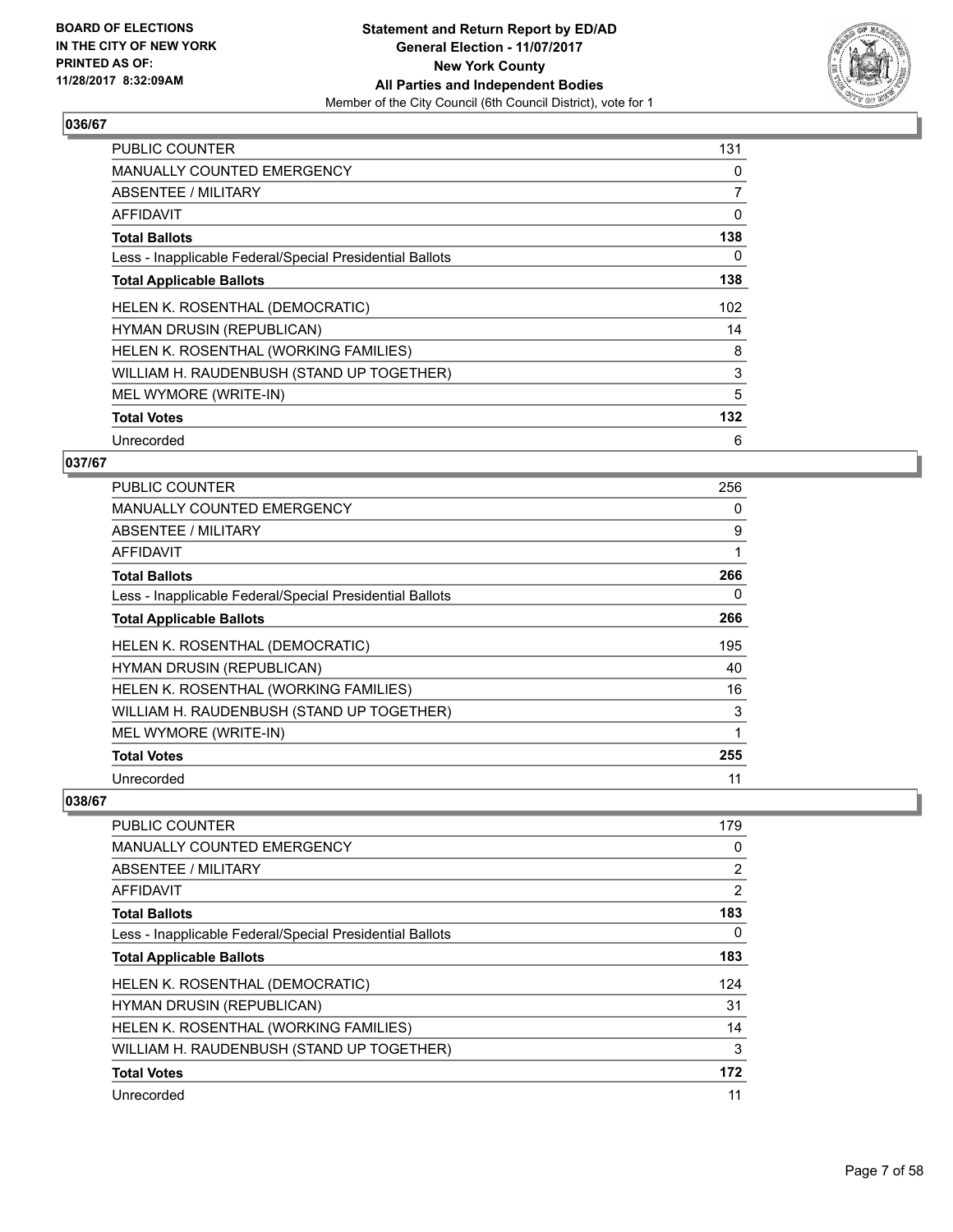

| <b>PUBLIC COUNTER</b>                                    | 187 |
|----------------------------------------------------------|-----|
| <b>MANUALLY COUNTED EMERGENCY</b>                        | 0   |
| ABSENTEE / MILITARY                                      | 10  |
| <b>AFFIDAVIT</b>                                         | 1   |
| <b>Total Ballots</b>                                     | 198 |
| Less - Inapplicable Federal/Special Presidential Ballots | 0   |
| <b>Total Applicable Ballots</b>                          | 198 |
| HELEN K. ROSENTHAL (DEMOCRATIC)                          | 133 |
| <b>HYMAN DRUSIN (REPUBLICAN)</b>                         | 40  |
| HELEN K. ROSENTHAL (WORKING FAMILIES)                    | 8   |
| WILLIAM H. RAUDENBUSH (STAND UP TOGETHER)                | 3   |
| JOHN LEVY (WRITE-IN)                                     | 1   |
| MEL WYMORE (WRITE-IN)                                    | 1   |
| <b>Total Votes</b>                                       | 186 |
| Unrecorded                                               | 12  |

#### **040/67**

| <b>PUBLIC COUNTER</b>                                    | 208 |
|----------------------------------------------------------|-----|
| <b>MANUALLY COUNTED EMERGENCY</b>                        | 0   |
| ABSENTEE / MILITARY                                      | 4   |
| <b>AFFIDAVIT</b>                                         | 2   |
| <b>Total Ballots</b>                                     | 214 |
| Less - Inapplicable Federal/Special Presidential Ballots | 0   |
| <b>Total Applicable Ballots</b>                          | 214 |
| HELEN K. ROSENTHAL (DEMOCRATIC)                          | 162 |
| <b>HYMAN DRUSIN (REPUBLICAN)</b>                         | 33  |
| HELEN K. ROSENTHAL (WORKING FAMILIES)                    | 8   |
| WILLIAM H. RAUDENBUSH (STAND UP TOGETHER)                | 1   |
| <b>Total Votes</b>                                       | 204 |
| Unrecorded                                               | 10  |

| PUBLIC COUNTER                                           | 298 |
|----------------------------------------------------------|-----|
| <b>MANUALLY COUNTED EMERGENCY</b>                        | 0   |
| <b>ABSENTEE / MILITARY</b>                               | 10  |
| AFFIDAVIT                                                | 5   |
| <b>Total Ballots</b>                                     | 313 |
| Less - Inapplicable Federal/Special Presidential Ballots | 0   |
| <b>Total Applicable Ballots</b>                          | 313 |
| HELEN K. ROSENTHAL (DEMOCRATIC)                          | 248 |
| HYMAN DRUSIN (REPUBLICAN)                                | 17  |
| HELEN K. ROSENTHAL (WORKING FAMILIES)                    | 18  |
| WILLIAM H. RAUDENBUSH (STAND UP TOGETHER)                | 9   |
| DANIEL MORLO (WRITE-IN)                                  | 1   |
| MEL WYMORE (WRITE-IN)                                    |     |
| <b>Total Votes</b>                                       | 294 |
| Unrecorded                                               | 19  |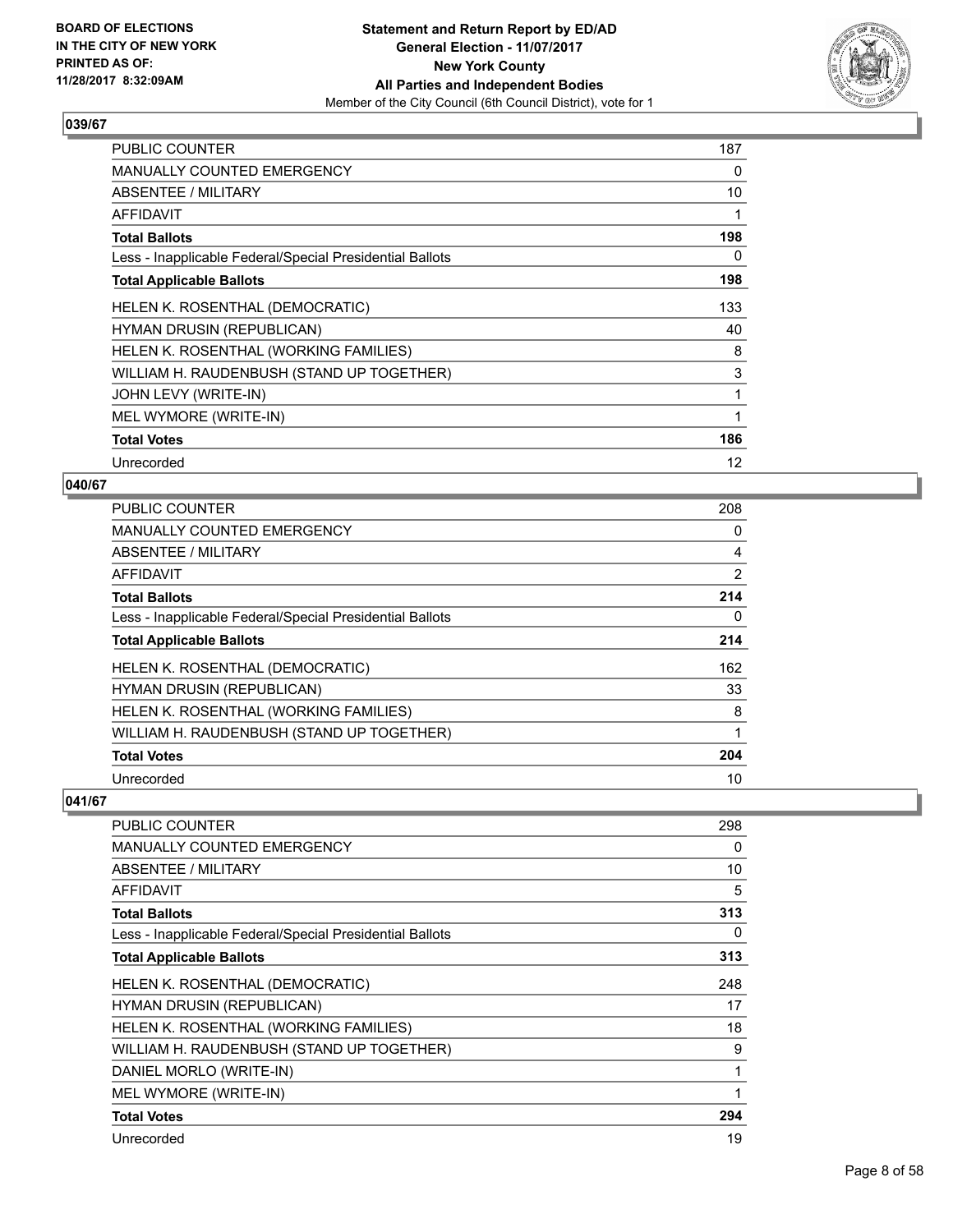

| <b>PUBLIC COUNTER</b>                                    | 583 |
|----------------------------------------------------------|-----|
| <b>MANUALLY COUNTED EMERGENCY</b>                        | 0   |
| ABSENTEE / MILITARY                                      | 10  |
| AFFIDAVIT                                                | 4   |
| <b>Total Ballots</b>                                     | 597 |
| Less - Inapplicable Federal/Special Presidential Ballots | 0   |
| <b>Total Applicable Ballots</b>                          | 597 |
| HELEN K. ROSENTHAL (DEMOCRATIC)                          | 474 |
| <b>HYMAN DRUSIN (REPUBLICAN)</b>                         | 57  |
| HELEN K. ROSENTHAL (WORKING FAMILIES)                    | 25  |
| WILLIAM H. RAUDENBUSH (STAND UP TOGETHER)                | 16  |
| <b>Total Votes</b>                                       | 572 |
| Unrecorded                                               | 25  |

## **043/67**

| PUBLIC COUNTER                                           | 573            |
|----------------------------------------------------------|----------------|
| <b>MANUALLY COUNTED EMERGENCY</b>                        | 0              |
| <b>ABSENTEE / MILITARY</b>                               | 14             |
| AFFIDAVIT                                                | $\overline{2}$ |
| <b>Total Ballots</b>                                     | 589            |
| Less - Inapplicable Federal/Special Presidential Ballots | 0              |
| <b>Total Applicable Ballots</b>                          | 589            |
| HELEN K. ROSENTHAL (DEMOCRATIC)                          | 463            |
| <b>HYMAN DRUSIN (REPUBLICAN)</b>                         | 52             |
| HELEN K. ROSENTHAL (WORKING FAMILIES)                    | 22             |
| WILLIAM H. RAUDENBUSH (STAND UP TOGETHER)                | 14             |
| MEL WYMORE (WRITE-IN)                                    | 2              |
| UNATTRIBUTABLE WRITE-IN (WRITE-IN)                       | 1              |
| <b>Total Votes</b>                                       | 554            |
| Unrecorded                                               | 35             |

| <b>PUBLIC COUNTER</b>                                    | 298 |
|----------------------------------------------------------|-----|
| MANUALLY COUNTED EMERGENCY                               | 0   |
| ABSENTEE / MILITARY                                      | 9   |
| AFFIDAVIT                                                | 0   |
| <b>Total Ballots</b>                                     | 307 |
| Less - Inapplicable Federal/Special Presidential Ballots | 0   |
| <b>Total Applicable Ballots</b>                          | 307 |
| HELEN K. ROSENTHAL (DEMOCRATIC)                          | 230 |
| HYMAN DRUSIN (REPUBLICAN)                                | 32  |
| HELEN K. ROSENTHAL (WORKING FAMILIES)                    | 21  |
| WILLIAM H. RAUDENBUSH (STAND UP TOGETHER)                | 2   |
| MEL WYMORE (WRITE-IN)                                    |     |
| <b>Total Votes</b>                                       | 286 |
| Unrecorded                                               | 21  |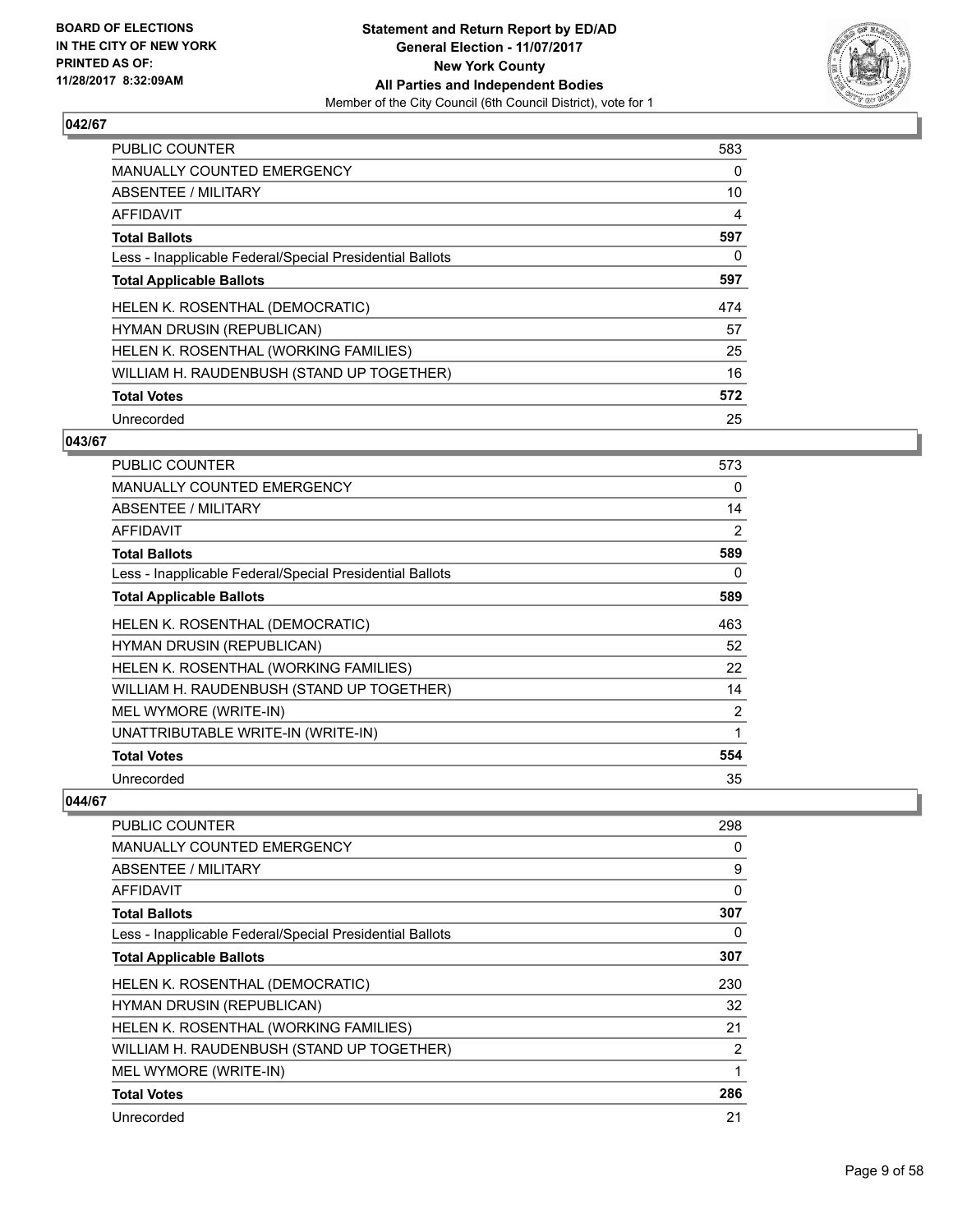

| <b>PUBLIC COUNTER</b>                                    | 120            |
|----------------------------------------------------------|----------------|
| <b>MANUALLY COUNTED EMERGENCY</b>                        | 0              |
| ABSENTEE / MILITARY                                      | 2              |
| AFFIDAVIT                                                | 2              |
| <b>Total Ballots</b>                                     | 124            |
| Less - Inapplicable Federal/Special Presidential Ballots | 0              |
| <b>Total Applicable Ballots</b>                          | 124            |
| <b>HELEN K. ROSENTHAL (DEMOCRATIC)</b>                   | 87             |
| <b>HYMAN DRUSIN (REPUBLICAN)</b>                         | 31             |
| HELEN K. ROSENTHAL (WORKING FAMILIES)                    |                |
| WILLIAM H. RAUDENBUSH (STAND UP TOGETHER)                | 3              |
| <b>Total Votes</b>                                       | 122            |
| Unrecorded                                               | $\overline{2}$ |

## **046/67**

| <b>PUBLIC COUNTER</b>                                    | 456            |
|----------------------------------------------------------|----------------|
| <b>MANUALLY COUNTED EMERGENCY</b>                        | 0              |
| ABSENTEE / MILITARY                                      | 6              |
| AFFIDAVIT                                                | 7              |
| <b>Total Ballots</b>                                     | 469            |
| Less - Inapplicable Federal/Special Presidential Ballots | 0              |
| <b>Total Applicable Ballots</b>                          | 469            |
| HELEN K. ROSENTHAL (DEMOCRATIC)                          | 258            |
| HYMAN DRUSIN (REPUBLICAN)                                | 99             |
| HELEN K. ROSENTHAL (WORKING FAMILIES)                    | 18             |
| WILLIAM H. RAUDENBUSH (STAND UP TOGETHER)                | 50             |
| MEL WYMORE (WRITE-IN)                                    | $\overline{2}$ |
| <b>Total Votes</b>                                       | 427            |
| Unrecorded                                               | 42             |

| <b>PUBLIC COUNTER</b>                                    | 202            |
|----------------------------------------------------------|----------------|
| <b>MANUALLY COUNTED EMERGENCY</b>                        | 0              |
| ABSENTEE / MILITARY                                      | $\overline{2}$ |
| AFFIDAVIT                                                | 0              |
| <b>Total Ballots</b>                                     | 204            |
| Less - Inapplicable Federal/Special Presidential Ballots | 0              |
| <b>Total Applicable Ballots</b>                          | 204            |
| HELEN K. ROSENTHAL (DEMOCRATIC)                          | 135            |
| <b>HYMAN DRUSIN (REPUBLICAN)</b>                         | 52             |
| HELEN K. ROSENTHAL (WORKING FAMILIES)                    | $\overline{2}$ |
| WILLIAM H. RAUDENBUSH (STAND UP TOGETHER)                | 3              |
| <b>Total Votes</b>                                       | 192            |
| Unrecorded                                               | 12             |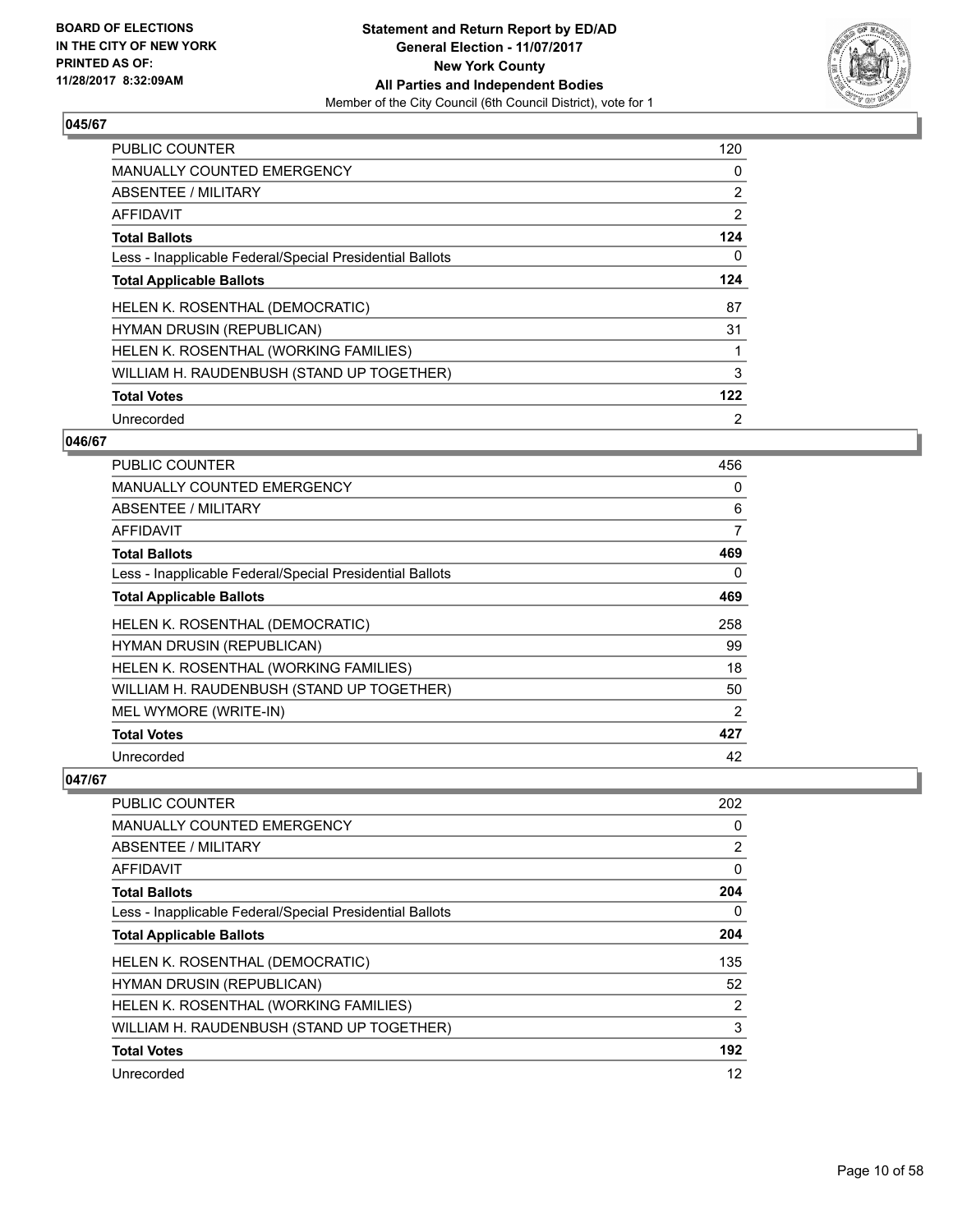

| <b>PUBLIC COUNTER</b>                                    | 166 |
|----------------------------------------------------------|-----|
| <b>MANUALLY COUNTED EMERGENCY</b>                        | 0   |
| ABSENTEE / MILITARY                                      |     |
| <b>AFFIDAVIT</b>                                         |     |
| <b>Total Ballots</b>                                     | 168 |
| Less - Inapplicable Federal/Special Presidential Ballots | 0   |
| <b>Total Applicable Ballots</b>                          | 168 |
| HELEN K. ROSENTHAL (DEMOCRATIC)                          | 115 |
| <b>HYMAN DRUSIN (REPUBLICAN)</b>                         | 23  |
| HELEN K. ROSENTHAL (WORKING FAMILIES)                    | 9   |
| WILLIAM H. RAUDENBUSH (STAND UP TOGETHER)                | 7   |
| <b>Total Votes</b>                                       | 154 |
| Unrecorded                                               | 14  |

## **049/67**

| PUBLIC COUNTER                                           | 261 |
|----------------------------------------------------------|-----|
| <b>MANUALLY COUNTED EMERGENCY</b>                        | 0   |
| ABSENTEE / MILITARY                                      | 11  |
| AFFIDAVIT                                                | 3   |
| <b>Total Ballots</b>                                     | 275 |
| Less - Inapplicable Federal/Special Presidential Ballots | 0   |
| <b>Total Applicable Ballots</b>                          | 275 |
| HELEN K. ROSENTHAL (DEMOCRATIC)                          | 215 |
| <b>HYMAN DRUSIN (REPUBLICAN)</b>                         | 24  |
| HELEN K. ROSENTHAL (WORKING FAMILIES)                    | 24  |
| WILLIAM H. RAUDENBUSH (STAND UP TOGETHER)                | 3   |
| <b>Total Votes</b>                                       | 266 |
| Unrecorded                                               | 9   |

| PUBLIC COUNTER                                           | 390            |
|----------------------------------------------------------|----------------|
| <b>MANUALLY COUNTED EMERGENCY</b>                        | 0              |
| ABSENTEE / MILITARY                                      | 13             |
| AFFIDAVIT                                                | $\overline{2}$ |
| <b>Total Ballots</b>                                     | 405            |
| Less - Inapplicable Federal/Special Presidential Ballots | 0              |
| <b>Total Applicable Ballots</b>                          | 405            |
| HELEN K. ROSENTHAL (DEMOCRATIC)                          | 308            |
| <b>HYMAN DRUSIN (REPUBLICAN)</b>                         | 44             |
| HELEN K. ROSENTHAL (WORKING FAMILIES)                    | 33             |
| WILLIAM H. RAUDENBUSH (STAND UP TOGETHER)                | 8              |
| <b>Total Votes</b>                                       | 393            |
| Unrecorded                                               | 12             |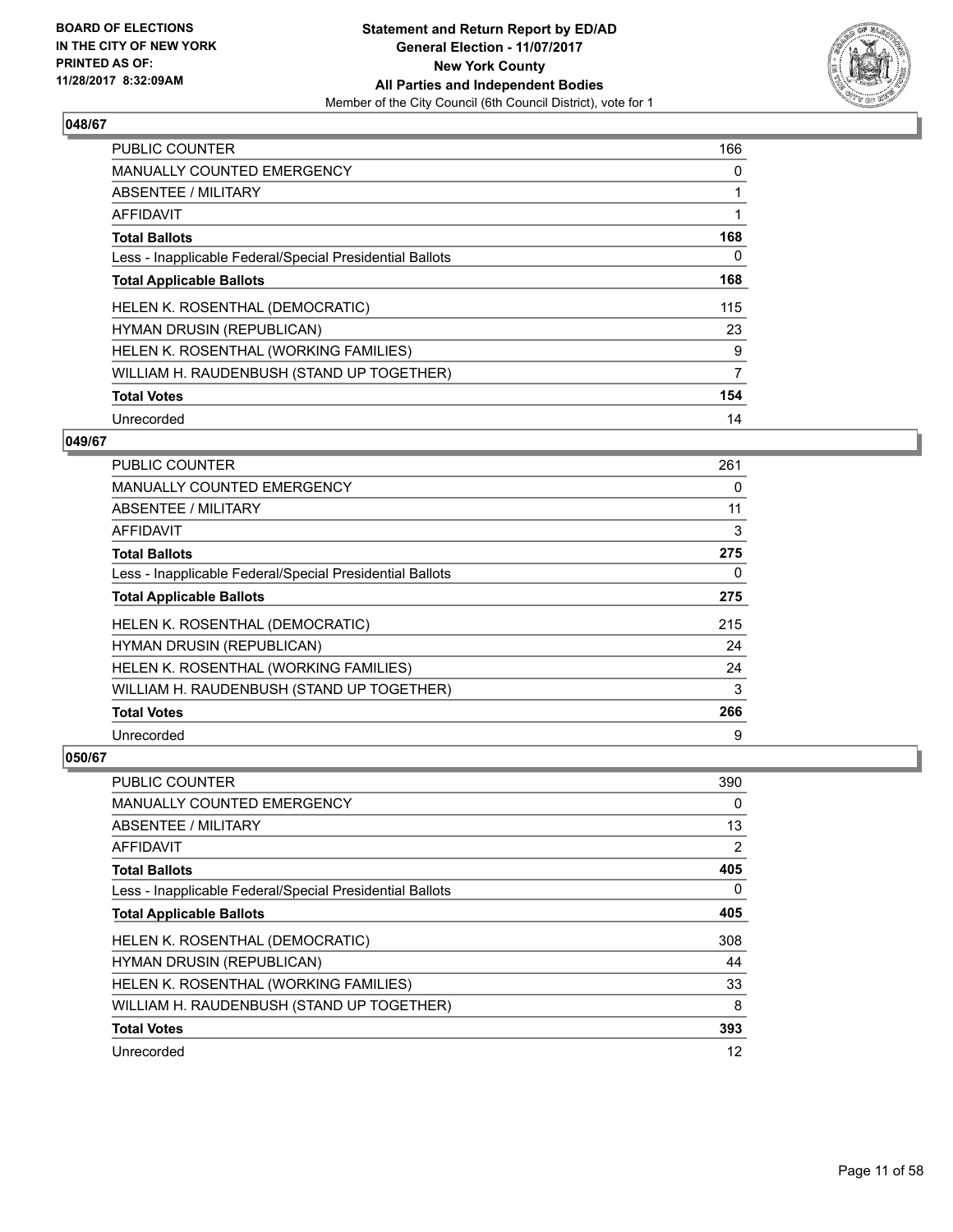

| <b>PUBLIC COUNTER</b>                                    | 288 |
|----------------------------------------------------------|-----|
| <b>MANUALLY COUNTED EMERGENCY</b>                        | 0   |
| ABSENTEE / MILITARY                                      | 8   |
| AFFIDAVIT                                                | 2   |
| <b>Total Ballots</b>                                     | 298 |
| Less - Inapplicable Federal/Special Presidential Ballots | 0   |
| <b>Total Applicable Ballots</b>                          | 298 |
| HELEN K. ROSENTHAL (DEMOCRATIC)                          | 229 |
| <b>HYMAN DRUSIN (REPUBLICAN)</b>                         | 27  |
| HELEN K. ROSENTHAL (WORKING FAMILIES)                    | 11  |
| WILLIAM H. RAUDENBUSH (STAND UP TOGETHER)                | 13  |
| ETHAN GOLDSTEIN (WRITE-IN)                               | 1   |
| MEL WYMORE (WRITE-IN)                                    | 1   |
| <b>Total Votes</b>                                       | 282 |
| Unrecorded                                               | 16  |

| PUBLIC COUNTER                                           | 278 |
|----------------------------------------------------------|-----|
| <b>MANUALLY COUNTED EMERGENCY</b>                        | 0   |
| ABSENTEE / MILITARY                                      | 5   |
| AFFIDAVIT                                                | 5   |
| <b>Total Ballots</b>                                     | 288 |
| Less - Inapplicable Federal/Special Presidential Ballots | 0   |
| <b>Total Applicable Ballots</b>                          | 288 |
| HELEN K. ROSENTHAL (DEMOCRATIC)                          | 216 |
| HYMAN DRUSIN (REPUBLICAN)                                | 31  |
| HELEN K. ROSENTHAL (WORKING FAMILIES)                    | 14  |
| WILLIAM H. RAUDENBUSH (STAND UP TOGETHER)                | 8   |
| MARC FLIEDNER (WRITE-IN)                                 | 1   |
| MEL WYMORE (WRITE-IN)                                    | 1   |
| UNATTRIBUTABLE WRITE-IN (WRITE-IN)                       | 1   |
| <b>Total Votes</b>                                       | 272 |
| Unrecorded                                               | 16  |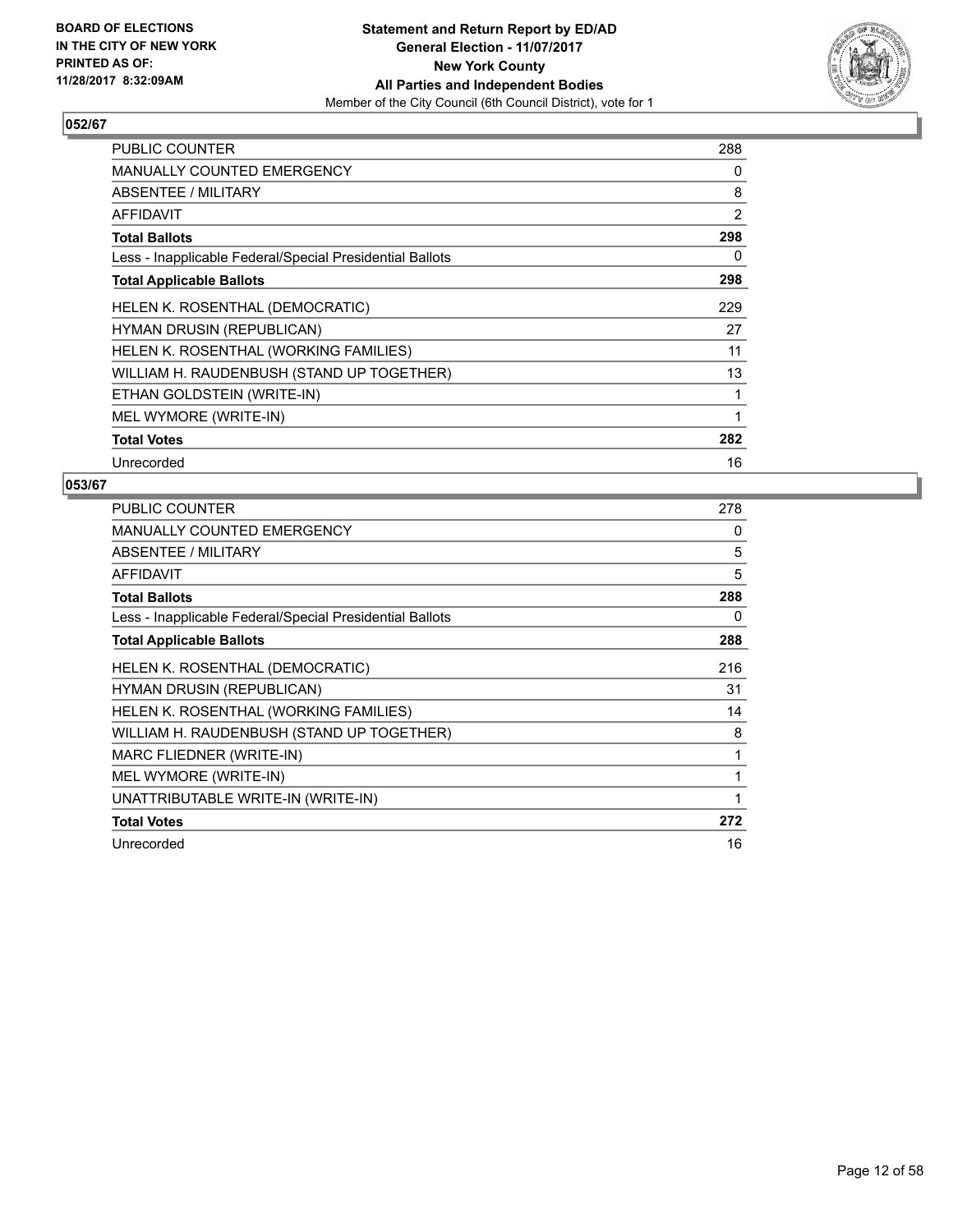

| <b>PUBLIC COUNTER</b>                                    | 197            |
|----------------------------------------------------------|----------------|
| <b>MANUALLY COUNTED EMERGENCY</b>                        | 0              |
| ABSENTEE / MILITARY                                      | $\overline{7}$ |
| AFFIDAVIT                                                | 0              |
| <b>Total Ballots</b>                                     | 204            |
| Less - Inapplicable Federal/Special Presidential Ballots | 0              |
| <b>Total Applicable Ballots</b>                          | 204            |
| HELEN K. ROSENTHAL (DEMOCRATIC)                          | 137            |
| <b>HYMAN DRUSIN (REPUBLICAN)</b>                         | 37             |
| HELEN K. ROSENTHAL (WORKING FAMILIES)                    | 10             |
| WILLIAM H. RAUDENBUSH (STAND UP TOGETHER)                | 4              |
| UNATTRIBUTABLE WRITE-IN (WRITE-IN)                       |                |
| <b>Total Votes</b>                                       | 189            |
| Unrecorded                                               | 15             |

## **055/67**

| <b>PUBLIC COUNTER</b>                                    | 169 |
|----------------------------------------------------------|-----|
| <b>MANUALLY COUNTED EMERGENCY</b>                        | 0   |
| ABSENTEE / MILITARY                                      | 3   |
| AFFIDAVIT                                                | 7   |
| <b>Total Ballots</b>                                     | 179 |
| Less - Inapplicable Federal/Special Presidential Ballots | 0   |
| <b>Total Applicable Ballots</b>                          | 179 |
| HELEN K. ROSENTHAL (DEMOCRATIC)                          | 137 |
| <b>HYMAN DRUSIN (REPUBLICAN)</b>                         | 26  |
| HELEN K. ROSENTHAL (WORKING FAMILIES)                    | 10  |
| WILLIAM H. RAUDENBUSH (STAND UP TOGETHER)                | 2   |
| LINDA ROSENTHAL (WRITE-IN)                               | 1   |
| WILL CAMPO (WRITE-IN)                                    |     |
| <b>Total Votes</b>                                       | 177 |
| Unrecorded                                               | 2   |

| <b>PUBLIC COUNTER</b>                                    | 255 |
|----------------------------------------------------------|-----|
| <b>MANUALLY COUNTED EMERGENCY</b>                        | 0   |
| ABSENTEE / MILITARY                                      | 6   |
| <b>AFFIDAVIT</b>                                         | 3   |
| <b>Total Ballots</b>                                     | 264 |
| Less - Inapplicable Federal/Special Presidential Ballots | 0   |
| <b>Total Applicable Ballots</b>                          | 264 |
| HELEN K. ROSENTHAL (DEMOCRATIC)                          | 203 |
| <b>HYMAN DRUSIN (REPUBLICAN)</b>                         | 23  |
| HELEN K. ROSENTHAL (WORKING FAMILIES)                    | 16  |
| WILLIAM H. RAUDENBUSH (STAND UP TOGETHER)                | 14  |
| MEL WYMORE (WRITE-IN)                                    | 1   |
| <b>Total Votes</b>                                       | 257 |
| Unrecorded                                               | 7   |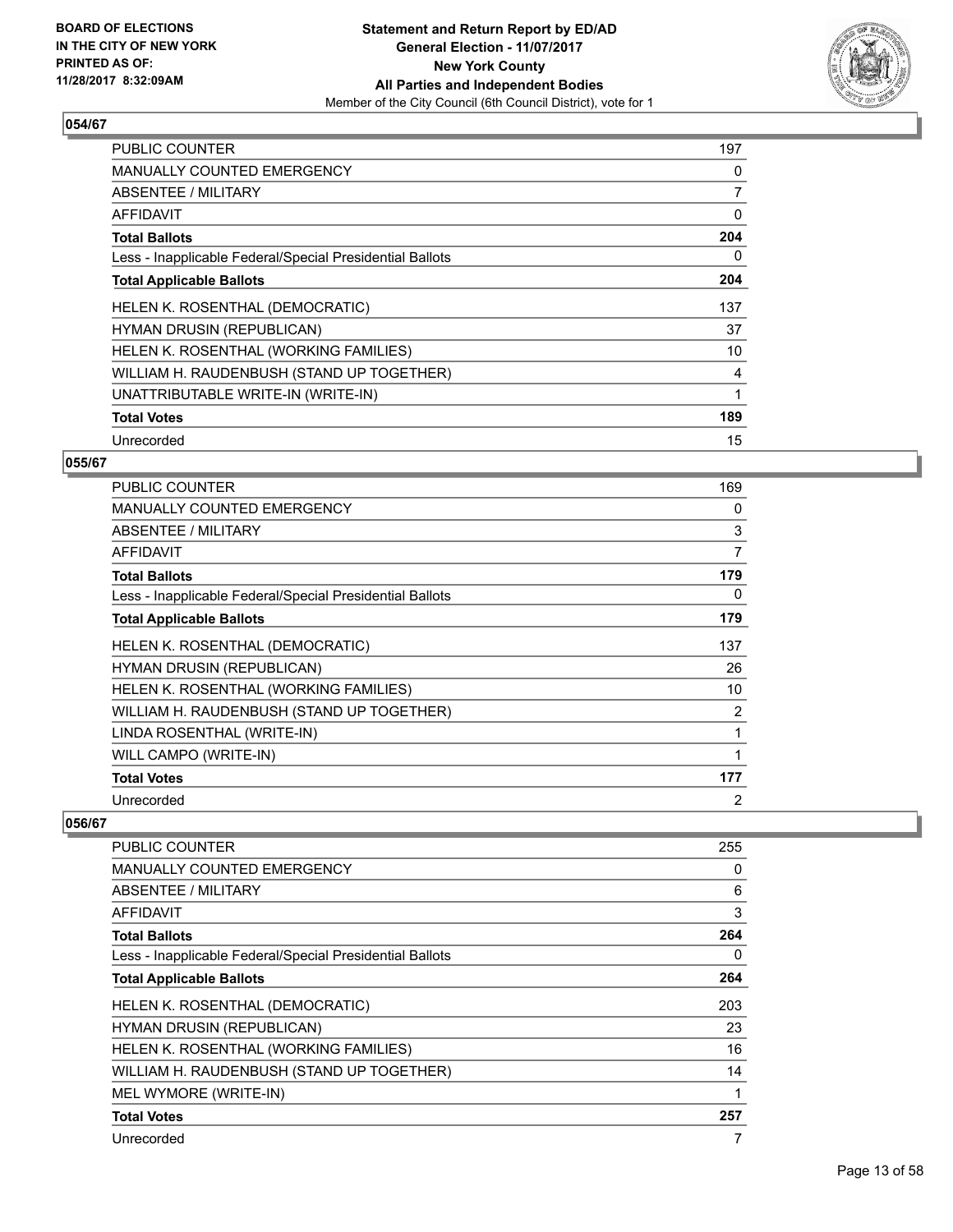

| <b>PUBLIC COUNTER</b>                                    | 298 |
|----------------------------------------------------------|-----|
| <b>MANUALLY COUNTED EMERGENCY</b>                        | 0   |
| ABSENTEE / MILITARY                                      | 6   |
| <b>AFFIDAVIT</b>                                         | 6   |
| <b>Total Ballots</b>                                     | 310 |
| Less - Inapplicable Federal/Special Presidential Ballots | 0   |
| <b>Total Applicable Ballots</b>                          | 310 |
| HELEN K. ROSENTHAL (DEMOCRATIC)                          | 234 |
| <b>HYMAN DRUSIN (REPUBLICAN)</b>                         | 39  |
| HELEN K. ROSENTHAL (WORKING FAMILIES)                    | 18  |
| WILLIAM H. RAUDENBUSH (STAND UP TOGETHER)                | 3   |
| <b>Total Votes</b>                                       | 294 |
| Unrecorded                                               | 16  |

# **058/67**

| <b>PUBLIC COUNTER</b>                                    | 172 |
|----------------------------------------------------------|-----|
| MANUALLY COUNTED EMERGENCY                               | 0   |
| ABSENTEE / MILITARY                                      | 10  |
| AFFIDAVIT                                                |     |
| <b>Total Ballots</b>                                     | 183 |
| Less - Inapplicable Federal/Special Presidential Ballots | 0   |
| <b>Total Applicable Ballots</b>                          | 183 |
| HELEN K. ROSENTHAL (DEMOCRATIC)                          | 147 |
| <b>HYMAN DRUSIN (REPUBLICAN)</b>                         | 16  |
| HELEN K. ROSENTHAL (WORKING FAMILIES)                    | 8   |
| WILLIAM H. RAUDENBUSH (STAND UP TOGETHER)                | 5   |
| <b>Total Votes</b>                                       | 176 |
| Unrecorded                                               | 7   |

| <b>PUBLIC COUNTER</b>                                    | 307            |
|----------------------------------------------------------|----------------|
| <b>MANUALLY COUNTED EMERGENCY</b>                        | 0              |
| <b>ABSENTEE / MILITARY</b>                               | 7              |
| <b>AFFIDAVIT</b>                                         | $\overline{2}$ |
| <b>Total Ballots</b>                                     | 316            |
| Less - Inapplicable Federal/Special Presidential Ballots | 0              |
| <b>Total Applicable Ballots</b>                          | 316            |
| HELEN K. ROSENTHAL (DEMOCRATIC)                          | 238            |
| <b>HYMAN DRUSIN (REPUBLICAN)</b>                         | 24             |
| HELEN K. ROSENTHAL (WORKING FAMILIES)                    | 26             |
| WILLIAM H. RAUDENBUSH (STAND UP TOGETHER)                | 8              |
| HENRY NASS (WRITE-IN)                                    | 4              |
| MEL WYMORE (WRITE-IN)                                    | 3              |
| TIAM BAWL (WRITE-IN)                                     | 1              |
| <b>Total Votes</b>                                       | 304            |
| Unrecorded                                               | 12             |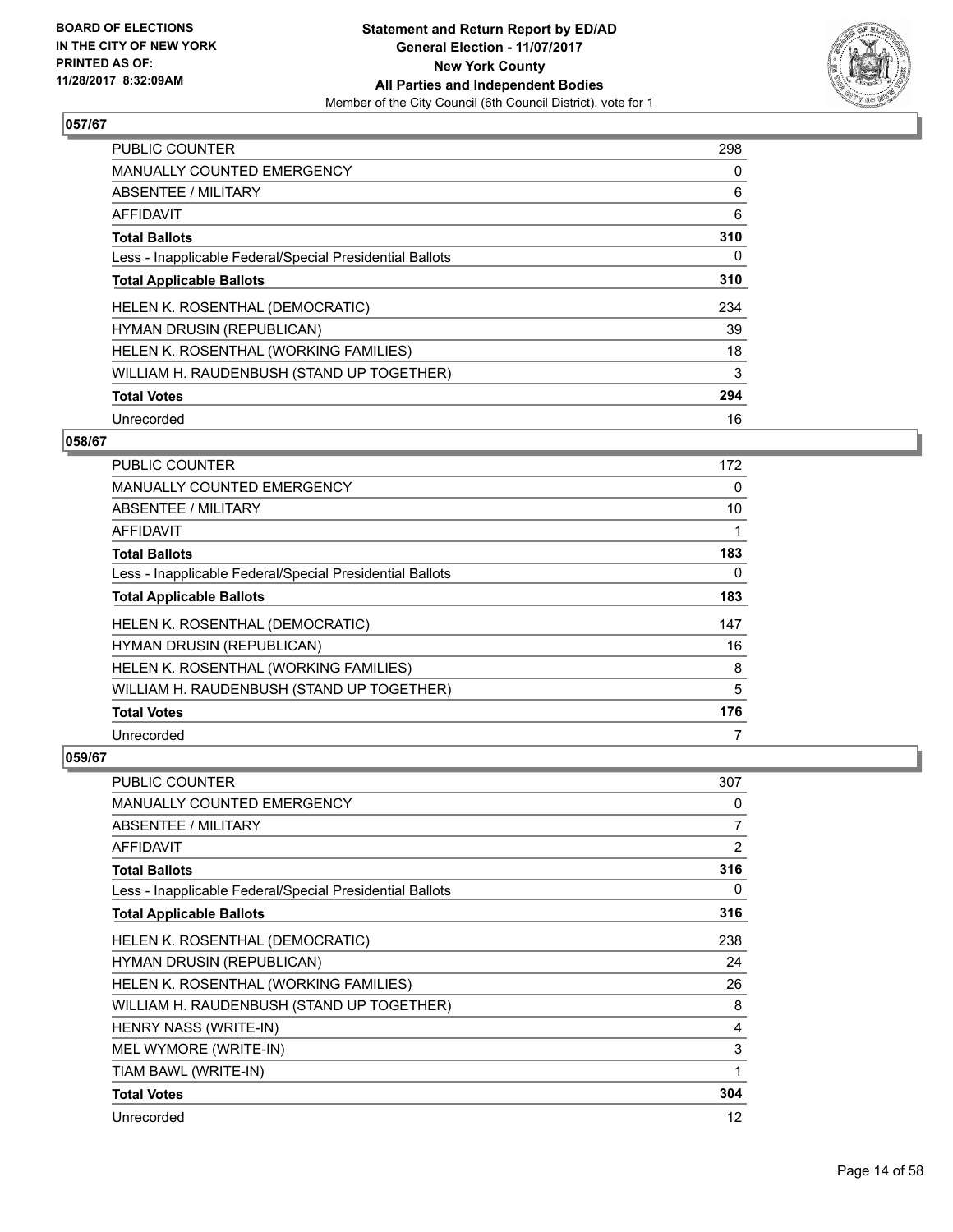

| <b>PUBLIC COUNTER</b>                                    | 297 |
|----------------------------------------------------------|-----|
| <b>MANUALLY COUNTED EMERGENCY</b>                        | 0   |
| ABSENTEE / MILITARY                                      | 6   |
| <b>AFFIDAVIT</b>                                         | 3   |
| <b>Total Ballots</b>                                     | 306 |
| Less - Inapplicable Federal/Special Presidential Ballots | 0   |
| <b>Total Applicable Ballots</b>                          | 306 |
| HELEN K. ROSENTHAL (DEMOCRATIC)                          | 213 |
| <b>HYMAN DRUSIN (REPUBLICAN)</b>                         | 47  |
| HELEN K. ROSENTHAL (WORKING FAMILIES)                    | 11  |
| WILLIAM H. RAUDENBUSH (STAND UP TOGETHER)                | 15  |
| DONALD TRUMP (WRITE-IN)                                  | 1   |
| HENRY E. NASS (WRITE-IN)                                 | 1   |
| MATT HOGAN (WRITE-IN)                                    | 1   |
| <b>Total Votes</b>                                       | 289 |
| Unrecorded                                               | 17  |

## **061/67**

| <b>PUBLIC COUNTER</b>                                    | 306 |
|----------------------------------------------------------|-----|
| <b>MANUALLY COUNTED EMERGENCY</b>                        | 0   |
| ABSENTEE / MILITARY                                      | 10  |
| AFFIDAVIT                                                | 3   |
| <b>Total Ballots</b>                                     | 319 |
| Less - Inapplicable Federal/Special Presidential Ballots | 0   |
| <b>Total Applicable Ballots</b>                          | 319 |
| HELEN K. ROSENTHAL (DEMOCRATIC)                          | 237 |
| HYMAN DRUSIN (REPUBLICAN)                                | 31  |
| HELEN K. ROSENTHAL (WORKING FAMILIES)                    | 20  |
| WILLIAM H. RAUDENBUSH (STAND UP TOGETHER)                | 11  |
| <b>Total Votes</b>                                       | 299 |
| Unrecorded                                               | 20  |

| PUBLIC COUNTER                                           | 220               |
|----------------------------------------------------------|-------------------|
| MANUALLY COUNTED EMERGENCY                               | 0                 |
| ABSENTEE / MILITARY                                      | 8                 |
| <b>AFFIDAVIT</b>                                         | 6                 |
| <b>Total Ballots</b>                                     | 234               |
| Less - Inapplicable Federal/Special Presidential Ballots | 0                 |
| <b>Total Applicable Ballots</b>                          | 234               |
| HELEN K. ROSENTHAL (DEMOCRATIC)                          | 184               |
| HYMAN DRUSIN (REPUBLICAN)                                | 21                |
| HELEN K. ROSENTHAL (WORKING FAMILIES)                    | $12 \overline{ }$ |
| WILLIAM H. RAUDENBUSH (STAND UP TOGETHER)                | 6                 |
| MARC FLIEDNER (WRITE-IN)                                 | 1                 |
| <b>Total Votes</b>                                       | 224               |
| Unrecorded                                               | 10                |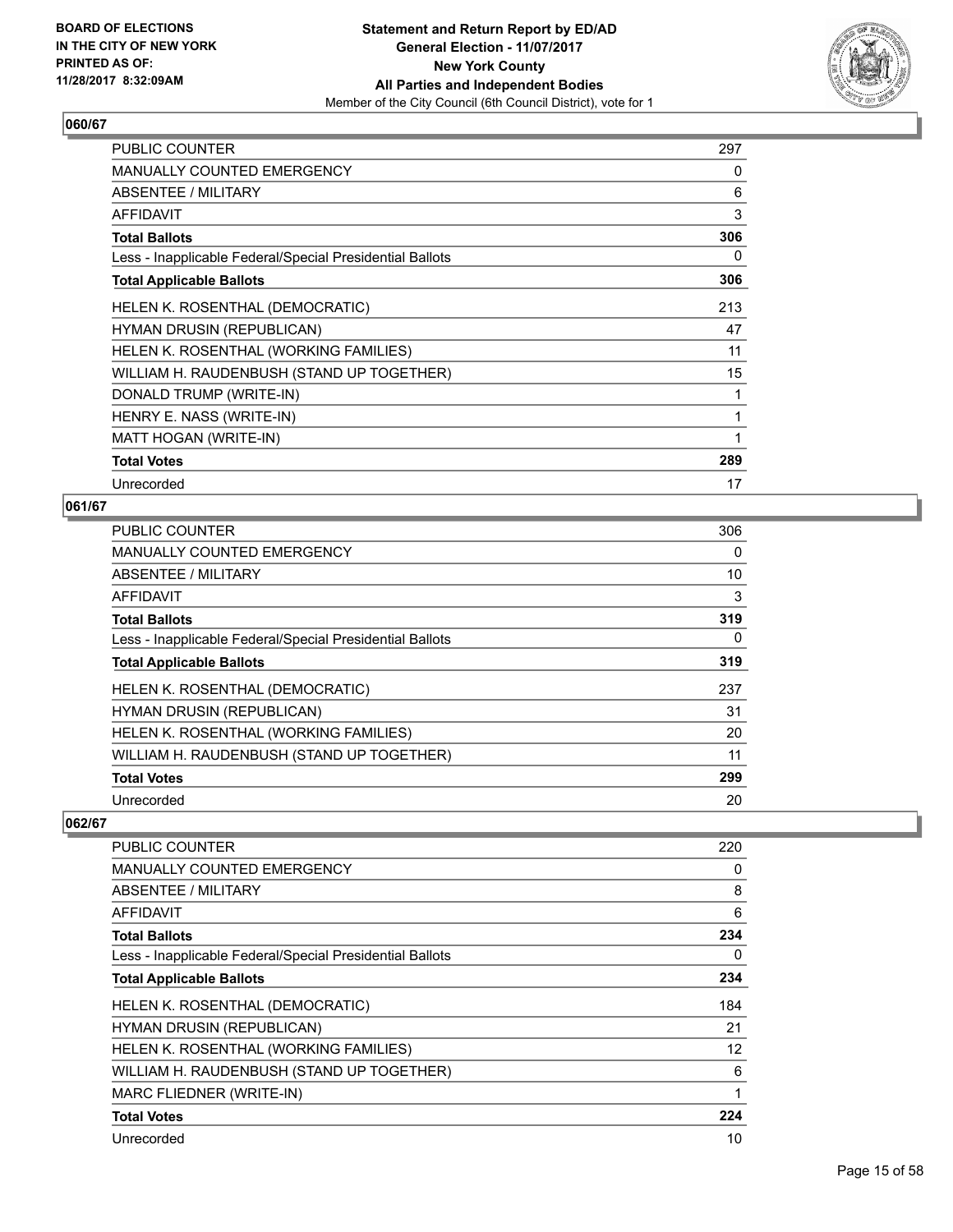

| <b>PUBLIC COUNTER</b>                                    | 161 |
|----------------------------------------------------------|-----|
| <b>MANUALLY COUNTED EMERGENCY</b>                        | 0   |
| ABSENTEE / MILITARY                                      | 7   |
| AFFIDAVIT                                                | 2   |
| <b>Total Ballots</b>                                     | 170 |
| Less - Inapplicable Federal/Special Presidential Ballots | 0   |
| <b>Total Applicable Ballots</b>                          | 170 |
| HELEN K. ROSENTHAL (DEMOCRATIC)                          | 123 |
| <b>HYMAN DRUSIN (REPUBLICAN)</b>                         | 15  |
| HELEN K. ROSENTHAL (WORKING FAMILIES)                    | 16  |
| WILLIAM H. RAUDENBUSH (STAND UP TOGETHER)                | 8   |
| <b>Total Votes</b>                                       | 162 |
| Unrecorded                                               | 8   |

## **064/67**

| <b>PUBLIC COUNTER</b>                                    | 260      |
|----------------------------------------------------------|----------|
| <b>MANUALLY COUNTED EMERGENCY</b>                        | 0        |
| ABSENTEE / MILITARY                                      | 6        |
| AFFIDAVIT                                                | $\Omega$ |
| <b>Total Ballots</b>                                     | 266      |
| Less - Inapplicable Federal/Special Presidential Ballots | 0        |
| <b>Total Applicable Ballots</b>                          | 266      |
| HELEN K. ROSENTHAL (DEMOCRATIC)                          | 206      |
| <b>HYMAN DRUSIN (REPUBLICAN)</b>                         | 21       |
| HELEN K. ROSENTHAL (WORKING FAMILIES)                    | 20       |
| WILLIAM H. RAUDENBUSH (STAND UP TOGETHER)                | 9        |
| MARC FLIEDNER (WRITE-IN)                                 | 1        |
| <b>Total Votes</b>                                       | 257      |
| Unrecorded                                               | 9        |

| <b>PUBLIC COUNTER</b>                                    | 295 |
|----------------------------------------------------------|-----|
| <b>MANUALLY COUNTED EMERGENCY</b>                        | 0   |
| ABSENTEE / MILITARY                                      | 10  |
| AFFIDAVIT                                                | 2   |
| <b>Total Ballots</b>                                     | 307 |
| Less - Inapplicable Federal/Special Presidential Ballots | 0   |
| <b>Total Applicable Ballots</b>                          | 307 |
| HELEN K. ROSENTHAL (DEMOCRATIC)                          | 233 |
| HYMAN DRUSIN (REPUBLICAN)                                | 36  |
| HELEN K. ROSENTHAL (WORKING FAMILIES)                    | 15  |
| WILLIAM H. RAUDENBUSH (STAND UP TOGETHER)                | 3   |
| MEL WYMORE (WRITE-IN)                                    |     |
| <b>Total Votes</b>                                       | 288 |
| Unrecorded                                               | 19  |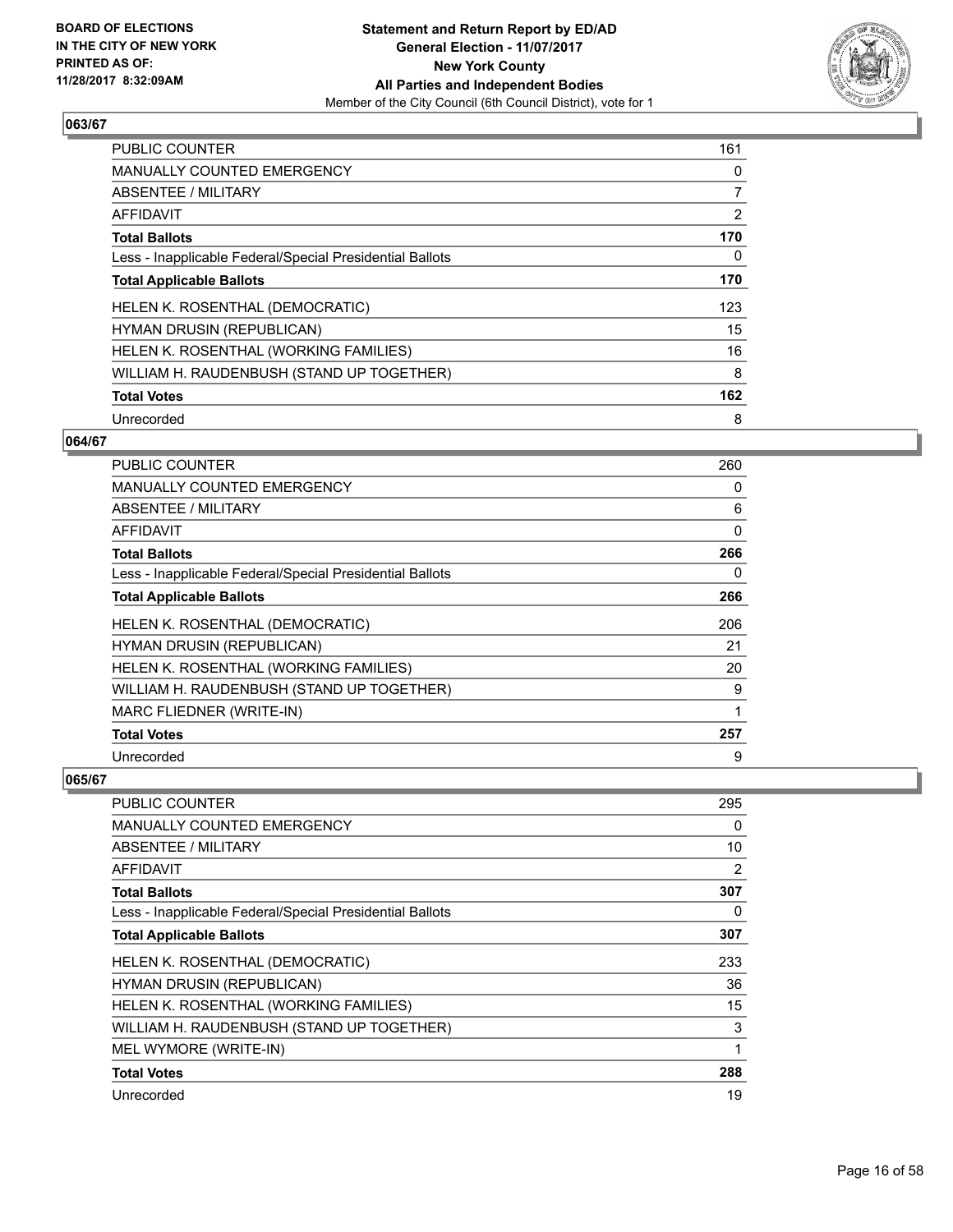

| <b>PUBLIC COUNTER</b>                                    | 226 |
|----------------------------------------------------------|-----|
| <b>MANUALLY COUNTED EMERGENCY</b>                        | 0   |
| ABSENTEE / MILITARY                                      | 13  |
| <b>AFFIDAVIT</b>                                         | 0   |
| <b>Total Ballots</b>                                     | 239 |
| Less - Inapplicable Federal/Special Presidential Ballots | 0   |
| <b>Total Applicable Ballots</b>                          | 239 |
| HELEN K. ROSENTHAL (DEMOCRATIC)                          | 187 |
| <b>HYMAN DRUSIN (REPUBLICAN)</b>                         | 21  |
| HELEN K. ROSENTHAL (WORKING FAMILIES)                    | 17  |
| WILLIAM H. RAUDENBUSH (STAND UP TOGETHER)                | 5   |
| <b>Total Votes</b>                                       | 230 |
| Unrecorded                                               | 9   |

## **067/67**

| PUBLIC COUNTER                                           | 359 |
|----------------------------------------------------------|-----|
| <b>MANUALLY COUNTED EMERGENCY</b>                        | 0   |
| ABSENTEE / MILITARY                                      | 9   |
| AFFIDAVIT                                                | 5   |
| <b>Total Ballots</b>                                     | 373 |
| Less - Inapplicable Federal/Special Presidential Ballots | 0   |
| <b>Total Applicable Ballots</b>                          | 373 |
| HELEN K. ROSENTHAL (DEMOCRATIC)                          | 282 |
| HYMAN DRUSIN (REPUBLICAN)                                | 41  |
| HELEN K. ROSENTHAL (WORKING FAMILIES)                    | 26  |
| WILLIAM H. RAUDENBUSH (STAND UP TOGETHER)                | 8   |
| <b>Total Votes</b>                                       | 357 |
| Unrecorded                                               | 16  |

| <b>PUBLIC COUNTER</b>                                    | 311 |
|----------------------------------------------------------|-----|
| <b>MANUALLY COUNTED EMERGENCY</b>                        | 0   |
| <b>ABSENTEE / MILITARY</b>                               | 5   |
| AFFIDAVIT                                                | 1   |
| <b>Total Ballots</b>                                     | 317 |
| Less - Inapplicable Federal/Special Presidential Ballots | 0   |
| <b>Total Applicable Ballots</b>                          | 317 |
| HELEN K. ROSENTHAL (DEMOCRATIC)                          | 235 |
| HYMAN DRUSIN (REPUBLICAN)                                | 33  |
| HELEN K. ROSENTHAL (WORKING FAMILIES)                    | 18  |
| WILLIAM H. RAUDENBUSH (STAND UP TOGETHER)                | 11  |
| MEL WYMORE (WRITE-IN)                                    | 1   |
| <b>Total Votes</b>                                       | 298 |
| Unrecorded                                               | 19  |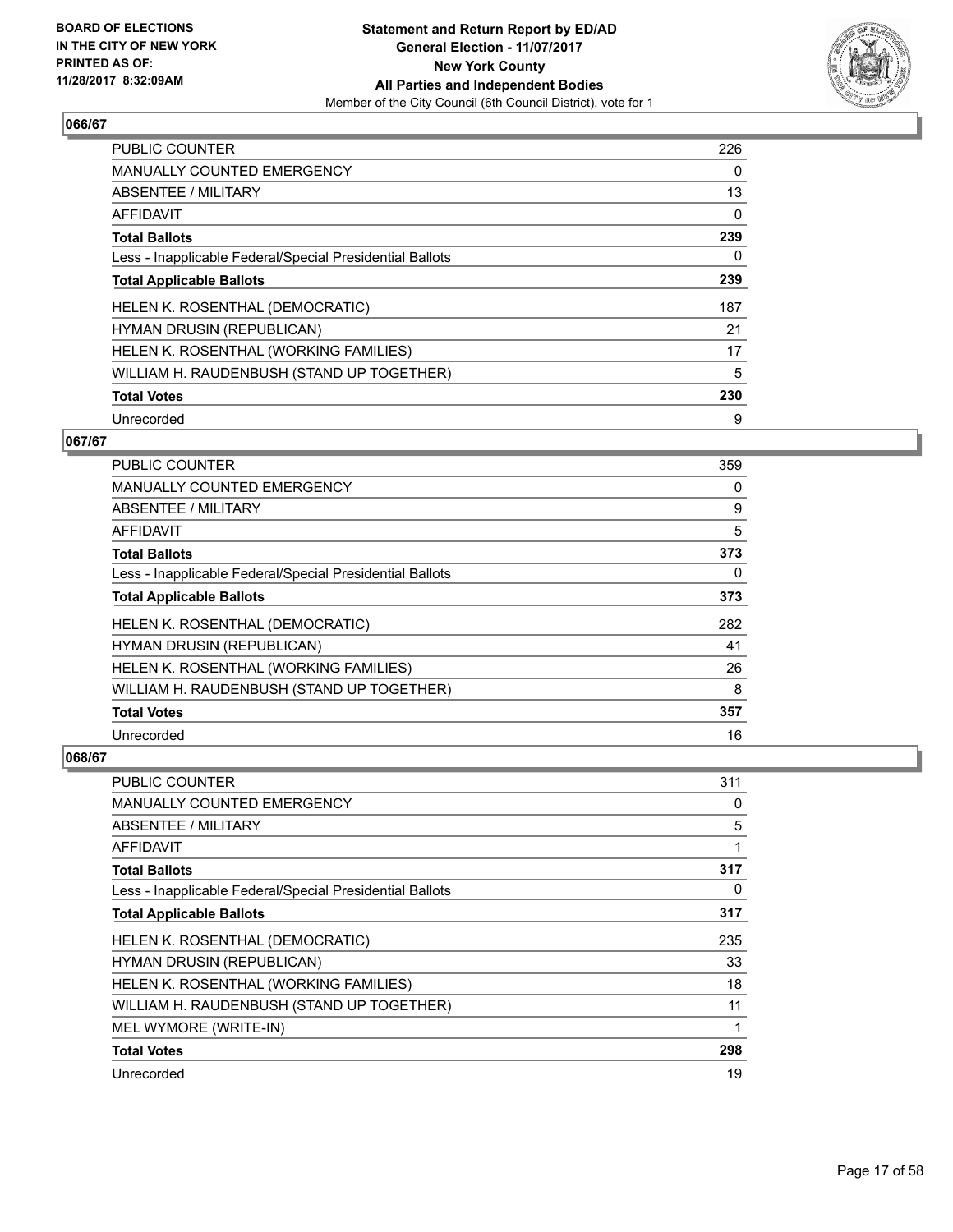

| <b>PUBLIC COUNTER</b>                                    | 353 |
|----------------------------------------------------------|-----|
| <b>MANUALLY COUNTED EMERGENCY</b>                        | 0   |
| ABSENTEE / MILITARY                                      | 9   |
| AFFIDAVIT                                                | 4   |
| <b>Total Ballots</b>                                     | 366 |
| Less - Inapplicable Federal/Special Presidential Ballots | 0   |
| <b>Total Applicable Ballots</b>                          | 366 |
| HELEN K. ROSENTHAL (DEMOCRATIC)                          | 281 |
| <b>HYMAN DRUSIN (REPUBLICAN)</b>                         | 33  |
| HELEN K. ROSENTHAL (WORKING FAMILIES)                    | 26  |
| WILLIAM H. RAUDENBUSH (STAND UP TOGETHER)                | 15  |
| <b>Total Votes</b>                                       | 355 |
| Unrecorded                                               | 11  |

## **070/67**

| PUBLIC COUNTER                                           | 219 |
|----------------------------------------------------------|-----|
| <b>MANUALLY COUNTED EMERGENCY</b>                        | 0   |
| ABSENTEE / MILITARY                                      | 6   |
| <b>AFFIDAVIT</b>                                         | 3   |
| <b>Total Ballots</b>                                     | 228 |
| Less - Inapplicable Federal/Special Presidential Ballots | 0   |
| <b>Total Applicable Ballots</b>                          | 228 |
| HELEN K. ROSENTHAL (DEMOCRATIC)                          | 172 |
| HYMAN DRUSIN (REPUBLICAN)                                | 26  |
| HELEN K. ROSENTHAL (WORKING FAMILIES)                    | 7   |
| WILLIAM H. RAUDENBUSH (STAND UP TOGETHER)                | 9   |
| UNATTRIBUTABLE WRITE-IN (WRITE-IN)                       | 1   |
| <b>Total Votes</b>                                       | 215 |
| Unrecorded                                               | 13  |

| <b>PUBLIC COUNTER</b>                                    | 277 |
|----------------------------------------------------------|-----|
| <b>MANUALLY COUNTED EMERGENCY</b>                        | 0   |
| ABSENTEE / MILITARY                                      | 5   |
| AFFIDAVIT                                                | 8   |
| <b>Total Ballots</b>                                     | 290 |
| Less - Inapplicable Federal/Special Presidential Ballots | 0   |
| <b>Total Applicable Ballots</b>                          | 290 |
| HELEN K. ROSENTHAL (DEMOCRATIC)                          | 211 |
| <b>HYMAN DRUSIN (REPUBLICAN)</b>                         | 28  |
| HELEN K. ROSENTHAL (WORKING FAMILIES)                    | 18  |
| WILLIAM H. RAUDENBUSH (STAND UP TOGETHER)                | 17  |
| MEL WYMORE (WRITE-IN)                                    |     |
| <b>Total Votes</b>                                       | 275 |
| Unrecorded                                               | 15  |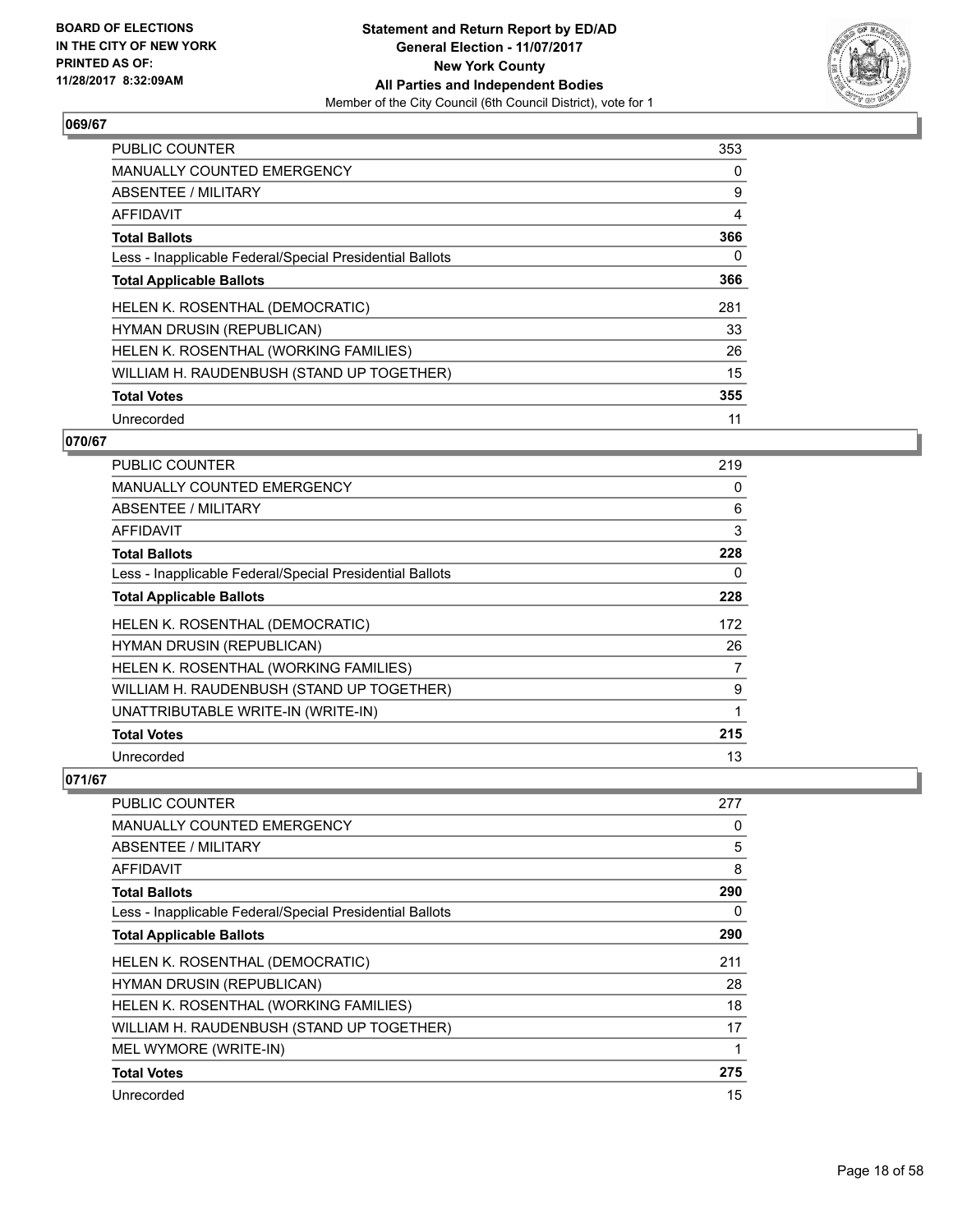

| <b>PUBLIC COUNTER</b>                                    | 319 |
|----------------------------------------------------------|-----|
| <b>MANUALLY COUNTED EMERGENCY</b>                        | 0   |
| ABSENTEE / MILITARY                                      | 9   |
| AFFIDAVIT                                                | 3   |
| <b>Total Ballots</b>                                     | 331 |
| Less - Inapplicable Federal/Special Presidential Ballots | 0   |
| <b>Total Applicable Ballots</b>                          | 331 |
| <b>HELEN K. ROSENTHAL (DEMOCRATIC)</b>                   | 238 |
| <b>HYMAN DRUSIN (REPUBLICAN)</b>                         | 40  |
| HELEN K. ROSENTHAL (WORKING FAMILIES)                    | 17  |
| WILLIAM H. RAUDENBUSH (STAND UP TOGETHER)                | 21  |
| MEL WYMORE (WRITE-IN)                                    | 2   |
| <b>Total Votes</b>                                       | 318 |
| Unrecorded                                               | 13  |

#### **073/67**

| <b>PUBLIC COUNTER</b>                                    | 259 |
|----------------------------------------------------------|-----|
| <b>MANUALLY COUNTED EMERGENCY</b>                        | 0   |
| ABSENTEE / MILITARY                                      | 15  |
| AFFIDAVIT                                                | 3   |
| <b>Total Ballots</b>                                     | 277 |
| Less - Inapplicable Federal/Special Presidential Ballots | 0   |
| <b>Total Applicable Ballots</b>                          | 277 |
| HELEN K. ROSENTHAL (DEMOCRATIC)                          | 206 |
| HYMAN DRUSIN (REPUBLICAN)                                | 22  |
| HELEN K. ROSENTHAL (WORKING FAMILIES)                    | 13  |
| WILLIAM H. RAUDENBUSH (STAND UP TOGETHER)                | 21  |
| <b>Total Votes</b>                                       | 262 |
| Unrecorded                                               | 15  |

| <b>PUBLIC COUNTER</b>                                    | 319 |
|----------------------------------------------------------|-----|
| <b>MANUALLY COUNTED EMERGENCY</b>                        | 0   |
| ABSENTEE / MILITARY                                      | 8   |
| AFFIDAVIT                                                | 4   |
| <b>Total Ballots</b>                                     | 331 |
| Less - Inapplicable Federal/Special Presidential Ballots | 0   |
| <b>Total Applicable Ballots</b>                          | 331 |
| HELEN K. ROSENTHAL (DEMOCRATIC)                          | 214 |
| HYMAN DRUSIN (REPUBLICAN)                                | 35  |
| HELEN K. ROSENTHAL (WORKING FAMILIES)                    | 20  |
| WILLIAM H. RAUDENBUSH (STAND UP TOGETHER)                | 43  |
| CARY GOODMAN (WRITE-IN)                                  | 1   |
| MEL WYMORE (WRITE-IN)                                    | 2   |
| <b>Total Votes</b>                                       | 315 |
| Unrecorded                                               | 16  |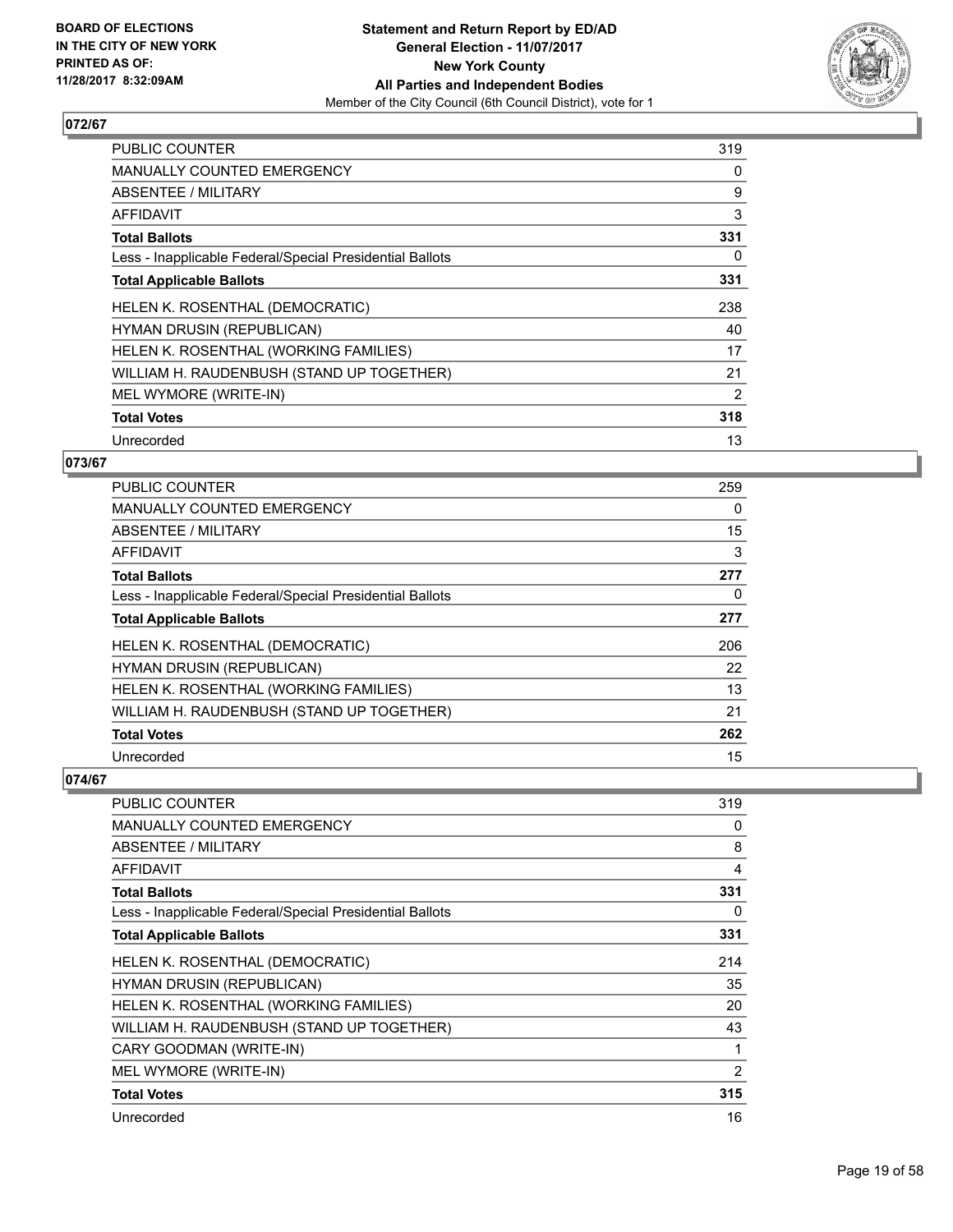

| <b>PUBLIC COUNTER</b>                                    | 274 |
|----------------------------------------------------------|-----|
| MANUALLY COUNTED EMERGENCY                               | 0   |
| ABSENTEE / MILITARY                                      | 10  |
| AFFIDAVIT                                                | 0   |
| <b>Total Ballots</b>                                     | 284 |
| Less - Inapplicable Federal/Special Presidential Ballots | 0   |
| <b>Total Applicable Ballots</b>                          | 284 |
| HELEN K. ROSENTHAL (DEMOCRATIC)                          | 184 |
| <b>HYMAN DRUSIN (REPUBLICAN)</b>                         | 26  |
| HELEN K. ROSENTHAL (WORKING FAMILIES)                    | 19  |
| WILLIAM H. RAUDENBUSH (STAND UP TOGETHER)                | 43  |
| <b>Total Votes</b>                                       | 272 |
| Unrecorded                                               | 12  |

## **076/67**

| <b>PUBLIC COUNTER</b>                                    | 322            |
|----------------------------------------------------------|----------------|
| <b>MANUALLY COUNTED EMERGENCY</b>                        | 0              |
| ABSENTEE / MILITARY                                      | 8              |
| <b>AFFIDAVIT</b>                                         | 1              |
| <b>Total Ballots</b>                                     | 331            |
| Less - Inapplicable Federal/Special Presidential Ballots | 0              |
| <b>Total Applicable Ballots</b>                          | 331            |
| HELEN K. ROSENTHAL (DEMOCRATIC)                          | 255            |
| HYMAN DRUSIN (REPUBLICAN)                                | 28             |
| HELEN K. ROSENTHAL (WORKING FAMILIES)                    | 19             |
| WILLIAM H. RAUDENBUSH (STAND UP TOGETHER)                | 16             |
| MEL WYMORE (WRITE-IN)                                    | $\overline{2}$ |
| <b>Total Votes</b>                                       | 320            |
| Unrecorded                                               | 11             |

| <b>PUBLIC COUNTER</b>                                    | 290 |
|----------------------------------------------------------|-----|
| <b>MANUALLY COUNTED EMERGENCY</b>                        | 0   |
| ABSENTEE / MILITARY                                      | 14  |
| AFFIDAVIT                                                |     |
| <b>Total Ballots</b>                                     | 305 |
| Less - Inapplicable Federal/Special Presidential Ballots | 0   |
| <b>Total Applicable Ballots</b>                          | 305 |
| HELEN K. ROSENTHAL (DEMOCRATIC)                          | 222 |
| HYMAN DRUSIN (REPUBLICAN)                                | 39  |
| HELEN K. ROSENTHAL (WORKING FAMILIES)                    | 23  |
| WILLIAM H. RAUDENBUSH (STAND UP TOGETHER)                | 7   |
| MEL WYMORE (WRITE-IN)                                    |     |
| <b>Total Votes</b>                                       | 292 |
| Unrecorded                                               | 13  |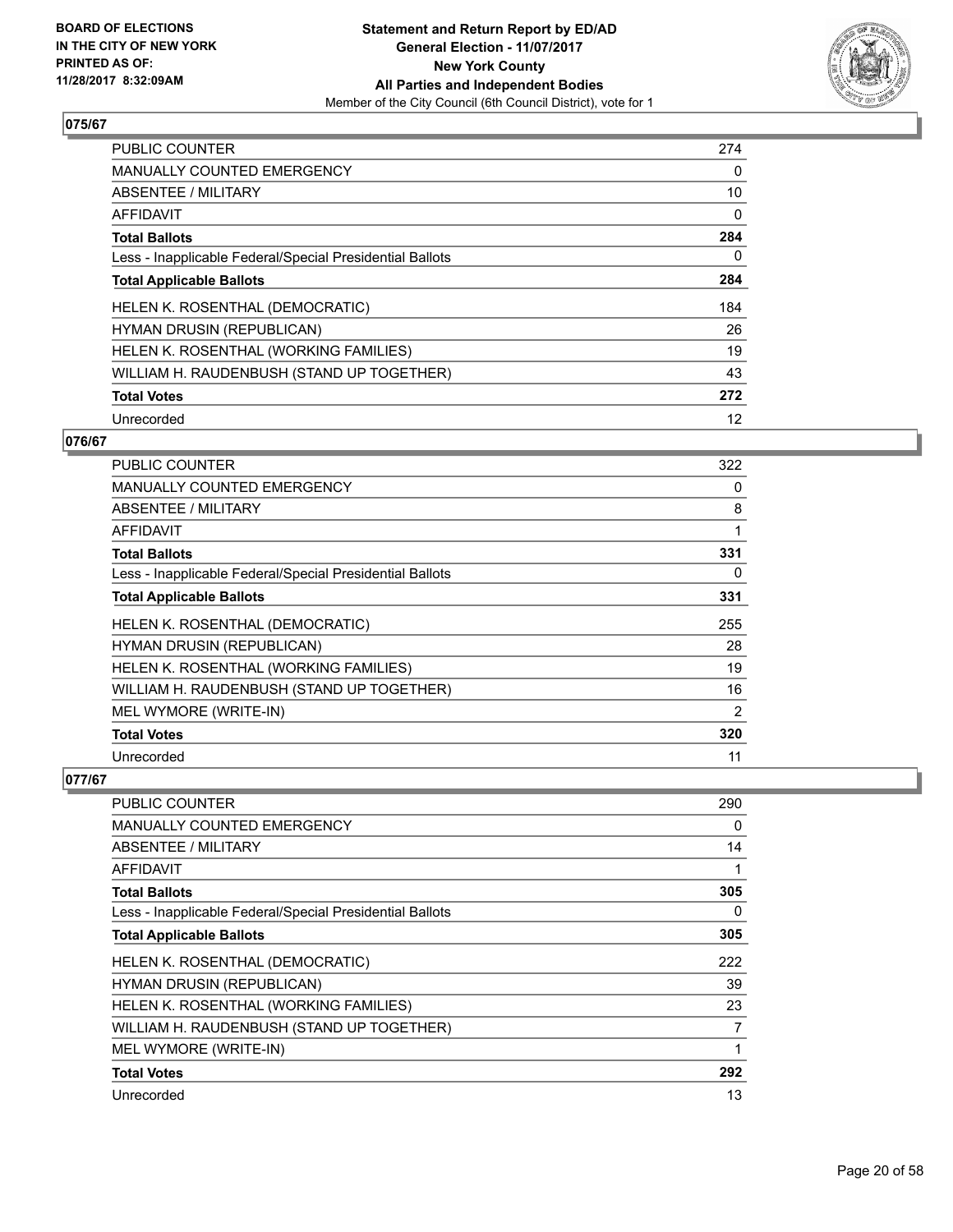

| <b>PUBLIC COUNTER</b>                                    | 310 |
|----------------------------------------------------------|-----|
| <b>MANUALLY COUNTED EMERGENCY</b>                        | 0   |
| ABSENTEE / MILITARY                                      | 5   |
| AFFIDAVIT                                                | 8   |
| <b>Total Ballots</b>                                     | 323 |
| Less - Inapplicable Federal/Special Presidential Ballots | 0   |
| <b>Total Applicable Ballots</b>                          | 323 |
| HELEN K. ROSENTHAL (DEMOCRATIC)                          | 255 |
| <b>HYMAN DRUSIN (REPUBLICAN)</b>                         | 24  |
| HELEN K. ROSENTHAL (WORKING FAMILIES)                    | 18  |
| WILLIAM H. RAUDENBUSH (STAND UP TOGETHER)                | 14  |
| <b>Total Votes</b>                                       | 311 |
| Unrecorded                                               | 12  |

## **079/67**

| <b>PUBLIC COUNTER</b>                                    | 206 |
|----------------------------------------------------------|-----|
| <b>MANUALLY COUNTED EMERGENCY</b>                        | 0   |
| ABSENTEE / MILITARY                                      | 6   |
| AFFIDAVIT                                                | 1   |
| <b>Total Ballots</b>                                     | 213 |
| Less - Inapplicable Federal/Special Presidential Ballots | 0   |
| <b>Total Applicable Ballots</b>                          | 213 |
| HELEN K. ROSENTHAL (DEMOCRATIC)                          | 167 |
| <b>HYMAN DRUSIN (REPUBLICAN)</b>                         | 20  |
| HELEN K. ROSENTHAL (WORKING FAMILIES)                    | 9   |
| WILLIAM H. RAUDENBUSH (STAND UP TOGETHER)                | 8   |
| BILL RAUDENBASH (WRITE-IN)                               | 1   |
| DANIEL BERNER (WRITE-IN)                                 | 1   |
| <b>Total Votes</b>                                       | 206 |
| Unrecorded                                               | 7   |

| <b>PUBLIC COUNTER</b>                                    | 355 |
|----------------------------------------------------------|-----|
| <b>MANUALLY COUNTED EMERGENCY</b>                        | 0   |
| ABSENTEE / MILITARY                                      | 20  |
| AFFIDAVIT                                                | 4   |
| <b>Total Ballots</b>                                     | 379 |
| Less - Inapplicable Federal/Special Presidential Ballots | 0   |
| <b>Total Applicable Ballots</b>                          | 379 |
| HELEN K. ROSENTHAL (DEMOCRATIC)                          | 306 |
| <b>HYMAN DRUSIN (REPUBLICAN)</b>                         | 31  |
| HELEN K. ROSENTHAL (WORKING FAMILIES)                    | 19  |
| WILLIAM H. RAUDENBUSH (STAND UP TOGETHER)                | 5   |
| <b>Total Votes</b>                                       | 361 |
| Unrecorded                                               | 18  |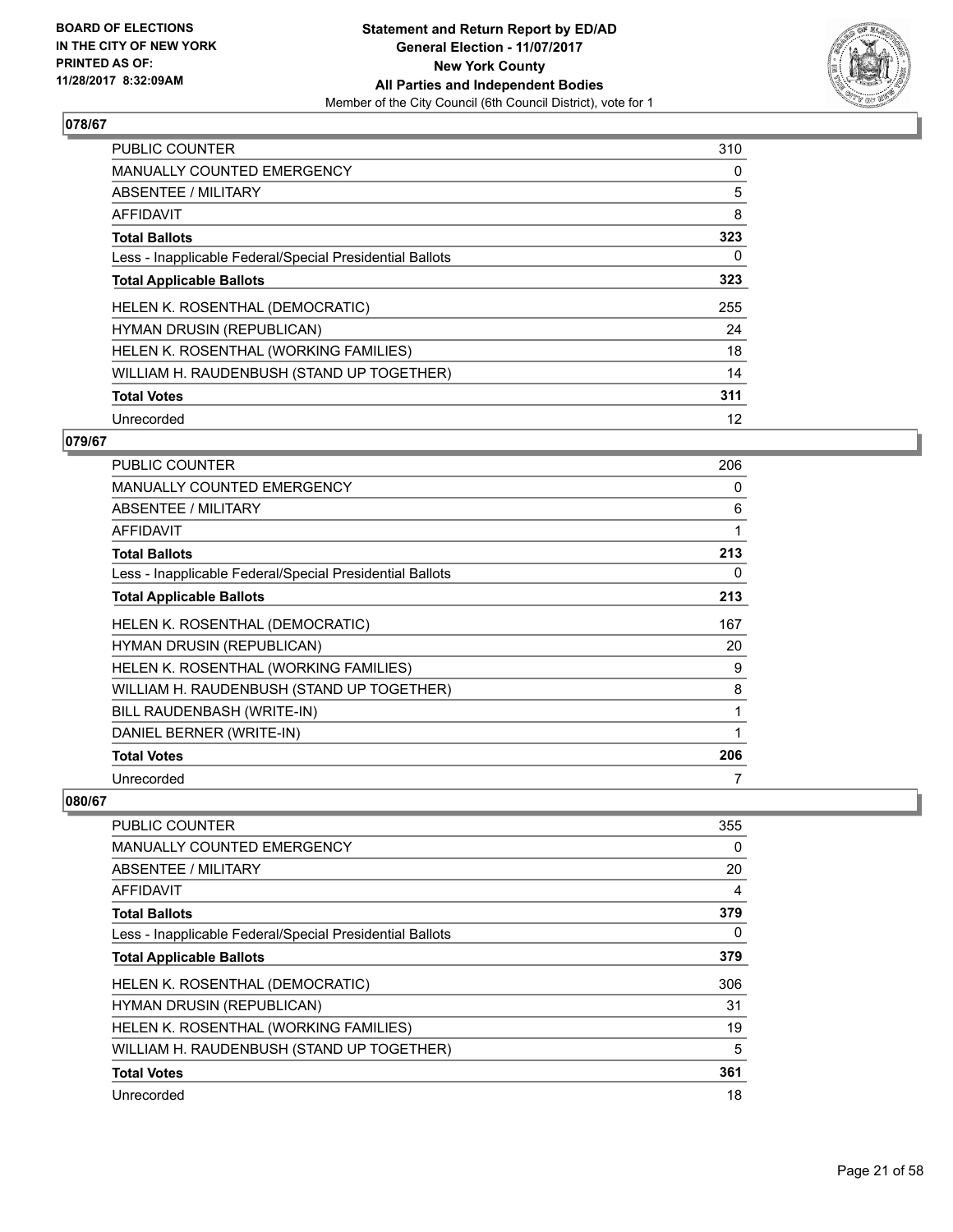

| <b>PUBLIC COUNTER</b>                                    | 282            |
|----------------------------------------------------------|----------------|
| <b>MANUALLY COUNTED EMERGENCY</b>                        | 0              |
| ABSENTEE / MILITARY                                      | 9              |
| AFFIDAVIT                                                | 4              |
| <b>Total Ballots</b>                                     | 295            |
| Less - Inapplicable Federal/Special Presidential Ballots | 0              |
| <b>Total Applicable Ballots</b>                          | 295            |
| HELEN K. ROSENTHAL (DEMOCRATIC)                          | 245            |
| <b>HYMAN DRUSIN (REPUBLICAN)</b>                         | 21             |
| HELEN K. ROSENTHAL (WORKING FAMILIES)                    | 14             |
| WILLIAM H. RAUDENBUSH (STAND UP TOGETHER)                | $\overline{2}$ |
| MEL WYMORE (WRITE-IN)                                    | 2              |
| <b>Total Votes</b>                                       | 284            |
| Unrecorded                                               | 11             |

## **082/67**

| PUBLIC COUNTER                                           | 301 |
|----------------------------------------------------------|-----|
| <b>MANUALLY COUNTED EMERGENCY</b>                        | 0   |
| ABSENTEE / MILITARY                                      | 6   |
| AFFIDAVIT                                                | 1   |
| <b>Total Ballots</b>                                     | 308 |
| Less - Inapplicable Federal/Special Presidential Ballots | 0   |
| <b>Total Applicable Ballots</b>                          | 308 |
| HELEN K. ROSENTHAL (DEMOCRATIC)                          | 233 |
| <b>HYMAN DRUSIN (REPUBLICAN)</b>                         | 28  |
| HELEN K. ROSENTHAL (WORKING FAMILIES)                    | 24  |
| WILLIAM H. RAUDENBUSH (STAND UP TOGETHER)                | 7   |
| <b>Total Votes</b>                                       | 292 |
| Unrecorded                                               | 16  |

| PUBLIC COUNTER                                           | 264 |
|----------------------------------------------------------|-----|
| <b>MANUALLY COUNTED EMERGENCY</b>                        | 0   |
| ABSENTEE / MILITARY                                      | 13  |
| AFFIDAVIT                                                | 2   |
| <b>Total Ballots</b>                                     | 279 |
| Less - Inapplicable Federal/Special Presidential Ballots | 0   |
| <b>Total Applicable Ballots</b>                          | 279 |
| HELEN K. ROSENTHAL (DEMOCRATIC)                          | 224 |
| <b>HYMAN DRUSIN (REPUBLICAN)</b>                         | 14  |
| HELEN K. ROSENTHAL (WORKING FAMILIES)                    | 24  |
| WILLIAM H. RAUDENBUSH (STAND UP TOGETHER)                | 8   |
| <b>Total Votes</b>                                       | 270 |
| Unrecorded                                               | 9   |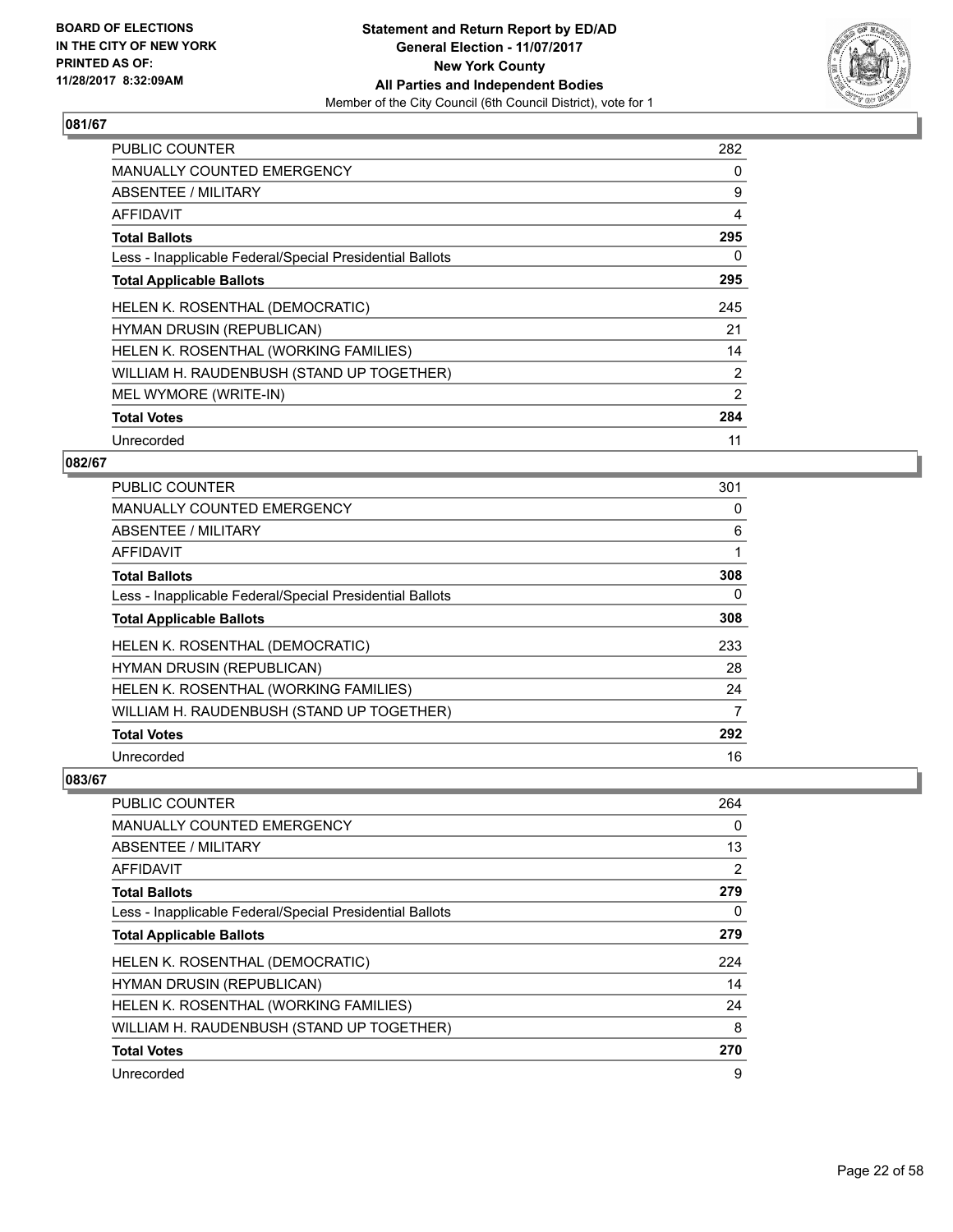

| <b>PUBLIC COUNTER</b>                                    | 208            |
|----------------------------------------------------------|----------------|
| <b>MANUALLY COUNTED EMERGENCY</b>                        | 0              |
| ABSENTEE / MILITARY                                      | 6              |
| <b>AFFIDAVIT</b>                                         | 2              |
| <b>Total Ballots</b>                                     | 216            |
| Less - Inapplicable Federal/Special Presidential Ballots | 0              |
| <b>Total Applicable Ballots</b>                          | 216            |
| HELEN K. ROSENTHAL (DEMOCRATIC)                          | 158            |
| <b>HYMAN DRUSIN (REPUBLICAN)</b>                         | 21             |
| HELEN K. ROSENTHAL (WORKING FAMILIES)                    | 26             |
| WILLIAM H. RAUDENBUSH (STAND UP TOGETHER)                | $\overline{2}$ |
| <b>Total Votes</b>                                       | 207            |
| Unrecorded                                               | 9              |

## **085/67**

| PUBLIC COUNTER                                           | 174 |
|----------------------------------------------------------|-----|
| MANUALLY COUNTED EMERGENCY                               | 0   |
| ABSENTEE / MILITARY                                      | 6   |
| AFFIDAVIT                                                | 3   |
| <b>Total Ballots</b>                                     | 183 |
| Less - Inapplicable Federal/Special Presidential Ballots | 0   |
| <b>Total Applicable Ballots</b>                          | 183 |
| HELEN K. ROSENTHAL (DEMOCRATIC)                          | 145 |
| HYMAN DRUSIN (REPUBLICAN)                                | 11  |
| HELEN K. ROSENTHAL (WORKING FAMILIES)                    | 19  |
| WILLIAM H. RAUDENBUSH (STAND UP TOGETHER)                | 3   |
| <b>Total Votes</b>                                       | 178 |
| Unrecorded                                               | 5   |

| PUBLIC COUNTER                                           | 206 |
|----------------------------------------------------------|-----|
| <b>MANUALLY COUNTED EMERGENCY</b>                        | 0   |
| ABSENTEE / MILITARY                                      | 5   |
| AFFIDAVIT                                                | 6   |
| <b>Total Ballots</b>                                     | 217 |
| Less - Inapplicable Federal/Special Presidential Ballots | 0   |
| <b>Total Applicable Ballots</b>                          | 217 |
| HELEN K. ROSENTHAL (DEMOCRATIC)                          | 180 |
| <b>HYMAN DRUSIN (REPUBLICAN)</b>                         | 12  |
| HELEN K. ROSENTHAL (WORKING FAMILIES)                    | 12  |
| WILLIAM H. RAUDENBUSH (STAND UP TOGETHER)                | 3   |
| <b>Total Votes</b>                                       | 207 |
| Unrecorded                                               | 10  |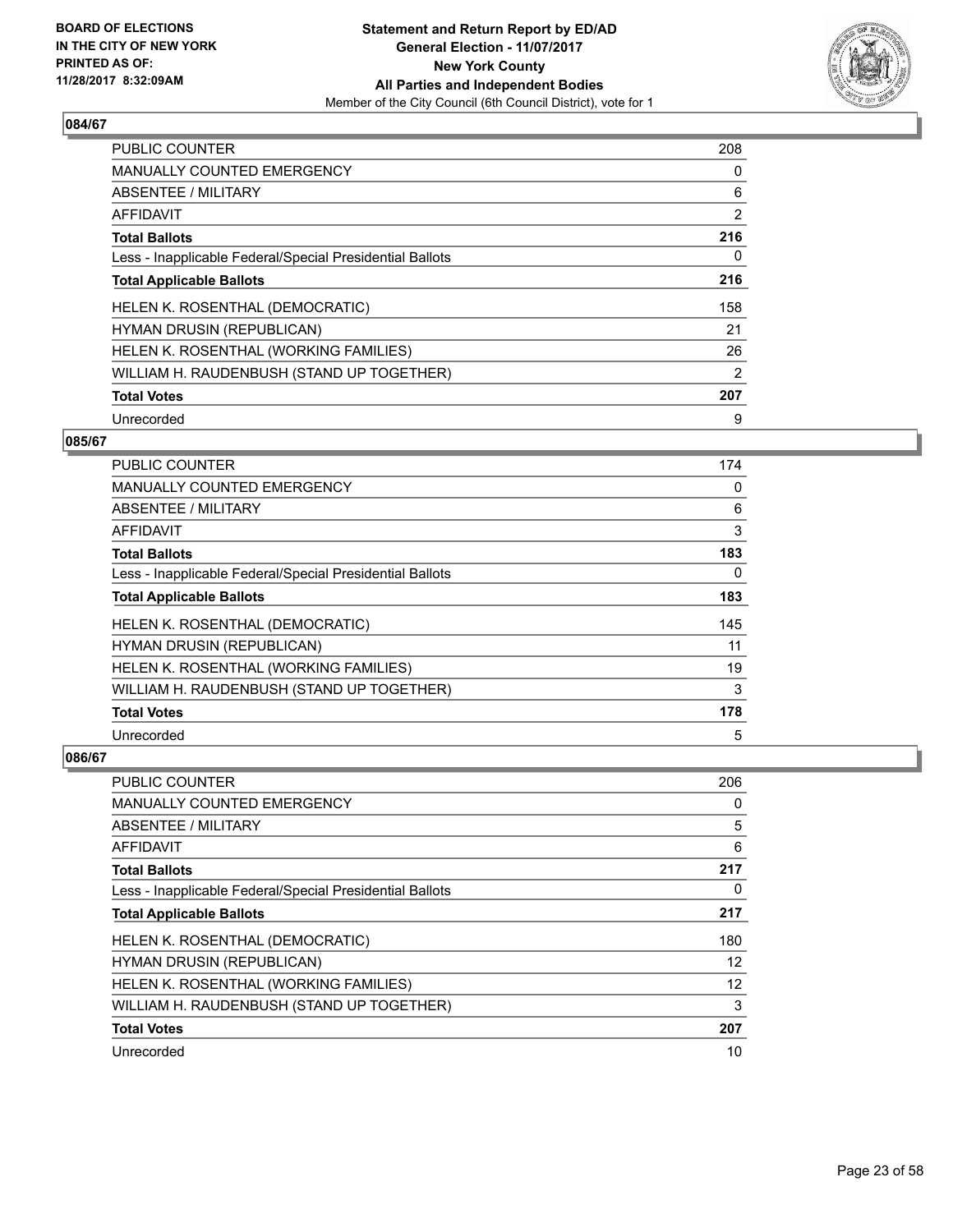

| <b>PUBLIC COUNTER</b>                                    | 295 |
|----------------------------------------------------------|-----|
| <b>MANUALLY COUNTED EMERGENCY</b>                        | 0   |
| ABSENTEE / MILITARY                                      | 9   |
| AFFIDAVIT                                                | 3   |
| <b>Total Ballots</b>                                     | 307 |
| Less - Inapplicable Federal/Special Presidential Ballots | 0   |
| <b>Total Applicable Ballots</b>                          | 307 |
| HELEN K. ROSENTHAL (DEMOCRATIC)                          | 251 |
| <b>HYMAN DRUSIN (REPUBLICAN)</b>                         | 15  |
| HELEN K. ROSENTHAL (WORKING FAMILIES)                    | 27  |
| WILLIAM H. RAUDENBUSH (STAND UP TOGETHER)                | 3   |
| PRINCESS LEA (WRITE-IN)                                  |     |
| <b>Total Votes</b>                                       | 297 |
|                                                          |     |

## **088/67**

| <b>PUBLIC COUNTER</b>                                    | 197            |
|----------------------------------------------------------|----------------|
| MANUALLY COUNTED EMERGENCY                               | 0              |
| ABSENTEE / MILITARY                                      | 6              |
| AFFIDAVIT                                                | 1              |
| <b>Total Ballots</b>                                     | 204            |
| Less - Inapplicable Federal/Special Presidential Ballots | 0              |
| <b>Total Applicable Ballots</b>                          | 204            |
| HELEN K. ROSENTHAL (DEMOCRATIC)                          | 158            |
| <b>HYMAN DRUSIN (REPUBLICAN)</b>                         | 27             |
| HELEN K. ROSENTHAL (WORKING FAMILIES)                    | 13             |
| WILLIAM H. RAUDENBUSH (STAND UP TOGETHER)                | $\overline{2}$ |
| <b>Total Votes</b>                                       | 200            |
| Unrecorded                                               | 4              |

| <b>PUBLIC COUNTER</b>                                    | 253 |
|----------------------------------------------------------|-----|
| <b>MANUALLY COUNTED EMERGENCY</b>                        | 0   |
| ABSENTEE / MILITARY                                      | 17  |
| AFFIDAVIT                                                | 7   |
| <b>Total Ballots</b>                                     | 277 |
| Less - Inapplicable Federal/Special Presidential Ballots | 0   |
| <b>Total Applicable Ballots</b>                          | 277 |
| HELEN K. ROSENTHAL (DEMOCRATIC)                          | 209 |
| HYMAN DRUSIN (REPUBLICAN)                                | 29  |
| HELEN K. ROSENTHAL (WORKING FAMILIES)                    | 22  |
| WILLIAM H. RAUDENBUSH (STAND UP TOGETHER)                | 3   |
| <b>Total Votes</b>                                       | 263 |
| Unrecorded                                               | 14  |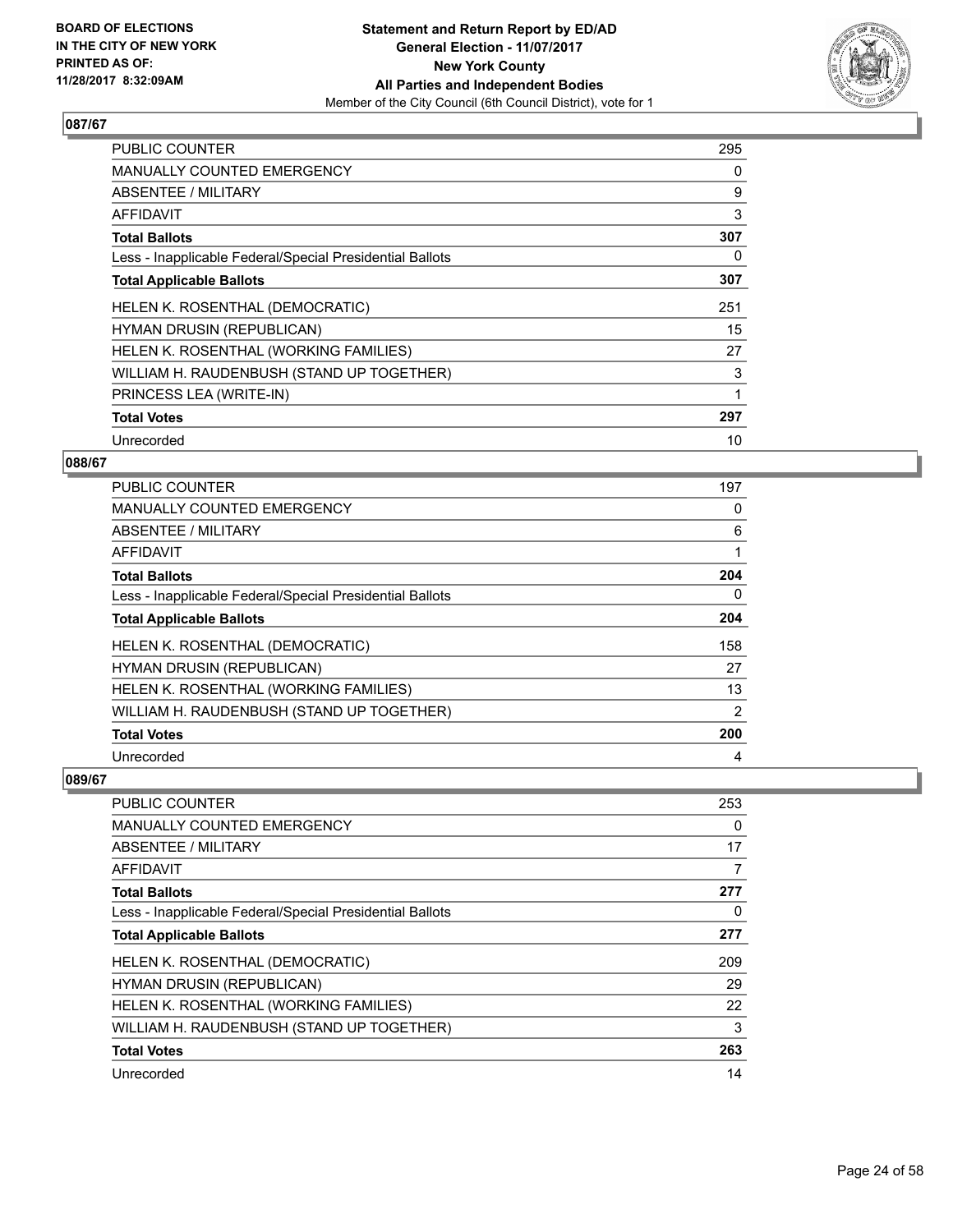

| <b>PUBLIC COUNTER</b>                                    | 260 |
|----------------------------------------------------------|-----|
| <b>MANUALLY COUNTED EMERGENCY</b>                        | 0   |
| ABSENTEE / MILITARY                                      | 5   |
| AFFIDAVIT                                                | 3   |
| <b>Total Ballots</b>                                     | 268 |
| Less - Inapplicable Federal/Special Presidential Ballots | 0   |
| <b>Total Applicable Ballots</b>                          | 268 |
| HELEN K. ROSENTHAL (DEMOCRATIC)                          | 200 |
| <b>HYMAN DRUSIN (REPUBLICAN)</b>                         | 26  |
| HELEN K. ROSENTHAL (WORKING FAMILIES)                    | 23  |
| WILLIAM H. RAUDENBUSH (STAND UP TOGETHER)                | 4   |
| <b>Total Votes</b>                                       | 253 |
| Unrecorded                                               | 15  |

## **091/67**

| <b>PUBLIC COUNTER</b>                                    | 330            |
|----------------------------------------------------------|----------------|
| <b>MANUALLY COUNTED EMERGENCY</b>                        | 0              |
| ABSENTEE / MILITARY                                      | 9              |
| AFFIDAVIT                                                | $\overline{2}$ |
| <b>Total Ballots</b>                                     | 341            |
| Less - Inapplicable Federal/Special Presidential Ballots | 0              |
| <b>Total Applicable Ballots</b>                          | 341            |
| HELEN K. ROSENTHAL (DEMOCRATIC)                          | 261            |
| HYMAN DRUSIN (REPUBLICAN)                                | 33             |
| HELEN K. ROSENTHAL (WORKING FAMILIES)                    | 28             |
| WILLIAM H. RAUDENBUSH (STAND UP TOGETHER)                | 7              |
| DAVID SACK (WRITE-IN)                                    | 1              |
| <b>Total Votes</b>                                       | 330            |
| Unrecorded                                               | 11             |

| <b>PUBLIC COUNTER</b>                                    | 352 |
|----------------------------------------------------------|-----|
| <b>MANUALLY COUNTED EMERGENCY</b>                        | 0   |
| ABSENTEE / MILITARY                                      | 4   |
| AFFIDAVIT                                                | 3   |
| <b>Total Ballots</b>                                     | 359 |
| Less - Inapplicable Federal/Special Presidential Ballots | 0   |
| <b>Total Applicable Ballots</b>                          | 359 |
| HELEN K. ROSENTHAL (DEMOCRATIC)                          | 270 |
| <b>HYMAN DRUSIN (REPUBLICAN)</b>                         | 30  |
| HELEN K. ROSENTHAL (WORKING FAMILIES)                    | 24  |
| WILLIAM H. RAUDENBUSH (STAND UP TOGETHER)                | 7   |
| MEL WYMORE (WRITE-IN)                                    | 4   |
| <b>Total Votes</b>                                       | 335 |
| Unrecorded                                               | 24  |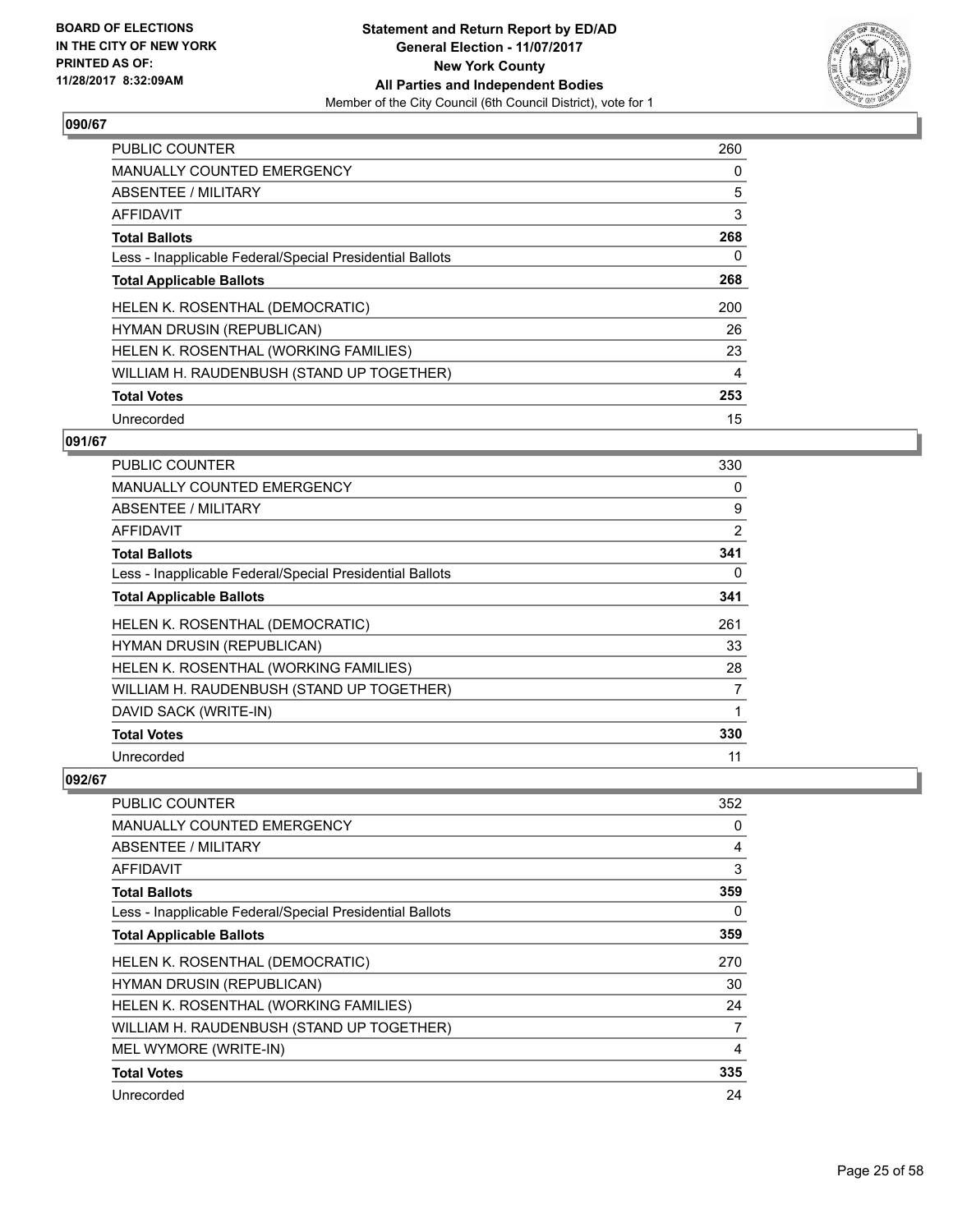

| <b>PUBLIC COUNTER</b>                                    | 275 |
|----------------------------------------------------------|-----|
| <b>MANUALLY COUNTED EMERGENCY</b>                        | 0   |
| ABSENTEE / MILITARY                                      | 1   |
| <b>AFFIDAVIT</b>                                         | 1   |
| <b>Total Ballots</b>                                     | 277 |
| Less - Inapplicable Federal/Special Presidential Ballots | 0   |
| <b>Total Applicable Ballots</b>                          | 277 |
| HELEN K. ROSENTHAL (DEMOCRATIC)                          | 212 |
| <b>HYMAN DRUSIN (REPUBLICAN)</b>                         | 24  |
| HELEN K. ROSENTHAL (WORKING FAMILIES)                    | 17  |
| WILLIAM H. RAUDENBUSH (STAND UP TOGETHER)                | 6   |
| CHAIM LEGGIERE (WRITE-IN)                                | 1   |
| MEL WYMORE (WRITE-IN)                                    | 1   |
| MINDY HECHT (WRITE-IN)                                   | 1   |
| <b>Total Votes</b>                                       | 262 |
| Unrecorded                                               | 15  |

| <b>PUBLIC COUNTER</b>                                    | 336 |
|----------------------------------------------------------|-----|
| <b>MANUALLY COUNTED EMERGENCY</b>                        | 0   |
| ABSENTEE / MILITARY                                      | 9   |
| AFFIDAVIT                                                | 2   |
| <b>Total Ballots</b>                                     | 347 |
| Less - Inapplicable Federal/Special Presidential Ballots | 0   |
| <b>Total Applicable Ballots</b>                          | 347 |
| HELEN K. ROSENTHAL (DEMOCRATIC)                          | 277 |
| <b>HYMAN DRUSIN (REPUBLICAN)</b>                         | 32  |
| HELEN K. ROSENTHAL (WORKING FAMILIES)                    | 15  |
| WILLIAM H. RAUDENBUSH (STAND UP TOGETHER)                | 8   |
| <b>BOB FERIAND (WRITE-IN)</b>                            | 1   |
| ELLEN JACOB (WRITE-IN)                                   | 1   |
| <b>Total Votes</b>                                       | 334 |
| Unrecorded                                               | 13  |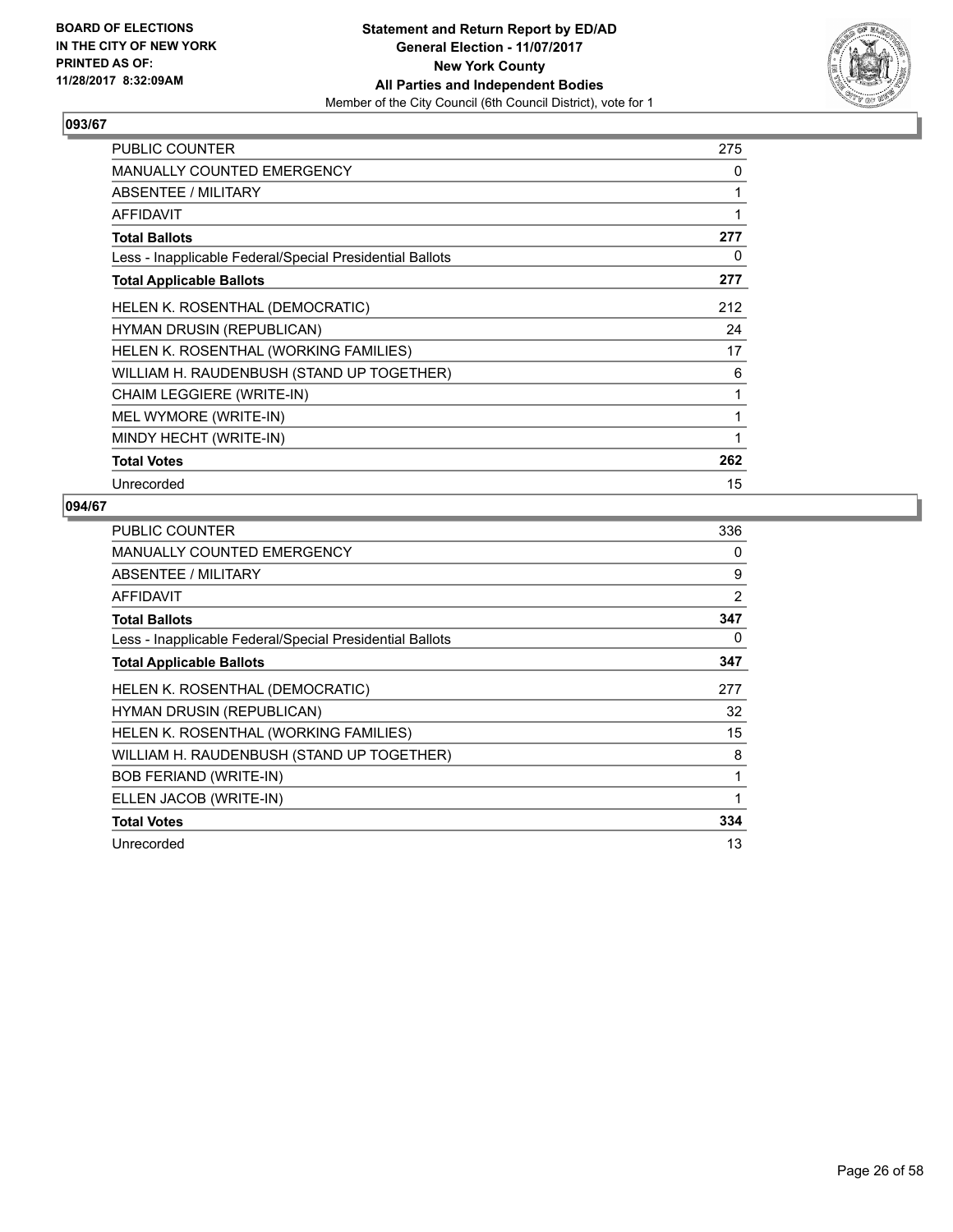

| <b>PUBLIC COUNTER</b>                                    | 239 |
|----------------------------------------------------------|-----|
| MANUALLY COUNTED EMERGENCY                               | 0   |
| <b>ABSENTEE / MILITARY</b>                               | 15  |
| <b>AFFIDAVIT</b>                                         | 1   |
| <b>Total Ballots</b>                                     | 255 |
| Less - Inapplicable Federal/Special Presidential Ballots | 0   |
| <b>Total Applicable Ballots</b>                          | 255 |
| HELEN K. ROSENTHAL (DEMOCRATIC)                          | 185 |
| HYMAN DRUSIN (REPUBLICAN)                                | 33  |
| HELEN K. ROSENTHAL (WORKING FAMILIES)                    | 15  |
| WILLIAM H. RAUDENBUSH (STAND UP TOGETHER)                | 4   |
| MEL WYMORE (WRITE-IN)                                    | 1   |
| MICHAEL JACOBS (WRITE-IN)                                | 1   |
| <b>Total Votes</b>                                       | 239 |
| Unrecorded                                               | 16  |

#### **096/67**

| <b>PUBLIC COUNTER</b>                                    | 253 |
|----------------------------------------------------------|-----|
| <b>MANUALLY COUNTED EMERGENCY</b>                        | 0   |
| ABSENTEE / MILITARY                                      | 6   |
| AFFIDAVIT                                                | 2   |
| <b>Total Ballots</b>                                     | 261 |
| Less - Inapplicable Federal/Special Presidential Ballots | 0   |
| <b>Total Applicable Ballots</b>                          | 261 |
| HELEN K. ROSENTHAL (DEMOCRATIC)                          | 189 |
| HYMAN DRUSIN (REPUBLICAN)                                | 25  |
| HELEN K. ROSENTHAL (WORKING FAMILIES)                    | 25  |
| WILLIAM H. RAUDENBUSH (STAND UP TOGETHER)                | 7   |
| MEL WYMORE (WRITE-IN)                                    | 2   |
| <b>Total Votes</b>                                       | 248 |
| Unrecorded                                               | 13  |

| <b>PUBLIC COUNTER</b>                                    | 245 |
|----------------------------------------------------------|-----|
| <b>MANUALLY COUNTED EMERGENCY</b>                        | 0   |
| ABSENTEE / MILITARY                                      | 12  |
| AFFIDAVIT                                                | 7   |
| <b>Total Ballots</b>                                     | 264 |
| Less - Inapplicable Federal/Special Presidential Ballots | 0   |
| <b>Total Applicable Ballots</b>                          | 264 |
| HELEN K. ROSENTHAL (DEMOCRATIC)                          | 207 |
| HYMAN DRUSIN (REPUBLICAN)                                | 20  |
| HELEN K. ROSENTHAL (WORKING FAMILIES)                    | 21  |
| WILLIAM H. RAUDENBUSH (STAND UP TOGETHER)                | 7   |
| <b>Total Votes</b>                                       | 255 |
| Unrecorded                                               | 9   |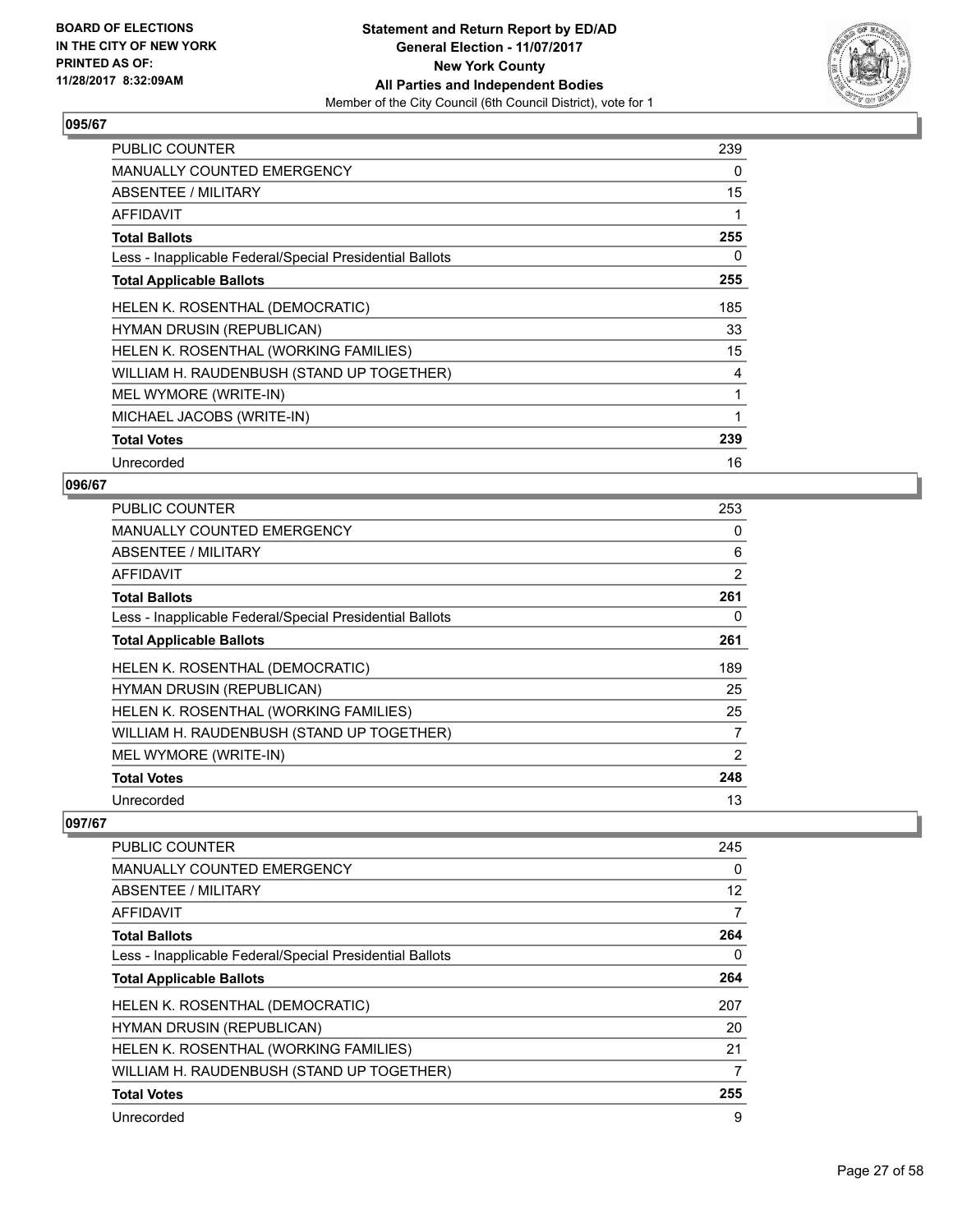

| <b>PUBLIC COUNTER</b>                                    | 288 |
|----------------------------------------------------------|-----|
| <b>MANUALLY COUNTED EMERGENCY</b>                        | 0   |
| ABSENTEE / MILITARY                                      | 6   |
| AFFIDAVIT                                                | 4   |
| <b>Total Ballots</b>                                     | 298 |
| Less - Inapplicable Federal/Special Presidential Ballots | 0   |
| <b>Total Applicable Ballots</b>                          | 298 |
| HELEN K. ROSENTHAL (DEMOCRATIC)                          | 235 |
| <b>HYMAN DRUSIN (REPUBLICAN)</b>                         | 25  |
| HELEN K. ROSENTHAL (WORKING FAMILIES)                    | 23  |
| WILLIAM H. RAUDENBUSH (STAND UP TOGETHER)                | 4   |
| JEFFREY BERMAN (WRITE-IN)                                | 1   |
| <b>Total Votes</b>                                       | 288 |
| Unrecorded                                               |     |

#### **099/67**

| <b>PUBLIC COUNTER</b>                                    | 310 |
|----------------------------------------------------------|-----|
| <b>MANUALLY COUNTED EMERGENCY</b>                        | 0   |
| ABSENTEE / MILITARY                                      | 8   |
| AFFIDAVIT                                                | 0   |
| <b>Total Ballots</b>                                     | 318 |
| Less - Inapplicable Federal/Special Presidential Ballots | 0   |
| <b>Total Applicable Ballots</b>                          | 318 |
| HELEN K. ROSENTHAL (DEMOCRATIC)                          | 243 |
| <b>HYMAN DRUSIN (REPUBLICAN)</b>                         | 31  |
| HELEN K. ROSENTHAL (WORKING FAMILIES)                    | 28  |
| WILLIAM H. RAUDENBUSH (STAND UP TOGETHER)                | 3   |
| <b>Total Votes</b>                                       | 305 |
| Unrecorded                                               | 13  |

| PUBLIC COUNTER                                           | 0        |
|----------------------------------------------------------|----------|
| <b>MANUALLY COUNTED EMERGENCY</b>                        | 0        |
| <b>ABSENTEE / MILITARY</b>                               | 0        |
| AFFIDAVIT                                                |          |
| <b>Total Ballots</b>                                     |          |
| Less - Inapplicable Federal/Special Presidential Ballots | $\Omega$ |
| <b>Total Applicable Ballots</b>                          |          |
| HELEN K. ROSENTHAL (DEMOCRATIC)                          |          |
| HYMAN DRUSIN (REPUBLICAN)                                | 0        |
| HELEN K. ROSENTHAL (WORKING FAMILIES)                    | 0        |
| WILLIAM H. RAUDENBUSH (STAND UP TOGETHER)                | 0        |
| <b>Total Votes</b>                                       |          |
|                                                          |          |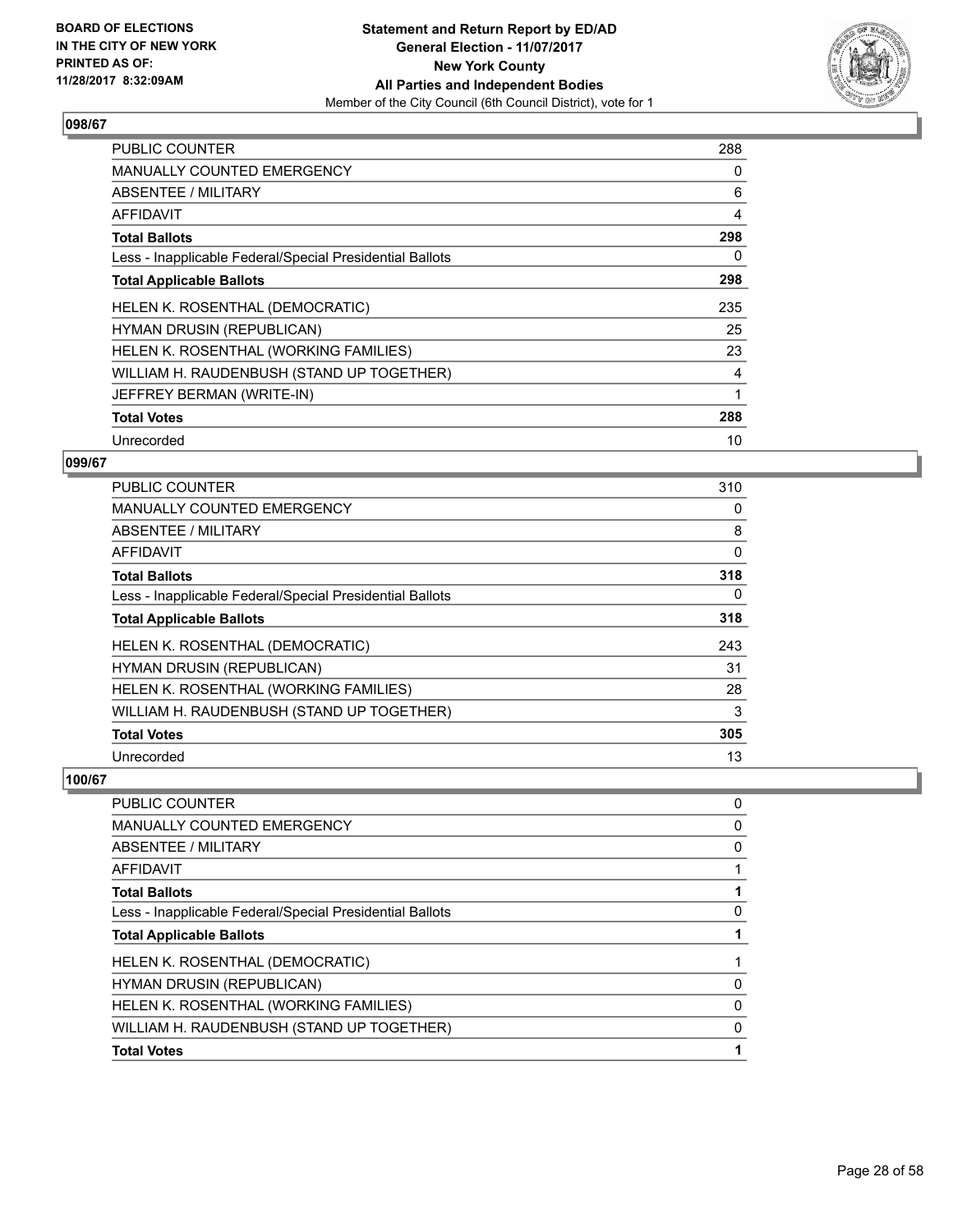

| <b>PUBLIC COUNTER</b>                                    | 137 |
|----------------------------------------------------------|-----|
| <b>MANUALLY COUNTED EMERGENCY</b>                        | 0   |
| ABSENTEE / MILITARY                                      | 4   |
| <b>AFFIDAVIT</b>                                         | 6   |
| <b>Total Ballots</b>                                     | 147 |
| Less - Inapplicable Federal/Special Presidential Ballots | 0   |
| <b>Total Applicable Ballots</b>                          | 147 |
| HELEN K. ROSENTHAL (DEMOCRATIC)                          | 112 |
| <b>HYMAN DRUSIN (REPUBLICAN)</b>                         | 18  |
| HELEN K. ROSENTHAL (WORKING FAMILIES)                    | 8   |
| WILLIAM H. RAUDENBUSH (STAND UP TOGETHER)                |     |
| <b>Total Votes</b>                                       | 139 |
| Unrecorded                                               | 8   |

## **102/67**

| <b>PUBLIC COUNTER</b>                                    | 0 |
|----------------------------------------------------------|---|
| <b>MANUALLY COUNTED EMERGENCY</b>                        | 0 |
| ABSENTEE / MILITARY                                      | 0 |
| AFFIDAVIT                                                | 0 |
| <b>Total Ballots</b>                                     | 0 |
| Less - Inapplicable Federal/Special Presidential Ballots | 0 |
| <b>Total Applicable Ballots</b>                          | 0 |
| HELEN K. ROSENTHAL (DEMOCRATIC)                          | 0 |
|                                                          |   |
| HYMAN DRUSIN (REPUBLICAN)                                | 0 |
| HELEN K. ROSENTHAL (WORKING FAMILIES)                    | 0 |
| WILLIAM H. RAUDENBUSH (STAND UP TOGETHER)                | 0 |

| PUBLIC COUNTER                                           | 0 |
|----------------------------------------------------------|---|
| <b>MANUALLY COUNTED EMERGENCY</b>                        | 0 |
| <b>ABSENTEE / MILITARY</b>                               | 0 |
| <b>AFFIDAVIT</b>                                         | 0 |
| <b>Total Ballots</b>                                     | 0 |
| Less - Inapplicable Federal/Special Presidential Ballots | 0 |
| <b>Total Applicable Ballots</b>                          | 0 |
| HELEN K. ROSENTHAL (DEMOCRATIC)                          | 0 |
| <b>HYMAN DRUSIN (REPUBLICAN)</b>                         | 0 |
| HELEN K. ROSENTHAL (WORKING FAMILIES)                    | 0 |
| WILLIAM H. RAUDENBUSH (STAND UP TOGETHER)                | 0 |
| <b>Total Votes</b>                                       | 0 |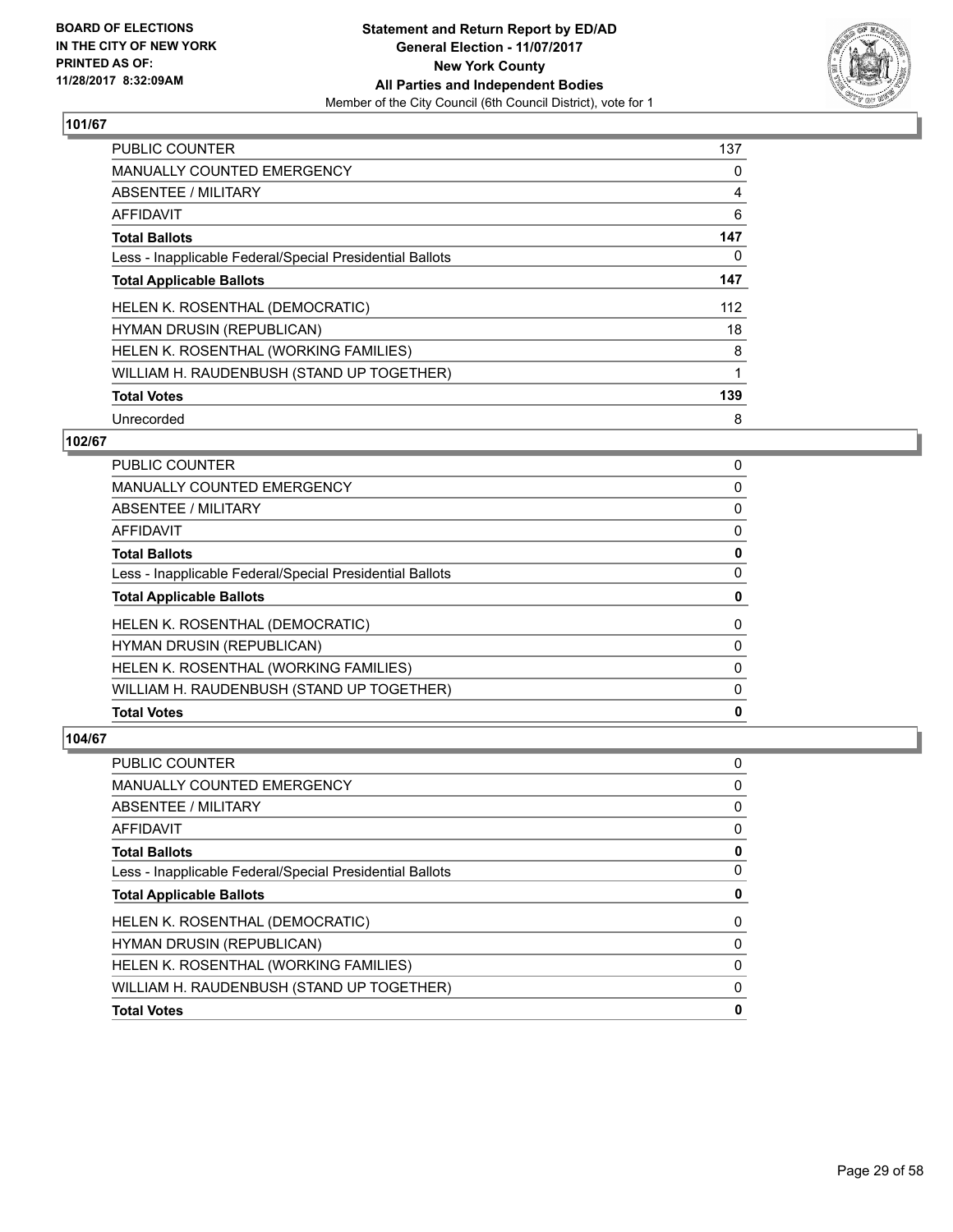

| <b>PUBLIC COUNTER</b>                                    | 245 |
|----------------------------------------------------------|-----|
| <b>MANUALLY COUNTED EMERGENCY</b>                        | 0   |
| ABSENTEE / MILITARY                                      | 5   |
| AFFIDAVIT                                                | 1   |
| <b>Total Ballots</b>                                     | 251 |
| Less - Inapplicable Federal/Special Presidential Ballots | 0   |
| <b>Total Applicable Ballots</b>                          | 251 |
| HELEN K. ROSENTHAL (DEMOCRATIC)                          | 187 |
| <b>HYMAN DRUSIN (REPUBLICAN)</b>                         | 27  |
| HELEN K. ROSENTHAL (WORKING FAMILIES)                    | 13  |
| WILLIAM H. RAUDENBUSH (STAND UP TOGETHER)                | 6   |
| MELISSA ELSTEIN (WRITE-IN)                               | 1   |
| RONNIE ELDRIDGE (WRITE-IN)                               | 1   |
| <b>Total Votes</b>                                       | 235 |
| Unrecorded                                               | 16  |

| PUBLIC COUNTER                                           | 361            |
|----------------------------------------------------------|----------------|
| <b>MANUALLY COUNTED EMERGENCY</b>                        | 0              |
| ABSENTEE / MILITARY                                      | 8              |
| <b>AFFIDAVIT</b>                                         | 1              |
| <b>Total Ballots</b>                                     | 370            |
| Less - Inapplicable Federal/Special Presidential Ballots | 0              |
| <b>Total Applicable Ballots</b>                          | 370            |
| HELEN K. ROSENTHAL (DEMOCRATIC)                          | 254            |
| <b>HYMAN DRUSIN (REPUBLICAN)</b>                         | 50             |
| HELEN K. ROSENTHAL (WORKING FAMILIES)                    | 20             |
| WILLIAM H. RAUDENBUSH (STAND UP TOGETHER)                | 10             |
| GABRIEL HEAFITZ (WRITE-IN)                               | 1              |
| MEL WYMORE (WRITE-IN)                                    | $\overline{2}$ |
| REBECCA HARARY (WRITE-IN)                                | 1              |
| <b>Total Votes</b>                                       | 338            |
| Unrecorded                                               | 32             |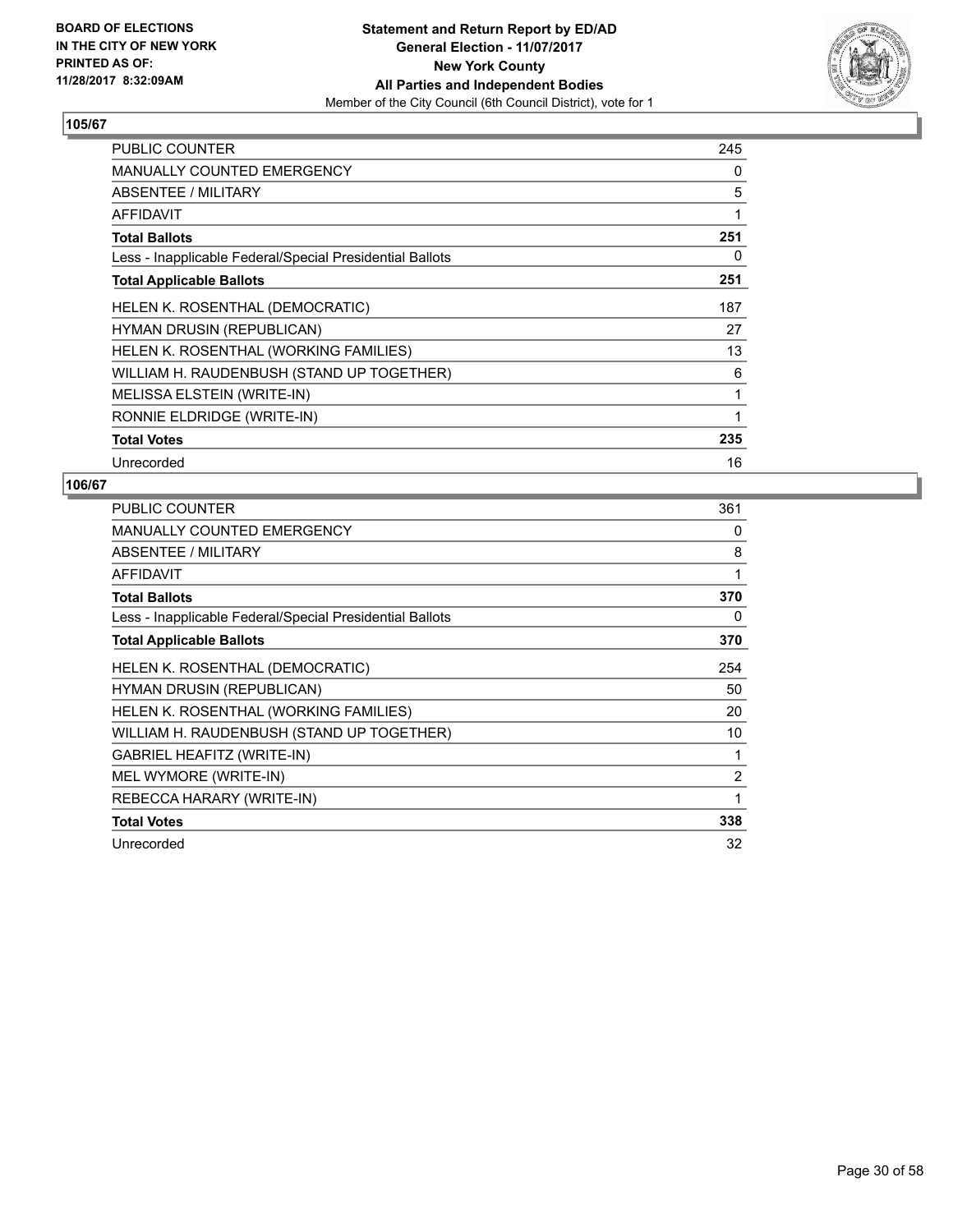

| <b>PUBLIC COUNTER</b>                                    | 133 |
|----------------------------------------------------------|-----|
| MANUALLY COUNTED EMERGENCY                               | 0   |
| ABSENTEE / MILITARY                                      | 0   |
| <b>AFFIDAVIT</b>                                         |     |
| <b>Total Ballots</b>                                     | 134 |
| Less - Inapplicable Federal/Special Presidential Ballots | 0   |
| <b>Total Applicable Ballots</b>                          | 134 |
| HELEN K. ROSENTHAL (DEMOCRATIC)                          | 95  |
| <b>HYMAN DRUSIN (REPUBLICAN)</b>                         | 21  |
| HELEN K. ROSENTHAL (WORKING FAMILIES)                    | 11  |
| WILLIAM H. RAUDENBUSH (STAND UP TOGETHER)                | 2   |
| <b>Total Votes</b>                                       | 129 |
| Unrecorded                                               | 5   |

## **108/67**

| <b>PUBLIC COUNTER</b>                                    | 178 |
|----------------------------------------------------------|-----|
| <b>MANUALLY COUNTED EMERGENCY</b>                        | 0   |
| ABSENTEE / MILITARY                                      | 8   |
| AFFIDAVIT                                                | 3   |
| <b>Total Ballots</b>                                     | 189 |
| Less - Inapplicable Federal/Special Presidential Ballots | 0   |
| <b>Total Applicable Ballots</b>                          | 189 |
| HELEN K. ROSENTHAL (DEMOCRATIC)                          | 148 |
| HYMAN DRUSIN (REPUBLICAN)                                | 26  |
| HELEN K. ROSENTHAL (WORKING FAMILIES)                    | 7   |
| WILLIAM H. RAUDENBUSH (STAND UP TOGETHER)                | 4   |
| <b>Total Votes</b>                                       | 185 |
| Unrecorded                                               | 4   |

| <b>PUBLIC COUNTER</b>                                    | 256            |
|----------------------------------------------------------|----------------|
| <b>MANUALLY COUNTED EMERGENCY</b>                        | 0              |
| ABSENTEE / MILITARY                                      | 11             |
| AFFIDAVIT                                                | 0              |
| <b>Total Ballots</b>                                     | 267            |
| Less - Inapplicable Federal/Special Presidential Ballots | 0              |
| <b>Total Applicable Ballots</b>                          | 267            |
| HELEN K. ROSENTHAL (DEMOCRATIC)                          | 210            |
| HYMAN DRUSIN (REPUBLICAN)                                | 19             |
| HELEN K. ROSENTHAL (WORKING FAMILIES)                    | 23             |
| WILLIAM H. RAUDENBUSH (STAND UP TOGETHER)                | $\overline{2}$ |
| MEL WYMORE (WRITE-IN)                                    | 1              |
| <b>Total Votes</b>                                       | 255            |
| Unrecorded                                               | 12             |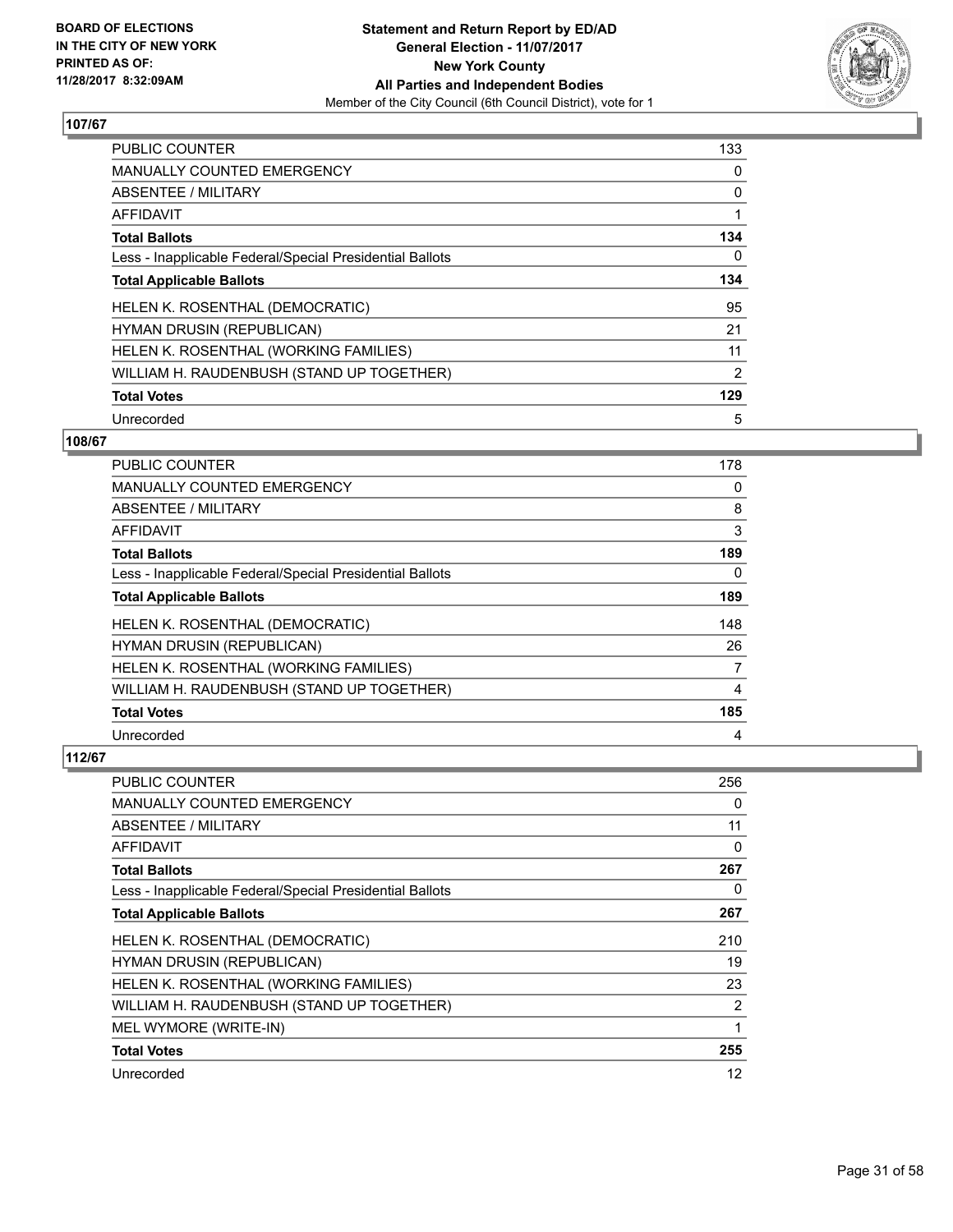

| <b>PUBLIC COUNTER</b>                                    | 185 |
|----------------------------------------------------------|-----|
| <b>MANUALLY COUNTED EMERGENCY</b>                        | 0   |
| ABSENTEE / MILITARY                                      | 3   |
| <b>AFFIDAVIT</b>                                         | 0   |
| <b>Total Ballots</b>                                     | 188 |
| Less - Inapplicable Federal/Special Presidential Ballots | 0   |
| <b>Total Applicable Ballots</b>                          | 188 |
| HELEN K. ROSENTHAL (DEMOCRATIC)                          | 140 |
| <b>HYMAN DRUSIN (REPUBLICAN)</b>                         | 19  |
| HELEN K. ROSENTHAL (WORKING FAMILIES)                    | 25  |
| WILLIAM H. RAUDENBUSH (STAND UP TOGETHER)                | 0   |
| <b>Total Votes</b>                                       | 184 |
| Unrecorded                                               | 4   |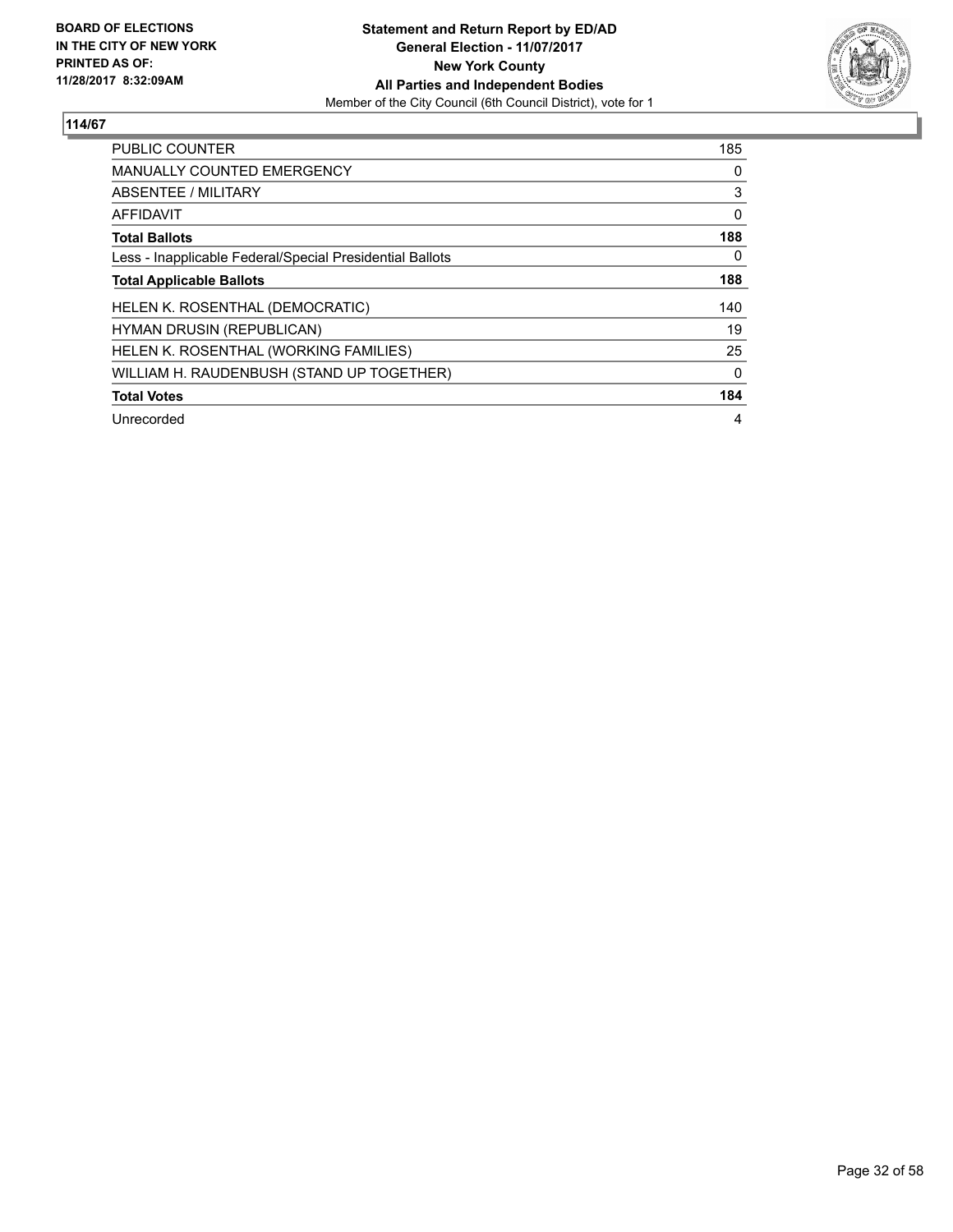

| PUBLIC COUNTER                                           | 0 |
|----------------------------------------------------------|---|
| <b>MANUALLY COUNTED EMERGENCY</b>                        | 0 |
| ABSENTEE / MILITARY                                      | 0 |
| AFFIDAVIT                                                | 0 |
| <b>Total Ballots</b>                                     | 0 |
| Less - Inapplicable Federal/Special Presidential Ballots | 0 |
| <b>Total Applicable Ballots</b>                          | 0 |
| HELEN K. ROSENTHAL (DEMOCRATIC)                          | 0 |
| <b>HYMAN DRUSIN (REPUBLICAN)</b>                         | 0 |
| HELEN K. ROSENTHAL (WORKING FAMILIES)                    | 0 |
| WILLIAM H. RAUDENBUSH (STAND UP TOGETHER)                | 0 |
| <b>Total Votes</b>                                       | O |
| 102/68 COMBINED into: 099/68                             |   |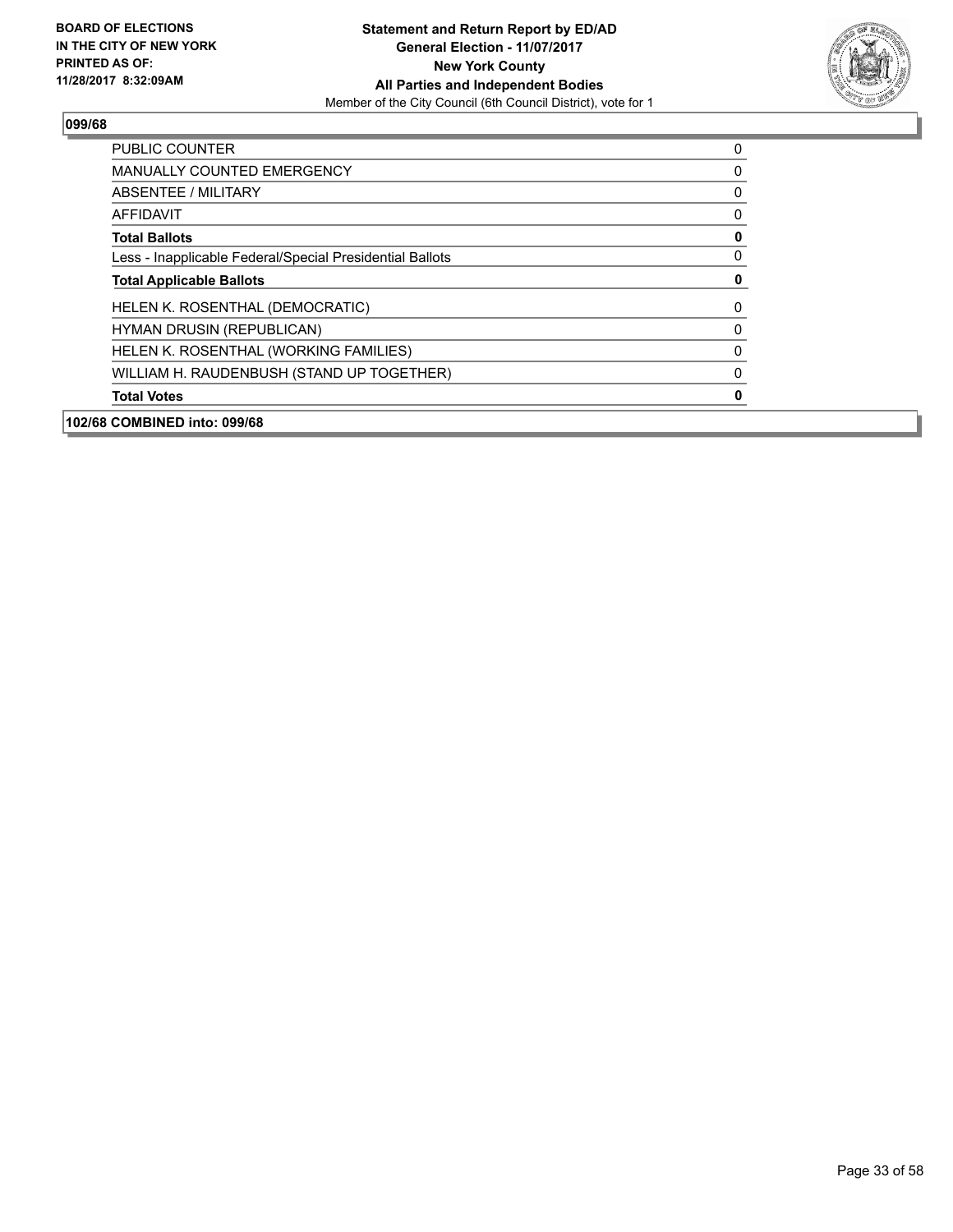

| <b>PUBLIC COUNTER</b>                                    | 192 |
|----------------------------------------------------------|-----|
| <b>MANUALLY COUNTED EMERGENCY</b>                        | 0   |
| ABSENTEE / MILITARY                                      | 7   |
| <b>AFFIDAVIT</b>                                         | 2   |
| <b>Total Ballots</b>                                     | 201 |
| Less - Inapplicable Federal/Special Presidential Ballots | 0   |
| <b>Total Applicable Ballots</b>                          | 201 |
| HELEN K. ROSENTHAL (DEMOCRATIC)                          | 145 |
| <b>HYMAN DRUSIN (REPUBLICAN)</b>                         | 18  |
| HELEN K. ROSENTHAL (WORKING FAMILIES)                    | 14  |
| WILLIAM H. RAUDENBUSH (STAND UP TOGETHER)                | 16  |
| <b>Total Votes</b>                                       | 193 |
| Unrecorded                                               | 8   |

## **002/69**

| PUBLIC COUNTER                                           | 152 |
|----------------------------------------------------------|-----|
| <b>MANUALLY COUNTED EMERGENCY</b>                        | 0   |
| ABSENTEE / MILITARY                                      | 4   |
| <b>AFFIDAVIT</b>                                         | 1   |
| <b>Total Ballots</b>                                     | 157 |
| Less - Inapplicable Federal/Special Presidential Ballots | 0   |
| <b>Total Applicable Ballots</b>                          | 157 |
| HELEN K. ROSENTHAL (DEMOCRATIC)                          | 109 |
| HYMAN DRUSIN (REPUBLICAN)                                | 15  |
| HELEN K. ROSENTHAL (WORKING FAMILIES)                    | 13  |
| WILLIAM H. RAUDENBUSH (STAND UP TOGETHER)                | 9   |
| CARY GOODMAN (WRITE-IN)                                  | 1   |
| <b>Total Votes</b>                                       | 147 |
| Unrecorded                                               | 10  |

| <b>PUBLIC COUNTER</b>                                    | 275            |
|----------------------------------------------------------|----------------|
| <b>MANUALLY COUNTED EMERGENCY</b>                        | 0              |
| ABSENTEE / MILITARY                                      | $\overline{7}$ |
| AFFIDAVIT                                                | 2              |
| <b>Total Ballots</b>                                     | 284            |
| Less - Inapplicable Federal/Special Presidential Ballots | 0              |
| <b>Total Applicable Ballots</b>                          | 284            |
| HELEN K. ROSENTHAL (DEMOCRATIC)                          | 226            |
| <b>HYMAN DRUSIN (REPUBLICAN)</b>                         | 14             |
| HELEN K. ROSENTHAL (WORKING FAMILIES)                    | 20             |
| WILLIAM H. RAUDENBUSH (STAND UP TOGETHER)                | 5              |
| RICHARD MITCHELL (WRITE-IN)                              |                |
| <b>Total Votes</b>                                       | 266            |
| Unrecorded                                               | 18             |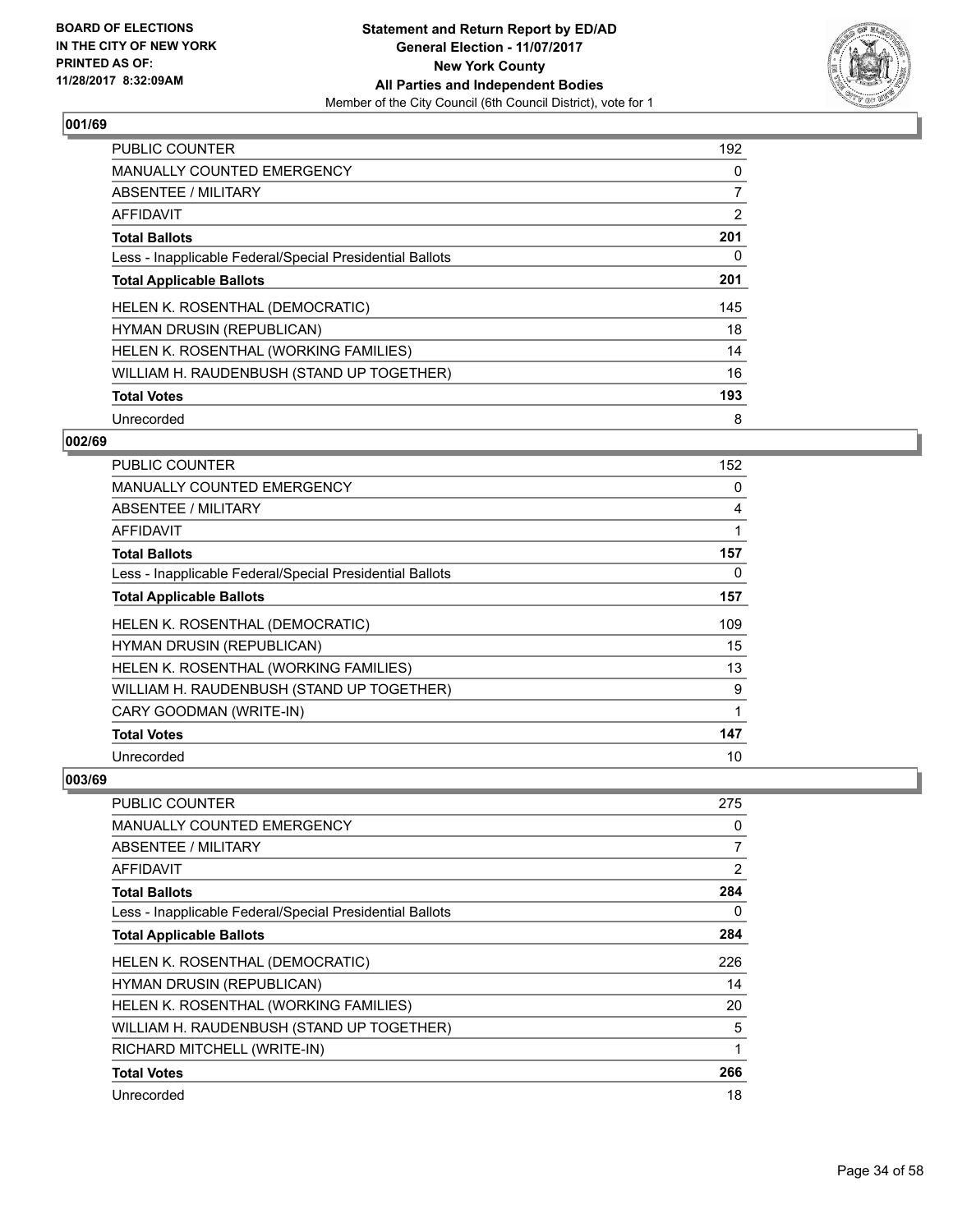

| <b>PUBLIC COUNTER</b>                                    | 280 |
|----------------------------------------------------------|-----|
| <b>MANUALLY COUNTED EMERGENCY</b>                        | 0   |
| ABSENTEE / MILITARY                                      | 7   |
| <b>AFFIDAVIT</b>                                         | 4   |
| <b>Total Ballots</b>                                     | 291 |
| Less - Inapplicable Federal/Special Presidential Ballots | 0   |
| <b>Total Applicable Ballots</b>                          | 291 |
| HELEN K. ROSENTHAL (DEMOCRATIC)                          | 226 |
| <b>HYMAN DRUSIN (REPUBLICAN)</b>                         | 25  |
| HELEN K. ROSENTHAL (WORKING FAMILIES)                    | 19  |
| WILLIAM H. RAUDENBUSH (STAND UP TOGETHER)                | 13  |
| <b>Total Votes</b>                                       | 283 |
| Unrecorded                                               | 8   |

## **005/69**

| <b>PUBLIC COUNTER</b>                                    | 237 |
|----------------------------------------------------------|-----|
| <b>MANUALLY COUNTED EMERGENCY</b>                        | 0   |
| ABSENTEE / MILITARY                                      | 4   |
| AFFIDAVIT                                                | 2   |
| <b>Total Ballots</b>                                     | 243 |
| Less - Inapplicable Federal/Special Presidential Ballots | 0   |
| <b>Total Applicable Ballots</b>                          | 243 |
| HELEN K. ROSENTHAL (DEMOCRATIC)                          | 182 |
| <b>HYMAN DRUSIN (REPUBLICAN)</b>                         | 26  |
| HELEN K. ROSENTHAL (WORKING FAMILIES)                    | 16  |
| WILLIAM H. RAUDENBUSH (STAND UP TOGETHER)                | 8   |
| <b>Total Votes</b>                                       | 232 |
| Unrecorded                                               | 11  |

| <b>PUBLIC COUNTER</b>                                    | 325            |
|----------------------------------------------------------|----------------|
| <b>MANUALLY COUNTED EMERGENCY</b>                        | 0              |
| ABSENTEE / MILITARY                                      | 9              |
| AFFIDAVIT                                                | $\overline{2}$ |
| <b>Total Ballots</b>                                     | 336            |
| Less - Inapplicable Federal/Special Presidential Ballots | 0              |
| <b>Total Applicable Ballots</b>                          | 336            |
| HELEN K. ROSENTHAL (DEMOCRATIC)                          | 269            |
| <b>HYMAN DRUSIN (REPUBLICAN)</b>                         | 30             |
| HELEN K. ROSENTHAL (WORKING FAMILIES)                    | 12             |
| WILLIAM H. RAUDENBUSH (STAND UP TOGETHER)                | 7              |
| MEL WYMORE (WRITE-IN)                                    |                |
| <b>Total Votes</b>                                       | 319            |
| Unrecorded                                               | 17             |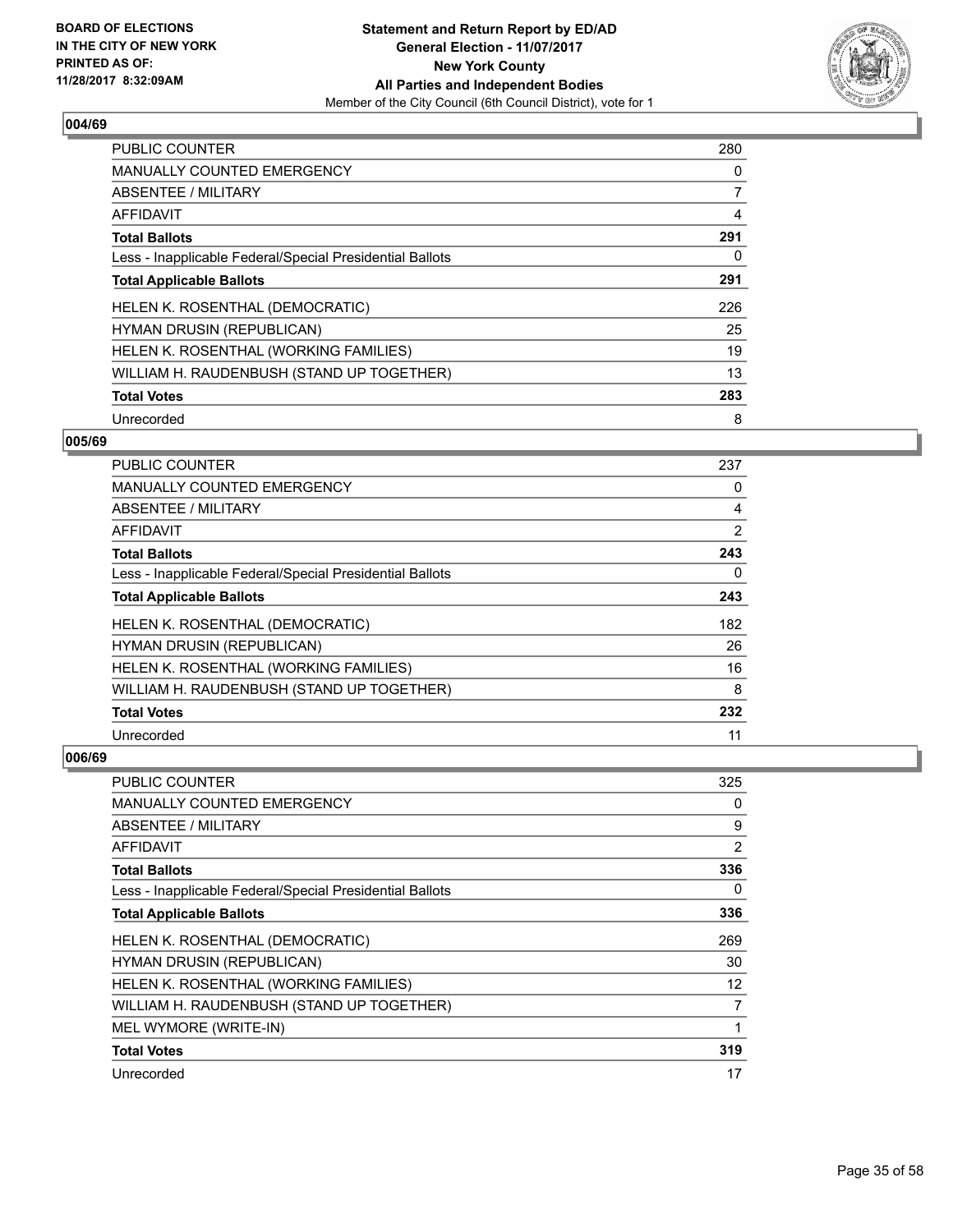

| <b>PUBLIC COUNTER</b>                                    | 260 |
|----------------------------------------------------------|-----|
| <b>MANUALLY COUNTED EMERGENCY</b>                        | 0   |
| ABSENTEE / MILITARY                                      | 3   |
| AFFIDAVIT                                                | 4   |
| <b>Total Ballots</b>                                     | 267 |
| Less - Inapplicable Federal/Special Presidential Ballots | 0   |
| <b>Total Applicable Ballots</b>                          | 267 |
| HELEN K. ROSENTHAL (DEMOCRATIC)                          | 194 |
| <b>HYMAN DRUSIN (REPUBLICAN)</b>                         | 30  |
| HELEN K. ROSENTHAL (WORKING FAMILIES)                    | 21  |
| WILLIAM H. RAUDENBUSH (STAND UP TOGETHER)                | 4   |
| CAREY GOODMAN (WRITE-IN)                                 | 3   |
| MARC FLIEDNER (WRITE-IN)                                 | 1   |
| <b>Total Votes</b>                                       | 253 |
| Unrecorded                                               | 14  |

| <b>PUBLIC COUNTER</b>                                    | 92             |
|----------------------------------------------------------|----------------|
| <b>MANUALLY COUNTED EMERGENCY</b>                        | 0              |
| ABSENTEE / MILITARY                                      | 3              |
| <b>AFFIDAVIT</b>                                         | $\overline{2}$ |
| <b>Total Ballots</b>                                     | 97             |
| Less - Inapplicable Federal/Special Presidential Ballots | 0              |
| <b>Total Applicable Ballots</b>                          | 97             |
| HELEN K. ROSENTHAL (DEMOCRATIC)                          | 75             |
| <b>HYMAN DRUSIN (REPUBLICAN)</b>                         | 6              |
| HELEN K. ROSENTHAL (WORKING FAMILIES)                    | 8              |
| WILLIAM H. RAUDENBUSH (STAND UP TOGETHER)                | 4              |
| <b>Total Votes</b>                                       | 93             |
| Unrecorded                                               | 4              |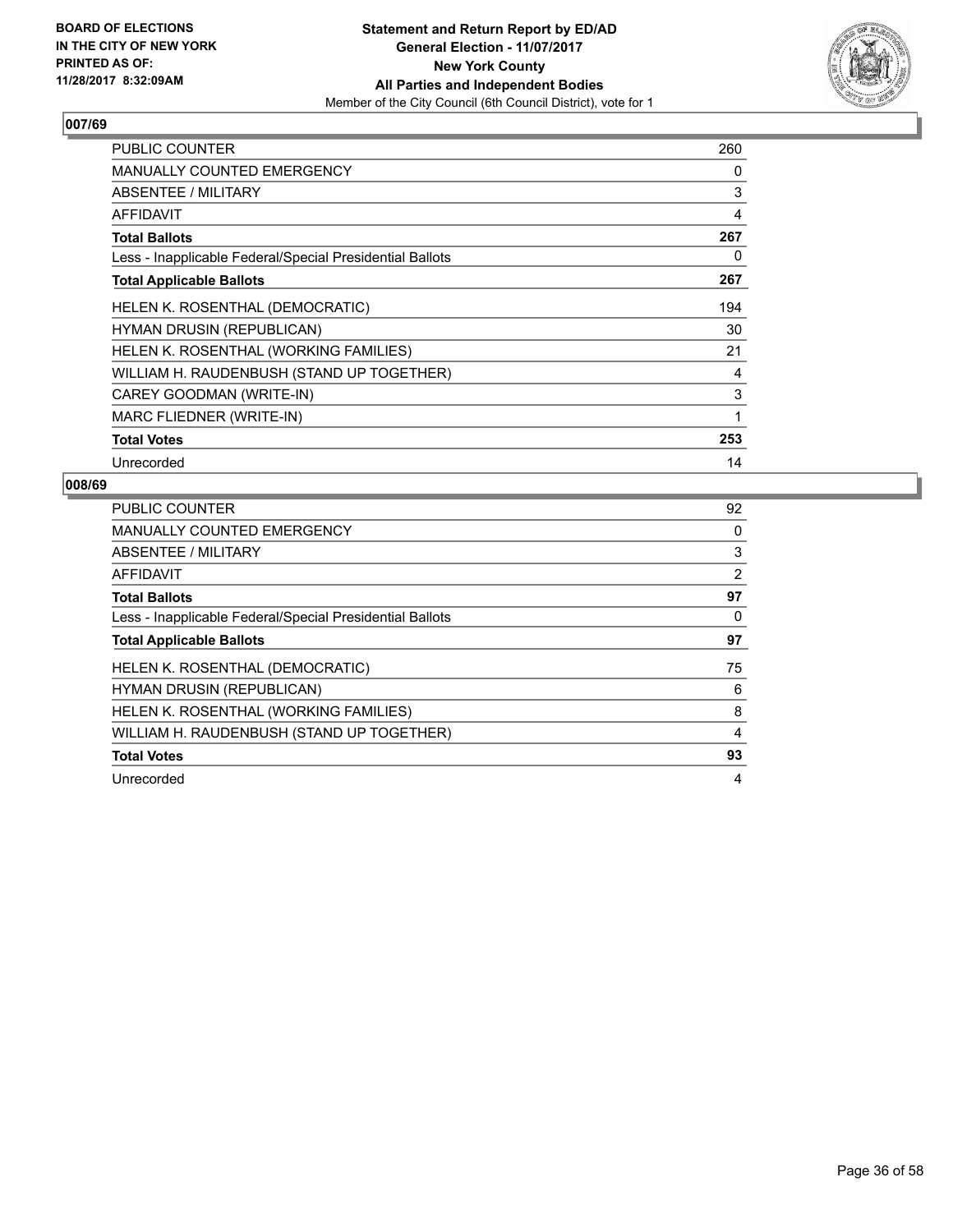

| <b>PUBLIC COUNTER</b>                                    | 248            |
|----------------------------------------------------------|----------------|
| <b>MANUALLY COUNTED EMERGENCY</b>                        | 0              |
| ABSENTEE / MILITARY                                      | $\overline{7}$ |
| <b>AFFIDAVIT</b>                                         | 1              |
| <b>Total Ballots</b>                                     | 256            |
| Less - Inapplicable Federal/Special Presidential Ballots | 0              |
| <b>Total Applicable Ballots</b>                          | 256            |
| HELEN K. ROSENTHAL (DEMOCRATIC)                          | 174            |
| <b>HYMAN DRUSIN (REPUBLICAN)</b>                         | 22             |
| HELEN K. ROSENTHAL (WORKING FAMILIES)                    | 24             |
| WILLIAM H. RAUDENBUSH (STAND UP TOGETHER)                | 13             |
| CARY GOODMAN (WRITE-IN)                                  | 1              |
| <b>JUSTIN M. WARD (WRITE-IN)</b>                         | 1              |
| MEL WYMORE (WRITE-IN)                                    | 1              |
| <b>Total Votes</b>                                       | 236            |
| Unrecorded                                               | 20             |

| <b>PUBLIC COUNTER</b>                                    | 367 |
|----------------------------------------------------------|-----|
| <b>MANUALLY COUNTED EMERGENCY</b>                        | 0   |
| ABSENTEE / MILITARY                                      | 8   |
| AFFIDAVIT                                                | 5   |
| <b>Total Ballots</b>                                     | 380 |
| Less - Inapplicable Federal/Special Presidential Ballots | 0   |
| <b>Total Applicable Ballots</b>                          | 380 |
| HELEN K. ROSENTHAL (DEMOCRATIC)                          | 295 |
| <b>HYMAN DRUSIN (REPUBLICAN)</b>                         | 28  |
| HELEN K. ROSENTHAL (WORKING FAMILIES)                    | 33  |
| WILLIAM H. RAUDENBUSH (STAND UP TOGETHER)                | 9   |
| UNATTRIBUTABLE WRITE-IN (WRITE-IN)                       | 1   |
| <b>Total Votes</b>                                       | 366 |
| Unrecorded                                               | 14  |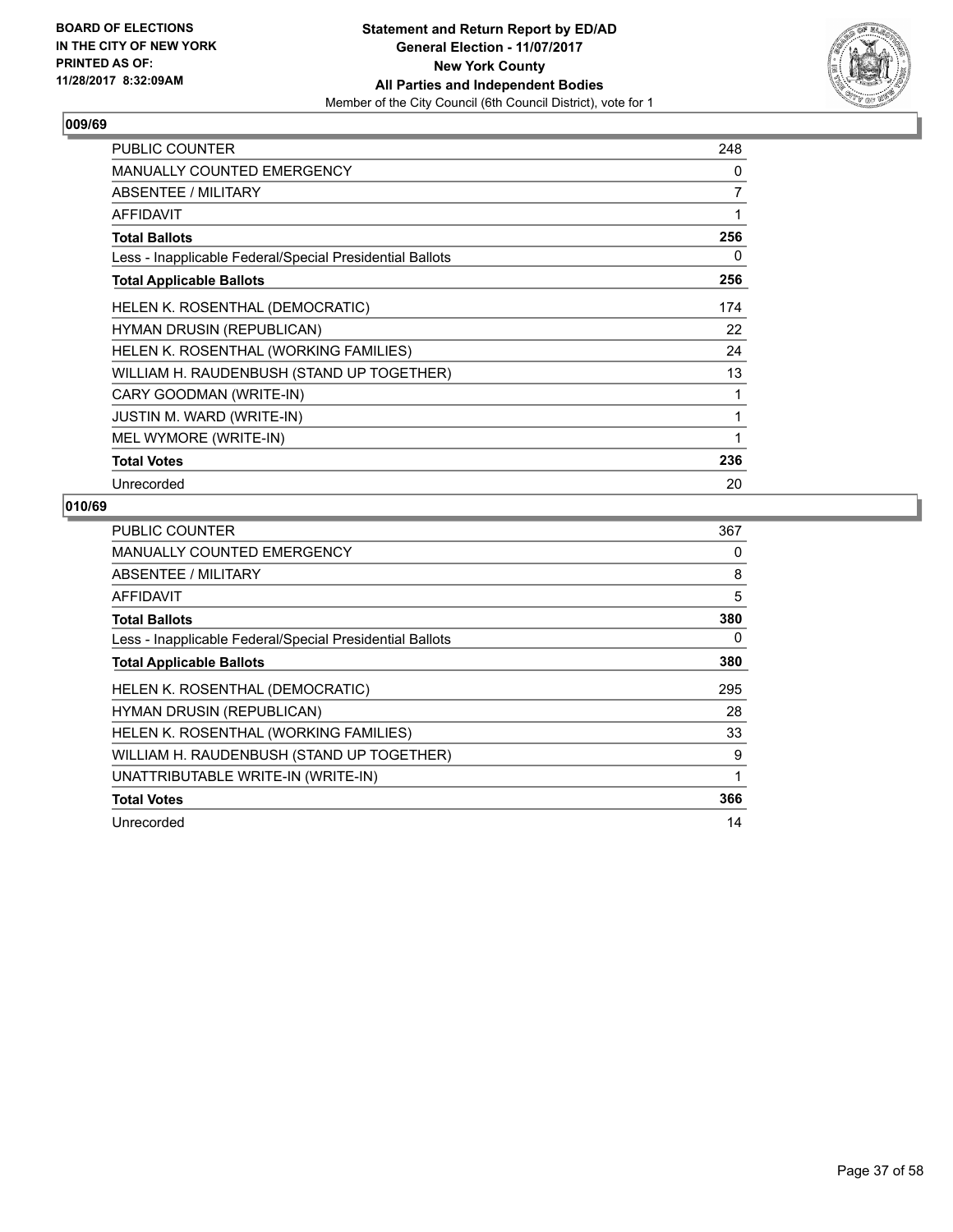

| <b>PUBLIC COUNTER</b>                                    | 323 |
|----------------------------------------------------------|-----|
| <b>MANUALLY COUNTED EMERGENCY</b>                        | 0   |
| <b>ABSENTEE / MILITARY</b>                               | 19  |
| AFFIDAVIT                                                | 5   |
| <b>Total Ballots</b>                                     | 347 |
| Less - Inapplicable Federal/Special Presidential Ballots | 0   |
| <b>Total Applicable Ballots</b>                          | 347 |
| <b>HELEN K. ROSENTHAL (DEMOCRATIC)</b>                   | 257 |
| <b>HYMAN DRUSIN (REPUBLICAN)</b>                         | 37  |
| HELEN K. ROSENTHAL (WORKING FAMILIES)                    | 31  |
| WILLIAM H. RAUDENBUSH (STAND UP TOGETHER)                | 7   |
| MEL WYMORE (WRITE-IN)                                    | 2   |
| <b>Total Votes</b>                                       | 334 |
| Unrecorded                                               | 13  |

## **012/69**

| <b>PUBLIC COUNTER</b>                                    | 171 |
|----------------------------------------------------------|-----|
| <b>MANUALLY COUNTED EMERGENCY</b>                        | 0   |
| ABSENTEE / MILITARY                                      | 6   |
| AFFIDAVIT                                                | 3   |
| <b>Total Ballots</b>                                     | 180 |
| Less - Inapplicable Federal/Special Presidential Ballots | 0   |
| <b>Total Applicable Ballots</b>                          | 180 |
| HELEN K. ROSENTHAL (DEMOCRATIC)                          | 132 |
| HYMAN DRUSIN (REPUBLICAN)                                | 15  |
| HELEN K. ROSENTHAL (WORKING FAMILIES)                    | 12  |
| WILLIAM H. RAUDENBUSH (STAND UP TOGETHER)                | 3   |
| MEL WYMORE (WRITE-IN)                                    | 1   |
| <b>Total Votes</b>                                       | 163 |
| Unrecorded                                               | 17  |

| <b>PUBLIC COUNTER</b>                                    | 237 |
|----------------------------------------------------------|-----|
| <b>MANUALLY COUNTED EMERGENCY</b>                        | 0   |
| ABSENTEE / MILITARY                                      | 3   |
| AFFIDAVIT                                                | 5   |
| <b>Total Ballots</b>                                     | 245 |
| Less - Inapplicable Federal/Special Presidential Ballots | 0   |
| <b>Total Applicable Ballots</b>                          | 245 |
| HELEN K. ROSENTHAL (DEMOCRATIC)                          | 183 |
| <b>HYMAN DRUSIN (REPUBLICAN)</b>                         | 26  |
| HELEN K. ROSENTHAL (WORKING FAMILIES)                    | 20  |
| WILLIAM H. RAUDENBUSH (STAND UP TOGETHER)                | 6   |
| JAY BURSTEIN (WRITE-IN)                                  |     |
| <b>Total Votes</b>                                       | 236 |
| Unrecorded                                               | 9   |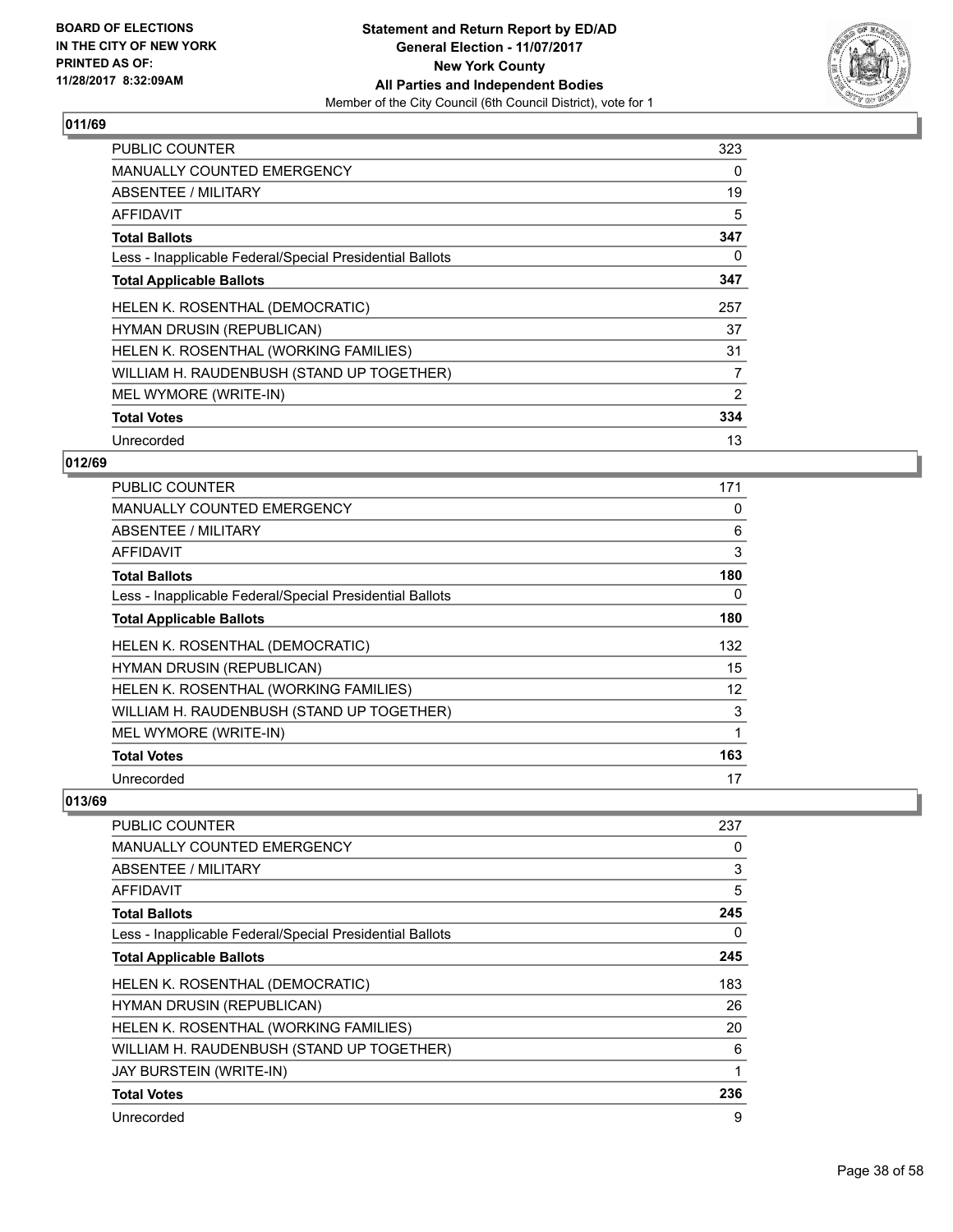

| <b>PUBLIC COUNTER</b>                                    | 209 |
|----------------------------------------------------------|-----|
| <b>MANUALLY COUNTED EMERGENCY</b>                        | 0   |
| ABSENTEE / MILITARY                                      | 4   |
| <b>AFFIDAVIT</b>                                         | 2   |
| <b>Total Ballots</b>                                     | 215 |
| Less - Inapplicable Federal/Special Presidential Ballots | 0   |
| <b>Total Applicable Ballots</b>                          | 215 |
| HELEN K. ROSENTHAL (DEMOCRATIC)                          | 156 |
| <b>HYMAN DRUSIN (REPUBLICAN)</b>                         | 27  |
| HELEN K. ROSENTHAL (WORKING FAMILIES)                    | 11  |
| WILLIAM H. RAUDENBUSH (STAND UP TOGETHER)                | 4   |
| AARON JUDGE (WRITE-IN)                                   | 1   |
| MEL WYMORE (WRITE-IN)                                    | 2   |
| <b>Total Votes</b>                                       | 201 |
| Unrecorded                                               | 14  |

#### **015/69**

| <b>PUBLIC COUNTER</b>                                    | 332 |
|----------------------------------------------------------|-----|
| <b>MANUALLY COUNTED EMERGENCY</b>                        | 0   |
| ABSENTEE / MILITARY                                      | 13  |
| AFFIDAVIT                                                | 8   |
| <b>Total Ballots</b>                                     | 353 |
| Less - Inapplicable Federal/Special Presidential Ballots | 0   |
| <b>Total Applicable Ballots</b>                          | 353 |
| HELEN K. ROSENTHAL (DEMOCRATIC)                          | 277 |
| HYMAN DRUSIN (REPUBLICAN)                                | 25  |
| HELEN K. ROSENTHAL (WORKING FAMILIES)                    | 22  |
| WILLIAM H. RAUDENBUSH (STAND UP TOGETHER)                | 10  |
| HENRY E. NASS (WRITE-IN)                                 |     |
| <b>Total Votes</b>                                       | 335 |
| Unrecorded                                               | 18  |

| <b>PUBLIC COUNTER</b>                                    | 269               |
|----------------------------------------------------------|-------------------|
| <b>MANUALLY COUNTED EMERGENCY</b>                        | 0                 |
| ABSENTEE / MILITARY                                      | 5                 |
| AFFIDAVIT                                                | 1                 |
| <b>Total Ballots</b>                                     | 275               |
| Less - Inapplicable Federal/Special Presidential Ballots | 0                 |
| <b>Total Applicable Ballots</b>                          | 275               |
| HELEN K. ROSENTHAL (DEMOCRATIC)                          | 217               |
| HYMAN DRUSIN (REPUBLICAN)                                | 24                |
| HELEN K. ROSENTHAL (WORKING FAMILIES)                    | $12 \overline{ }$ |
| WILLIAM H. RAUDENBUSH (STAND UP TOGETHER)                | 7                 |
| UNATTRIBUTABLE WRITE-IN (WRITE-IN)                       | 1                 |
| <b>Total Votes</b>                                       | 261               |
| Unrecorded                                               | 14                |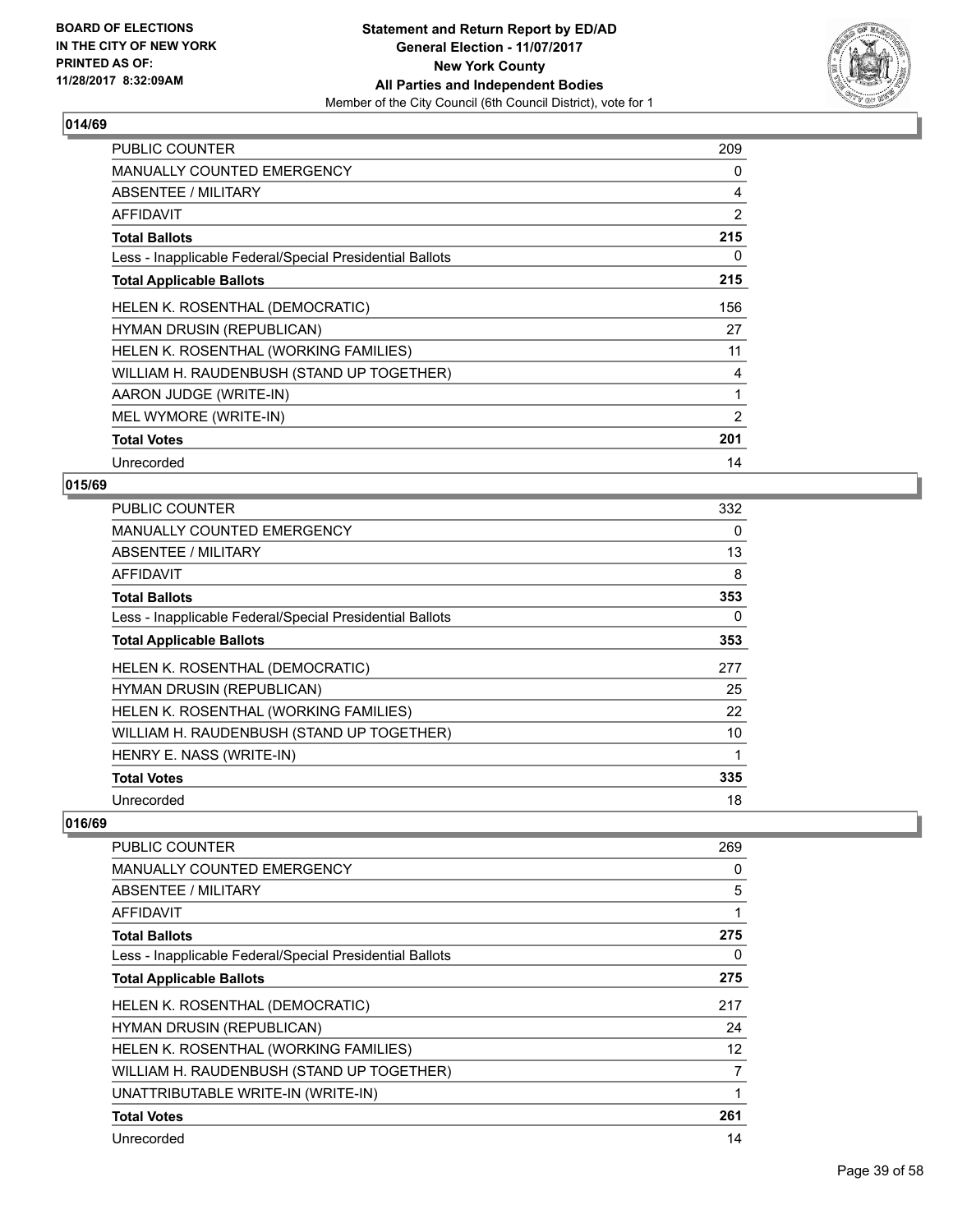

| <b>PUBLIC COUNTER</b>                                    | 163 |
|----------------------------------------------------------|-----|
| <b>MANUALLY COUNTED EMERGENCY</b>                        | 0   |
| ABSENTEE / MILITARY                                      | 13  |
| <b>AFFIDAVIT</b>                                         | 1   |
| <b>Total Ballots</b>                                     | 177 |
| Less - Inapplicable Federal/Special Presidential Ballots | 0   |
| <b>Total Applicable Ballots</b>                          | 177 |
| HELEN K. ROSENTHAL (DEMOCRATIC)                          | 151 |
| <b>HYMAN DRUSIN (REPUBLICAN)</b>                         | 5   |
| HELEN K. ROSENTHAL (WORKING FAMILIES)                    | 4   |
| WILLIAM H. RAUDENBUSH (STAND UP TOGETHER)                | 6   |
| COLE KANNER (WRITE-IN)                                   | 1   |
| UNATTRIBUTABLE WRITE-IN (WRITE-IN)                       | 1   |
| <b>Total Votes</b>                                       | 168 |
| Unrecorded                                               | 9   |

## **018/69**

| PUBLIC COUNTER                                           | 362               |
|----------------------------------------------------------|-------------------|
| <b>MANUALLY COUNTED EMERGENCY</b>                        | 0                 |
| ABSENTEE / MILITARY                                      | $12 \overline{ }$ |
| AFFIDAVIT                                                | 6                 |
| <b>Total Ballots</b>                                     | 380               |
| Less - Inapplicable Federal/Special Presidential Ballots | 0                 |
| <b>Total Applicable Ballots</b>                          | 380               |
| HELEN K. ROSENTHAL (DEMOCRATIC)                          | 297               |
| <b>HYMAN DRUSIN (REPUBLICAN)</b>                         | 30                |
| HELEN K. ROSENTHAL (WORKING FAMILIES)                    | 34                |
| WILLIAM H. RAUDENBUSH (STAND UP TOGETHER)                | 5                 |
| DAVID OWENS (WRITE-IN)                                   | 1                 |
| <b>Total Votes</b>                                       | 367               |
| Unrecorded                                               | 13                |

| PUBLIC COUNTER                                           | 169 |
|----------------------------------------------------------|-----|
| <b>MANUALLY COUNTED EMERGENCY</b>                        | 0   |
| ABSENTEE / MILITARY                                      | 11  |
| AFFIDAVIT                                                | 1   |
| <b>Total Ballots</b>                                     | 181 |
| Less - Inapplicable Federal/Special Presidential Ballots | 0   |
| <b>Total Applicable Ballots</b>                          | 181 |
| HELEN K. ROSENTHAL (DEMOCRATIC)                          | 137 |
| HYMAN DRUSIN (REPUBLICAN)                                | 13  |
| HELEN K. ROSENTHAL (WORKING FAMILIES)                    | 14  |
| WILLIAM H. RAUDENBUSH (STAND UP TOGETHER)                | 2   |
| LISE MARTINA (WRITE-IN)                                  | 2   |
| <b>Total Votes</b>                                       | 168 |
| Unrecorded                                               | 13  |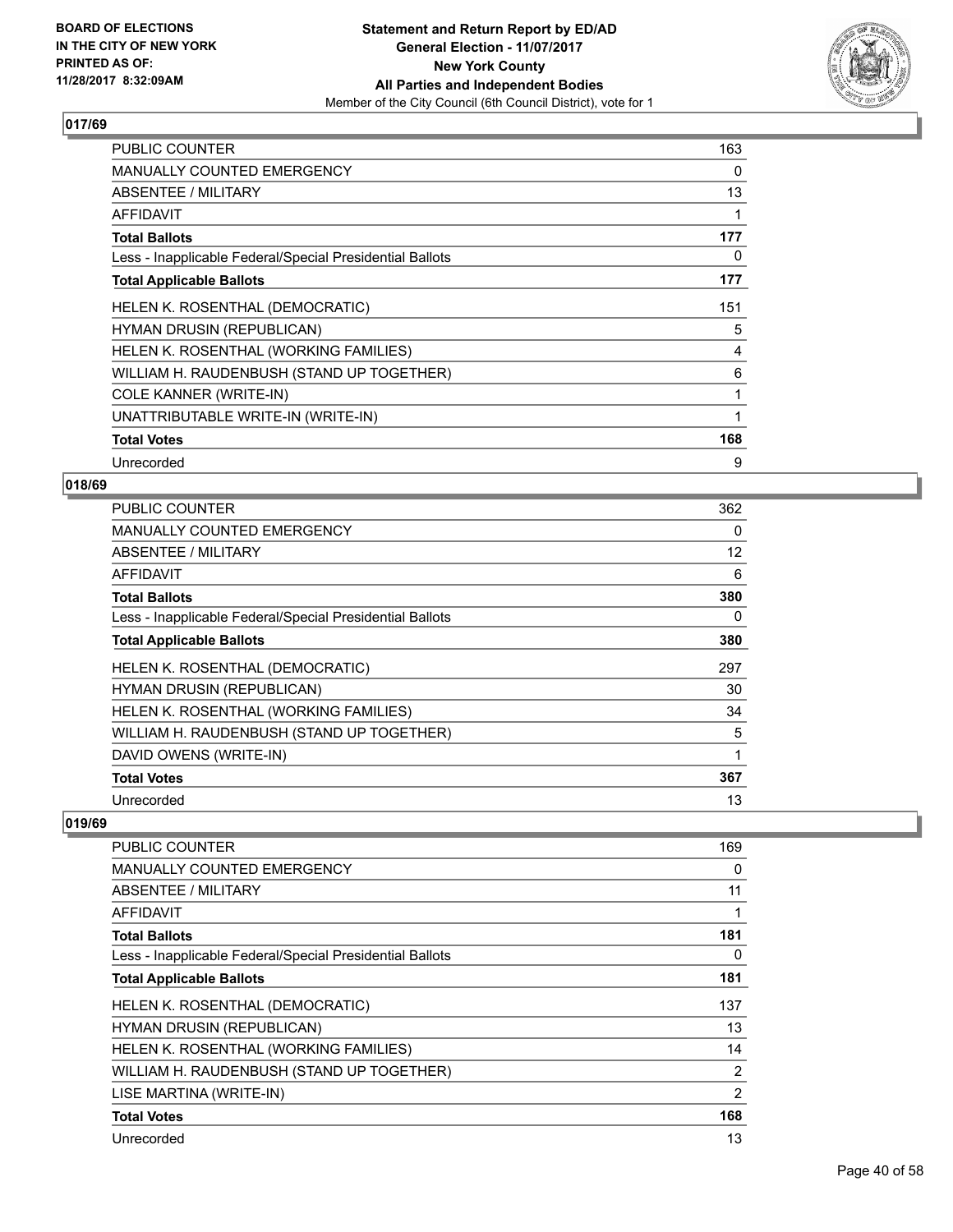

| <b>PUBLIC COUNTER</b>                                    | 285 |
|----------------------------------------------------------|-----|
| <b>MANUALLY COUNTED EMERGENCY</b>                        | 0   |
| ABSENTEE / MILITARY                                      | 14  |
| <b>AFFIDAVIT</b>                                         | 2   |
| <b>Total Ballots</b>                                     | 301 |
| Less - Inapplicable Federal/Special Presidential Ballots | 0   |
| <b>Total Applicable Ballots</b>                          | 301 |
| <b>HELEN K. ROSENTHAL (DEMOCRATIC)</b>                   | 244 |
|                                                          |     |
| <b>HYMAN DRUSIN (REPUBLICAN)</b>                         | 19  |
| HELEN K. ROSENTHAL (WORKING FAMILIES)                    | 25  |
| WILLIAM H. RAUDENBUSH (STAND UP TOGETHER)                | 5   |
| UNATTRIBUTABLE WRITE-IN (WRITE-IN)                       |     |
| <b>Total Votes</b>                                       | 294 |

#### **021/69**

| <b>PUBLIC COUNTER</b>                                    | 418 |
|----------------------------------------------------------|-----|
| MANUALLY COUNTED EMERGENCY                               | 0   |
| ABSENTEE / MILITARY                                      | 12  |
| AFFIDAVIT                                                | 4   |
| <b>Total Ballots</b>                                     | 434 |
| Less - Inapplicable Federal/Special Presidential Ballots | 0   |
| <b>Total Applicable Ballots</b>                          | 434 |
| HELEN K. ROSENTHAL (DEMOCRATIC)                          | 326 |
| HYMAN DRUSIN (REPUBLICAN)                                | 31  |
| HELEN K. ROSENTHAL (WORKING FAMILIES)                    | 46  |
| WILLIAM H. RAUDENBUSH (STAND UP TOGETHER)                | 8   |
| HYMAN RAUDEN BUSH (WRITE-IN)                             | 1   |
| <b>Total Votes</b>                                       | 412 |
| Unrecorded                                               | 22  |

| <b>PUBLIC COUNTER</b>                                    | 316 |
|----------------------------------------------------------|-----|
| <b>MANUALLY COUNTED EMERGENCY</b>                        | 0   |
| ABSENTEE / MILITARY                                      | 11  |
| AFFIDAVIT                                                | 3   |
| <b>Total Ballots</b>                                     | 330 |
| Less - Inapplicable Federal/Special Presidential Ballots | 0   |
| <b>Total Applicable Ballots</b>                          | 330 |
| HELEN K. ROSENTHAL (DEMOCRATIC)                          | 258 |
| <b>HYMAN DRUSIN (REPUBLICAN)</b>                         | 30  |
| HELEN K. ROSENTHAL (WORKING FAMILIES)                    | 21  |
| WILLIAM H. RAUDENBUSH (STAND UP TOGETHER)                | 9   |
| <b>Total Votes</b>                                       | 318 |
| Unrecorded                                               | 12  |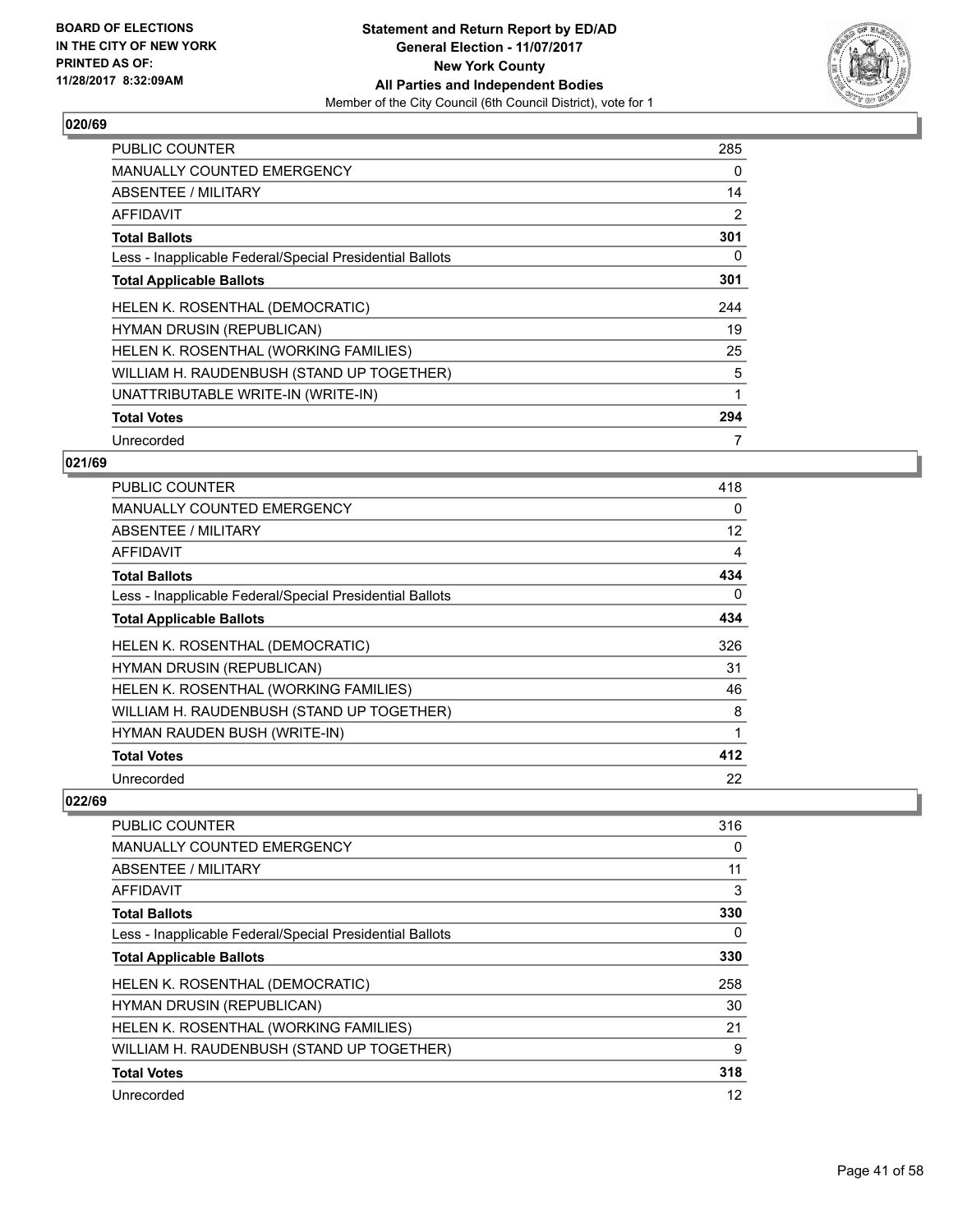

| <b>PUBLIC COUNTER</b>                                    | 230 |
|----------------------------------------------------------|-----|
| MANUALLY COUNTED EMERGENCY                               | 0   |
| ABSENTEE / MILITARY                                      | 3   |
| <b>AFFIDAVIT</b>                                         | 5   |
| <b>Total Ballots</b>                                     | 238 |
| Less - Inapplicable Federal/Special Presidential Ballots | 0   |
| <b>Total Applicable Ballots</b>                          | 238 |
| HELEN K. ROSENTHAL (DEMOCRATIC)                          | 175 |
| <b>HYMAN DRUSIN (REPUBLICAN)</b>                         | 20  |
| HELEN K. ROSENTHAL (WORKING FAMILIES)                    | 22  |
| WILLIAM H. RAUDENBUSH (STAND UP TOGETHER)                | 7   |
| <b>Total Votes</b>                                       | 224 |
| Unrecorded                                               | 14  |

## **024/69**

| PUBLIC COUNTER                                           | 294            |
|----------------------------------------------------------|----------------|
| <b>MANUALLY COUNTED EMERGENCY</b>                        | 0              |
| ABSENTEE / MILITARY                                      | 6              |
| <b>AFFIDAVIT</b>                                         | $\overline{4}$ |
| <b>Total Ballots</b>                                     | 304            |
| Less - Inapplicable Federal/Special Presidential Ballots | 0              |
| <b>Total Applicable Ballots</b>                          | 304            |
| HELEN K. ROSENTHAL (DEMOCRATIC)                          | 243            |
| HYMAN DRUSIN (REPUBLICAN)                                | 18             |
| HELEN K. ROSENTHAL (WORKING FAMILIES)                    | 23             |
| WILLIAM H. RAUDENBUSH (STAND UP TOGETHER)                | 6              |
| SAR GUMUSYAN (WRITE-IN)                                  | 1              |
| <b>Total Votes</b>                                       | 291            |
| Unrecorded                                               | 13             |

| <b>PUBLIC COUNTER</b>                                    | 207 |
|----------------------------------------------------------|-----|
| <b>MANUALLY COUNTED EMERGENCY</b>                        | 0   |
| ABSENTEE / MILITARY                                      | 5   |
| AFFIDAVIT                                                | 4   |
| <b>Total Ballots</b>                                     | 216 |
| Less - Inapplicable Federal/Special Presidential Ballots | 0   |
| <b>Total Applicable Ballots</b>                          | 216 |
| HELEN K. ROSENTHAL (DEMOCRATIC)                          | 158 |
| <b>HYMAN DRUSIN (REPUBLICAN)</b>                         | 23  |
| HELEN K. ROSENTHAL (WORKING FAMILIES)                    | 18  |
| WILLIAM H. RAUDENBUSH (STAND UP TOGETHER)                | 6   |
| DANIEL WEISS (WRITE-IN)                                  |     |
| <b>Total Votes</b>                                       | 206 |
| Unrecorded                                               | 10  |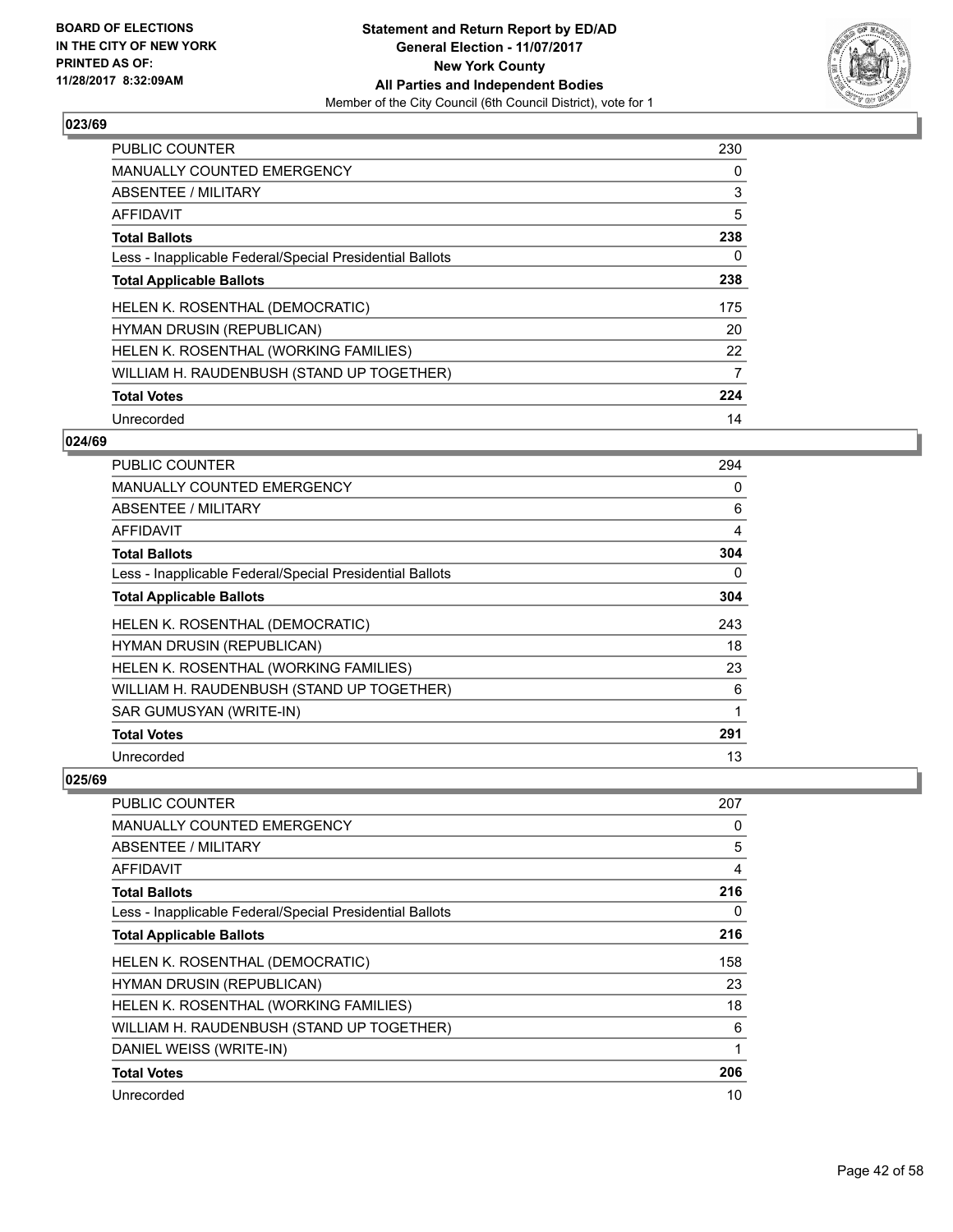

| <b>PUBLIC COUNTER</b>                                    | 302 |
|----------------------------------------------------------|-----|
| <b>MANUALLY COUNTED EMERGENCY</b>                        | 0   |
| ABSENTEE / MILITARY                                      | 11  |
| <b>AFFIDAVIT</b>                                         | 7   |
| <b>Total Ballots</b>                                     | 320 |
| Less - Inapplicable Federal/Special Presidential Ballots | 0   |
| <b>Total Applicable Ballots</b>                          | 320 |
| HELEN K. ROSENTHAL (DEMOCRATIC)                          | 255 |
| <b>HYMAN DRUSIN (REPUBLICAN)</b>                         | 16  |
| HELEN K. ROSENTHAL (WORKING FAMILIES)                    | 28  |
| WILLIAM H. RAUDENBUSH (STAND UP TOGETHER)                | 10  |
| <b>Total Votes</b>                                       | 309 |
| Unrecorded                                               | 11  |

## **027/69**

| <b>PUBLIC COUNTER</b>                                    | 141 |
|----------------------------------------------------------|-----|
| <b>MANUALLY COUNTED EMERGENCY</b>                        | 0   |
| ABSENTEE / MILITARY                                      | 4   |
| AFFIDAVIT                                                | 5   |
| <b>Total Ballots</b>                                     | 150 |
| Less - Inapplicable Federal/Special Presidential Ballots | 0   |
| <b>Total Applicable Ballots</b>                          | 150 |
| HELEN K. ROSENTHAL (DEMOCRATIC)                          | 115 |
| HYMAN DRUSIN (REPUBLICAN)                                | 9   |
| HELEN K. ROSENTHAL (WORKING FAMILIES)                    | 9   |
| WILLIAM H. RAUDENBUSH (STAND UP TOGETHER)                | 6   |
| <b>Total Votes</b>                                       | 139 |
| Unrecorded                                               | 11  |

| <b>PUBLIC COUNTER</b>                                    | 120            |
|----------------------------------------------------------|----------------|
| <b>MANUALLY COUNTED EMERGENCY</b>                        | 0              |
| ABSENTEE / MILITARY                                      | 4              |
| AFFIDAVIT                                                |                |
| <b>Total Ballots</b>                                     | 125            |
| Less - Inapplicable Federal/Special Presidential Ballots | 0              |
| <b>Total Applicable Ballots</b>                          | 125            |
| HELEN K. ROSENTHAL (DEMOCRATIC)                          | 105            |
| <b>HYMAN DRUSIN (REPUBLICAN)</b>                         | 5              |
| HELEN K. ROSENTHAL (WORKING FAMILIES)                    | 6              |
| WILLIAM H. RAUDENBUSH (STAND UP TOGETHER)                | $\overline{2}$ |
| <b>Total Votes</b>                                       | 118            |
| Unrecorded                                               | 7              |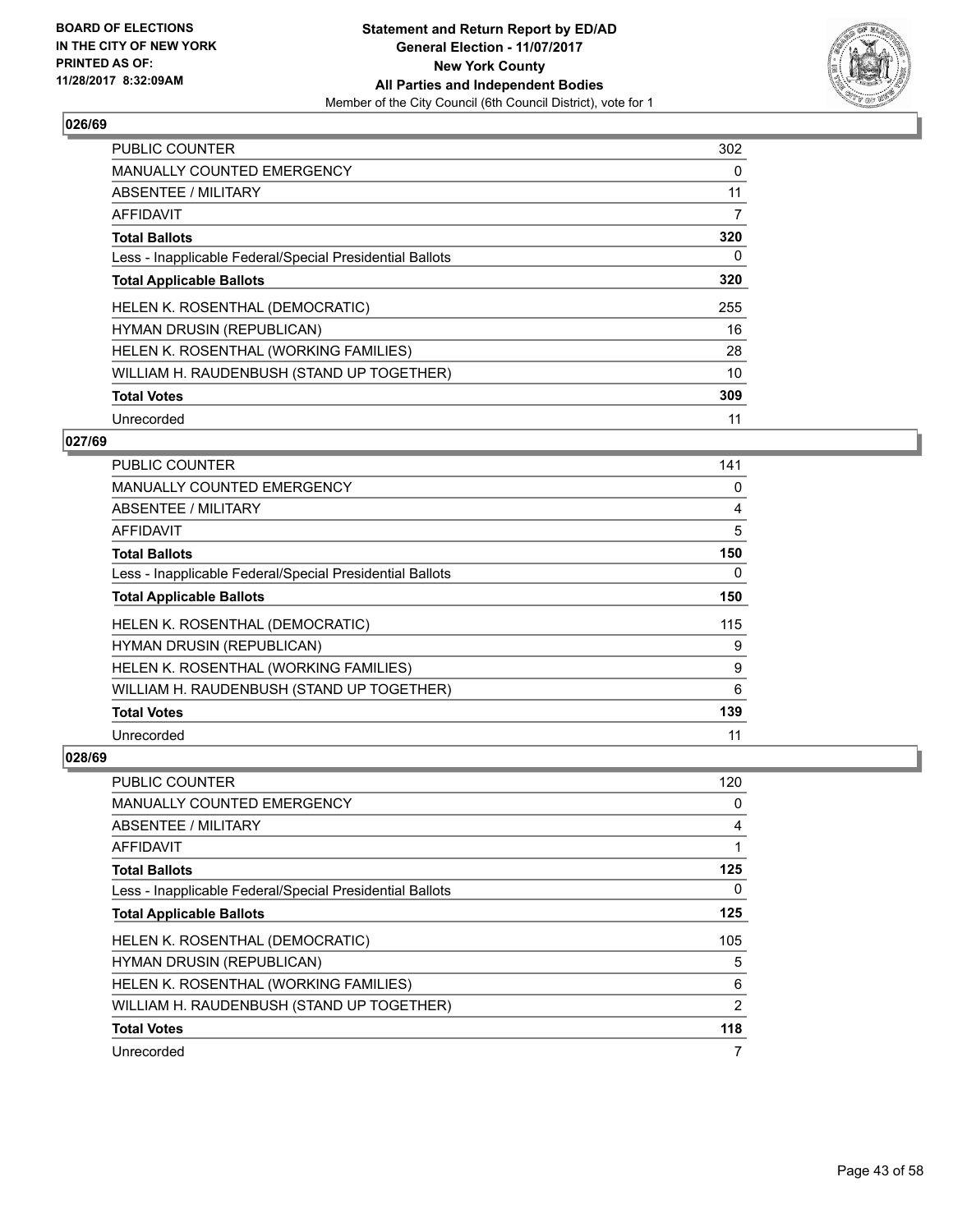

| <b>PUBLIC COUNTER</b>                                    | 345 |
|----------------------------------------------------------|-----|
| <b>MANUALLY COUNTED EMERGENCY</b>                        | 0   |
| ABSENTEE / MILITARY                                      | 18  |
| <b>AFFIDAVIT</b>                                         | 3   |
| <b>Total Ballots</b>                                     | 366 |
| Less - Inapplicable Federal/Special Presidential Ballots | 0   |
| <b>Total Applicable Ballots</b>                          | 366 |
| HELEN K. ROSENTHAL (DEMOCRATIC)                          | 279 |
| HYMAN DRUSIN (REPUBLICAN)                                | 29  |
| HELEN K. ROSENTHAL (WORKING FAMILIES)                    | 29  |
| WILLIAM H. RAUDENBUSH (STAND UP TOGETHER)                | 4   |
| MEL WYMORE (WRITE-IN)                                    |     |
| <b>Total Votes</b>                                       | 342 |
|                                                          |     |

## **030/69**

| PUBLIC COUNTER                                           | 280 |
|----------------------------------------------------------|-----|
| <b>MANUALLY COUNTED EMERGENCY</b>                        | 0   |
| ABSENTEE / MILITARY                                      | 19  |
| AFFIDAVIT                                                |     |
| <b>Total Ballots</b>                                     | 300 |
| Less - Inapplicable Federal/Special Presidential Ballots | 0   |
| <b>Total Applicable Ballots</b>                          | 300 |
| HELEN K. ROSENTHAL (DEMOCRATIC)                          | 208 |
| <b>HYMAN DRUSIN (REPUBLICAN)</b>                         | 24  |
| HELEN K. ROSENTHAL (WORKING FAMILIES)                    | 43  |
| WILLIAM H. RAUDENBUSH (STAND UP TOGETHER)                | 4   |
| <b>Total Votes</b>                                       | 279 |
| Unrecorded                                               | 21  |

| <b>PUBLIC COUNTER</b>                                    | 267 |
|----------------------------------------------------------|-----|
| <b>MANUALLY COUNTED EMERGENCY</b>                        | 0   |
| ABSENTEE / MILITARY                                      | 8   |
| AFFIDAVIT                                                | 2   |
| <b>Total Ballots</b>                                     | 277 |
| Less - Inapplicable Federal/Special Presidential Ballots | 0   |
| <b>Total Applicable Ballots</b>                          | 277 |
| HELEN K. ROSENTHAL (DEMOCRATIC)                          | 221 |
| <b>HYMAN DRUSIN (REPUBLICAN)</b>                         | 17  |
| HELEN K. ROSENTHAL (WORKING FAMILIES)                    | 23  |
| WILLIAM H. RAUDENBUSH (STAND UP TOGETHER)                | 2   |
| <b>Total Votes</b>                                       | 263 |
| Unrecorded                                               | 14  |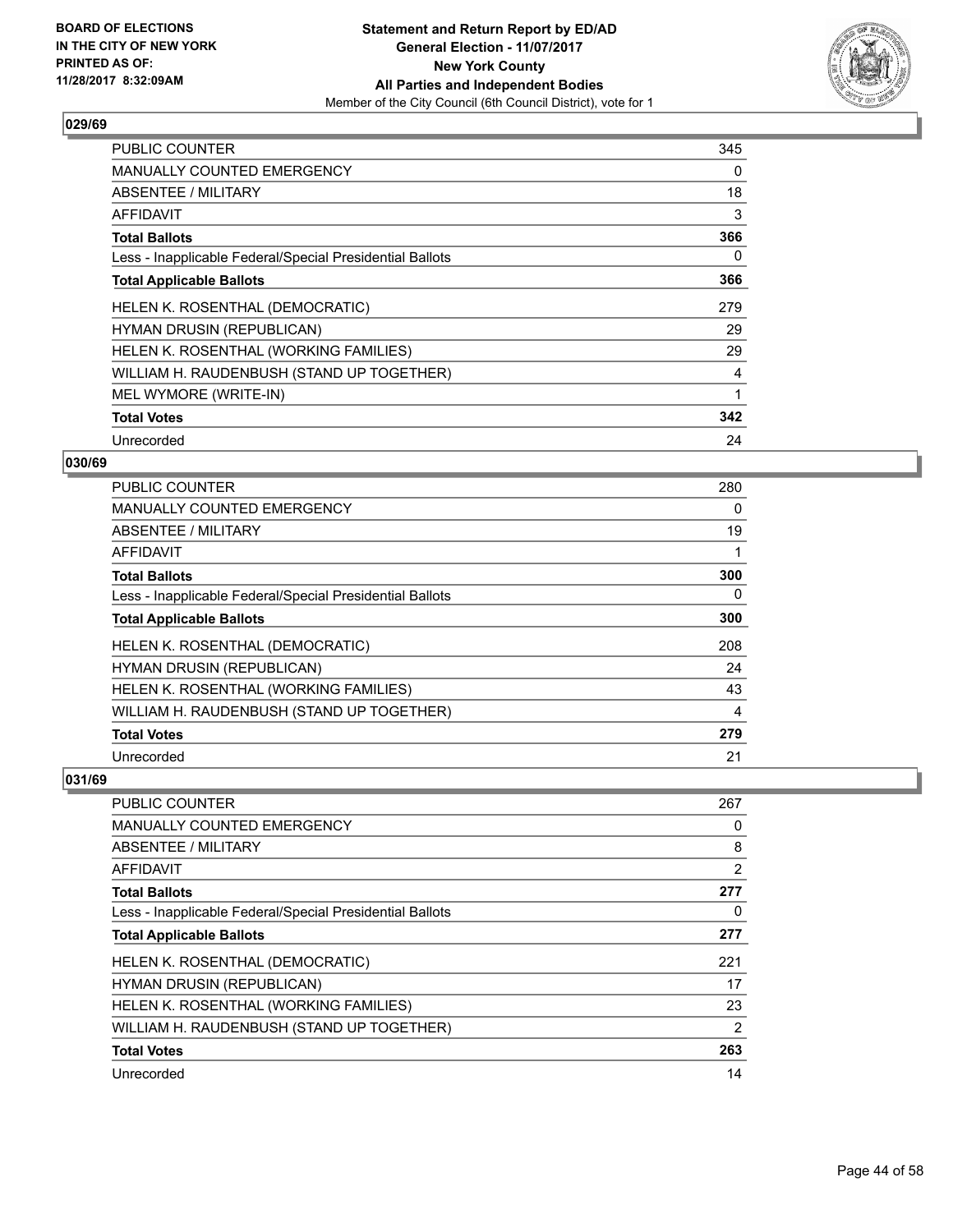

| PUBLIC COUNTER                                           | 358 |
|----------------------------------------------------------|-----|
| <b>MANUALLY COUNTED EMERGENCY</b>                        | 0   |
| ABSENTEE / MILITARY                                      | 15  |
| AFFIDAVIT                                                | 0   |
| <b>Total Ballots</b>                                     | 373 |
| Less - Inapplicable Federal/Special Presidential Ballots | 0   |
| <b>Total Applicable Ballots</b>                          | 373 |
| HELEN K. ROSENTHAL (DEMOCRATIC)                          | 281 |
| HYMAN DRUSIN (REPUBLICAN)                                | 23  |
| HELEN K. ROSENTHAL (WORKING FAMILIES)                    | 43  |
| WILLIAM H. RAUDENBUSH (STAND UP TOGETHER)                | 4   |
| ALVIS PRETZEL (WRITE-IN)                                 | 1   |
| HYAM RAUDEN BYA (WRITE-IN)                               | 1   |
| MEL WYMORE (WRITE-IN)                                    | 1   |
| <b>Total Votes</b>                                       | 354 |
| Unrecorded                                               | 19  |

| <b>PUBLIC COUNTER</b>                                    | 383 |
|----------------------------------------------------------|-----|
| <b>MANUALLY COUNTED EMERGENCY</b>                        | 0   |
| ABSENTEE / MILITARY                                      | 14  |
| AFFIDAVIT                                                | 1   |
| <b>Total Ballots</b>                                     | 398 |
| Less - Inapplicable Federal/Special Presidential Ballots | 0   |
| <b>Total Applicable Ballots</b>                          | 398 |
| HELEN K. ROSENTHAL (DEMOCRATIC)                          | 311 |
| <b>HYMAN DRUSIN (REPUBLICAN)</b>                         | 30  |
| HELEN K. ROSENTHAL (WORKING FAMILIES)                    | 33  |
| WILLIAM H. RAUDENBUSH (STAND UP TOGETHER)                | 4   |
| MEL WYMORE (WRITE-IN)                                    | 1   |
| <b>Total Votes</b>                                       | 379 |
| Unrecorded                                               | 19  |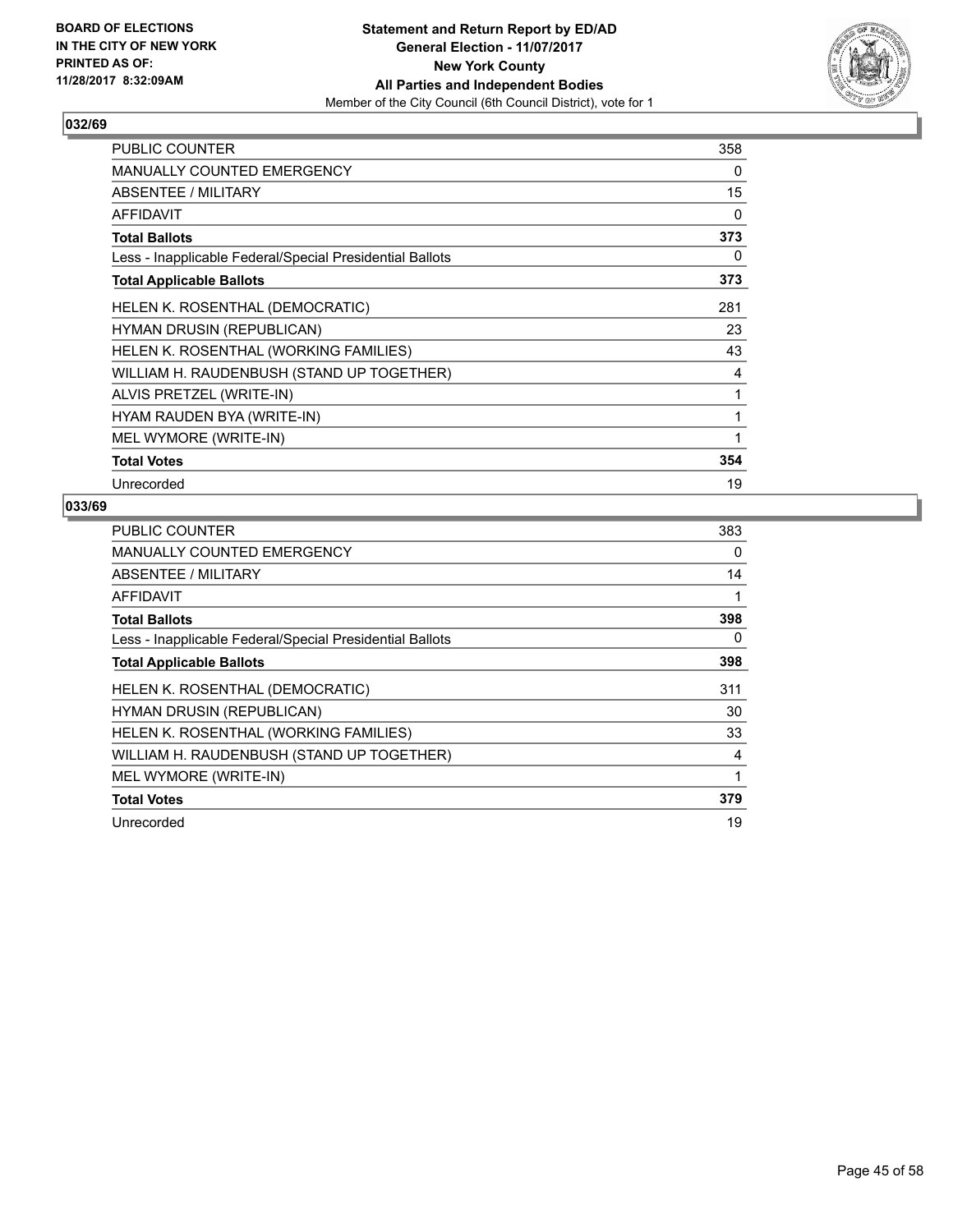

| <b>PUBLIC COUNTER</b>                                    | 379            |
|----------------------------------------------------------|----------------|
| <b>MANUALLY COUNTED EMERGENCY</b>                        | 0              |
| <b>ABSENTEE / MILITARY</b>                               | 6              |
| AFFIDAVIT                                                | 3              |
| <b>Total Ballots</b>                                     | 388            |
| Less - Inapplicable Federal/Special Presidential Ballots | 0              |
| <b>Total Applicable Ballots</b>                          | 388            |
| <b>HELEN K. ROSENTHAL (DEMOCRATIC)</b>                   | 300            |
| HYMAN DRUSIN (REPUBLICAN)                                | 24             |
| HELEN K. ROSENTHAL (WORKING FAMILIES)                    | 36             |
| WILLIAM H. RAUDENBUSH (STAND UP TOGETHER)                | $\overline{2}$ |
| RONDA HAUBEN (WRITE-IN)                                  | 1              |
| <b>Total Votes</b>                                       | 363            |
| Unrecorded                                               | 25             |

## **035/69**

| <b>PUBLIC COUNTER</b>                                    | 133 |
|----------------------------------------------------------|-----|
| <b>MANUALLY COUNTED EMERGENCY</b>                        | 0   |
| ABSENTEE / MILITARY                                      | 0   |
| AFFIDAVIT                                                | 1   |
| <b>Total Ballots</b>                                     | 134 |
| Less - Inapplicable Federal/Special Presidential Ballots | 0   |
| <b>Total Applicable Ballots</b>                          | 134 |
| HELEN K. ROSENTHAL (DEMOCRATIC)                          | 99  |
| <b>HYMAN DRUSIN (REPUBLICAN)</b>                         | 15  |
| HELEN K. ROSENTHAL (WORKING FAMILIES)                    | 11  |
| WILLIAM H. RAUDENBUSH (STAND UP TOGETHER)                | 3   |
| <b>GARY KANE (WRITE-IN)</b>                              | 1   |
| <b>Total Votes</b>                                       | 129 |
| Unrecorded                                               | 5   |

| PUBLIC COUNTER                                           | 375 |
|----------------------------------------------------------|-----|
| <b>MANUALLY COUNTED EMERGENCY</b>                        | 0   |
| ABSENTEE / MILITARY                                      | 35  |
| <b>AFFIDAVIT</b>                                         | 1   |
| <b>Total Ballots</b>                                     | 411 |
| Less - Inapplicable Federal/Special Presidential Ballots | 0   |
| <b>Total Applicable Ballots</b>                          | 411 |
| HELEN K. ROSENTHAL (DEMOCRATIC)                          | 301 |
| <b>HYMAN DRUSIN (REPUBLICAN)</b>                         | 41  |
| HELEN K. ROSENTHAL (WORKING FAMILIES)                    | 40  |
| WILLIAM H. RAUDENBUSH (STAND UP TOGETHER)                | 6   |
| NATHAN BROWN (WRITE-IN)                                  | 1   |
| UNATTRIBUTABLE WRITE-IN (WRITE-IN)                       | 1   |
| <b>Total Votes</b>                                       | 390 |
| Unrecorded                                               | 21  |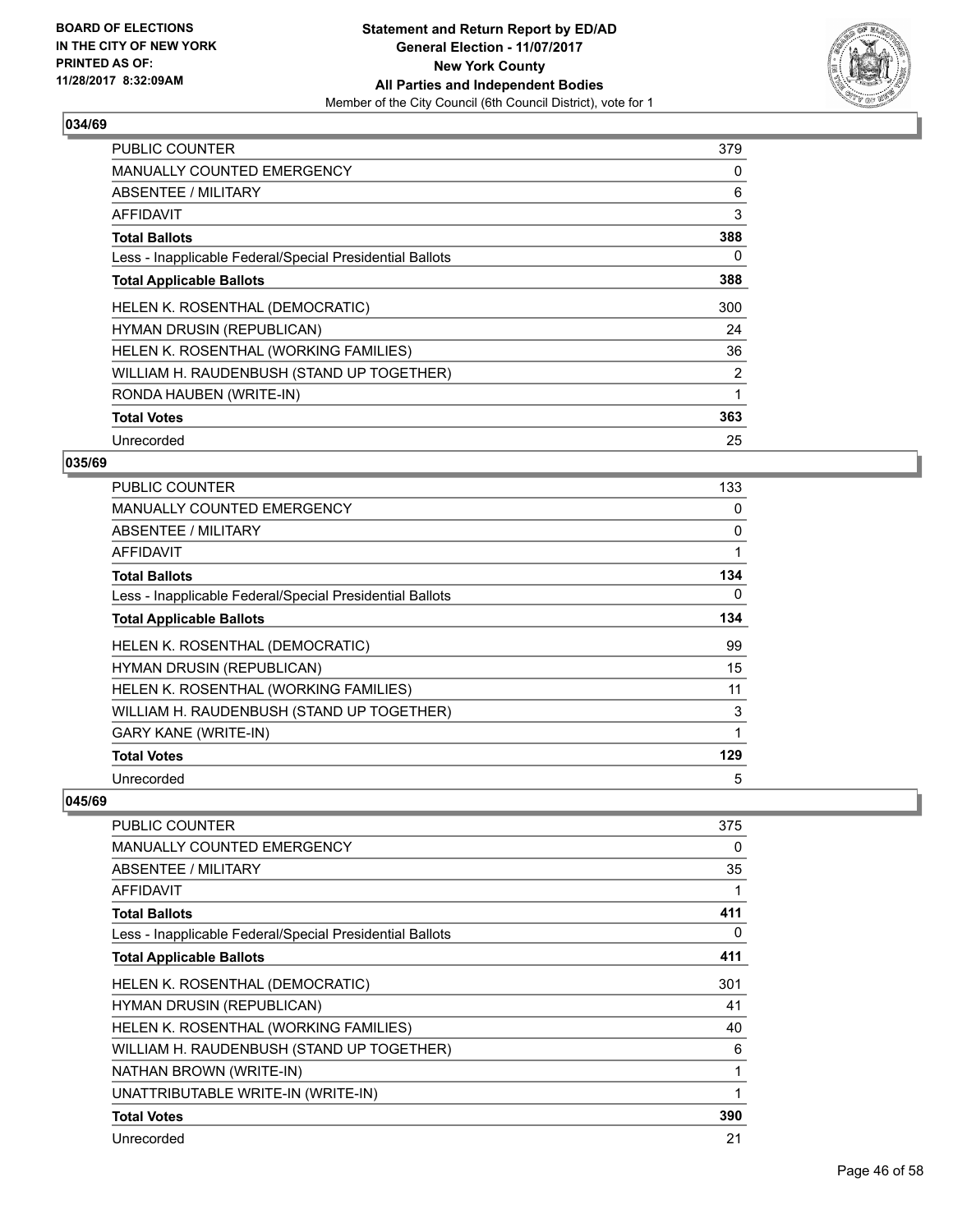

| <b>PUBLIC COUNTER</b>                                    | 343 |
|----------------------------------------------------------|-----|
| MANUALLY COUNTED EMERGENCY                               | 0   |
| ABSENTEE / MILITARY                                      | 11  |
| <b>AFFIDAVIT</b>                                         | 4   |
| <b>Total Ballots</b>                                     | 358 |
| Less - Inapplicable Federal/Special Presidential Ballots | 0   |
| <b>Total Applicable Ballots</b>                          | 358 |
| HELEN K. ROSENTHAL (DEMOCRATIC)                          | 275 |
| HYMAN DRUSIN (REPUBLICAN)                                | 26  |
| HELEN K. ROSENTHAL (WORKING FAMILIES)                    | 32  |
| WILLIAM H. RAUDENBUSH (STAND UP TOGETHER)                | 3   |
| CORCORAN BYRNE (WRITE-IN)                                | 1   |
| FRANK SCALA (WRITE-IN)                                   | 1   |
| JOEL KELLUM (WRITE-IN)                                   | 1   |
| MICAH LASHER (WRITE-IN)                                  | 1   |
| SUSAN TUCKER (WRITE-IN)                                  | 1   |
| <b>Total Votes</b>                                       | 341 |
| Unrecorded                                               | 17  |

| <b>PUBLIC COUNTER</b>                                    | 201 |
|----------------------------------------------------------|-----|
| <b>MANUALLY COUNTED EMERGENCY</b>                        | 0   |
| ABSENTEE / MILITARY                                      | 6   |
| AFFIDAVIT                                                | 3   |
| <b>Total Ballots</b>                                     | 210 |
| Less - Inapplicable Federal/Special Presidential Ballots | 0   |
| <b>Total Applicable Ballots</b>                          | 210 |
| HELEN K. ROSENTHAL (DEMOCRATIC)                          | 158 |
| <b>HYMAN DRUSIN (REPUBLICAN)</b>                         | 11  |
| HELEN K. ROSENTHAL (WORKING FAMILIES)                    | 25  |
| WILLIAM H. RAUDENBUSH (STAND UP TOGETHER)                | 3   |
| MICHAEL BLOOMBERG (WRITE-IN)                             | 1   |
| UNATTRIBUTABLE WRITE-IN (WRITE-IN)                       | 1   |
| <b>Total Votes</b>                                       | 199 |
| Unrecorded                                               | 11  |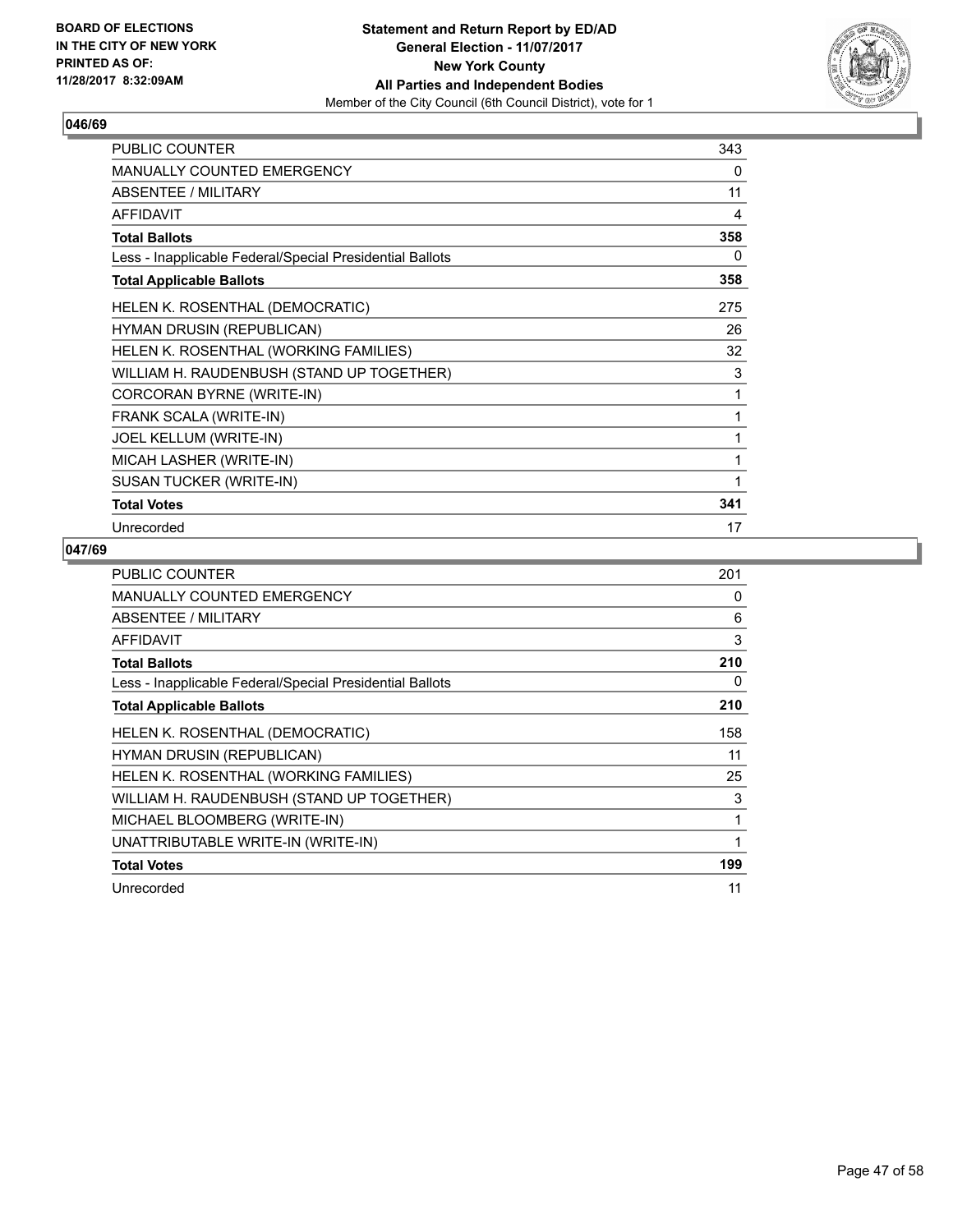

| PUBLIC COUNTER                                           | 306 |
|----------------------------------------------------------|-----|
| <b>MANUALLY COUNTED EMERGENCY</b>                        | 0   |
| ABSENTEE / MILITARY                                      | 13  |
| <b>AFFIDAVIT</b>                                         | 2   |
| <b>Total Ballots</b>                                     | 321 |
| Less - Inapplicable Federal/Special Presidential Ballots | 0   |
| <b>Total Applicable Ballots</b>                          | 321 |
| HELEN K. ROSENTHAL (DEMOCRATIC)                          | 247 |
| <b>HYMAN DRUSIN (REPUBLICAN)</b>                         | 15  |
| HELEN K. ROSENTHAL (WORKING FAMILIES)                    | 33  |
| WILLIAM H. RAUDENBUSH (STAND UP TOGETHER)                | 4   |
| <b>Total Votes</b>                                       | 299 |
| Unrecorded                                               | 22  |

## **049/69**

| <b>PUBLIC COUNTER</b>                                    | 290            |
|----------------------------------------------------------|----------------|
| <b>MANUALLY COUNTED EMERGENCY</b>                        | 0              |
| ABSENTEE / MILITARY                                      | 6              |
| <b>AFFIDAVIT</b>                                         | $\overline{2}$ |
| <b>Total Ballots</b>                                     | 298            |
| Less - Inapplicable Federal/Special Presidential Ballots | 0              |
| <b>Total Applicable Ballots</b>                          | 298            |
| HELEN K. ROSENTHAL (DEMOCRATIC)                          | 211            |
| <b>HYMAN DRUSIN (REPUBLICAN)</b>                         | 20             |
| HELEN K. ROSENTHAL (WORKING FAMILIES)                    | 42             |
| WILLIAM H. RAUDENBUSH (STAND UP TOGETHER)                | 10             |
| CHRISTINE QUINN (WRITE-IN)                               | 1              |
| DANIELA F GOLDIN (WRITE-IN)                              | 1              |
| ROBERT MUELLER (WRITE-IN)                                | 1              |
| <b>Total Votes</b>                                       | 286            |
| Unrecorded                                               | 12             |

| <b>PUBLIC COUNTER</b>                                    | 278 |
|----------------------------------------------------------|-----|
| <b>MANUALLY COUNTED EMERGENCY</b>                        | 0   |
| ABSENTEE / MILITARY                                      | 7   |
| AFFIDAVIT                                                |     |
| <b>Total Ballots</b>                                     | 286 |
| Less - Inapplicable Federal/Special Presidential Ballots | 0   |
| <b>Total Applicable Ballots</b>                          | 286 |
| HELEN K. ROSENTHAL (DEMOCRATIC)                          | 228 |
| <b>HYMAN DRUSIN (REPUBLICAN)</b>                         | 14  |
| HELEN K. ROSENTHAL (WORKING FAMILIES)                    | 33  |
| WILLIAM H. RAUDENBUSH (STAND UP TOGETHER)                | 2   |
| <b>Total Votes</b>                                       | 277 |
| Unrecorded                                               | 9   |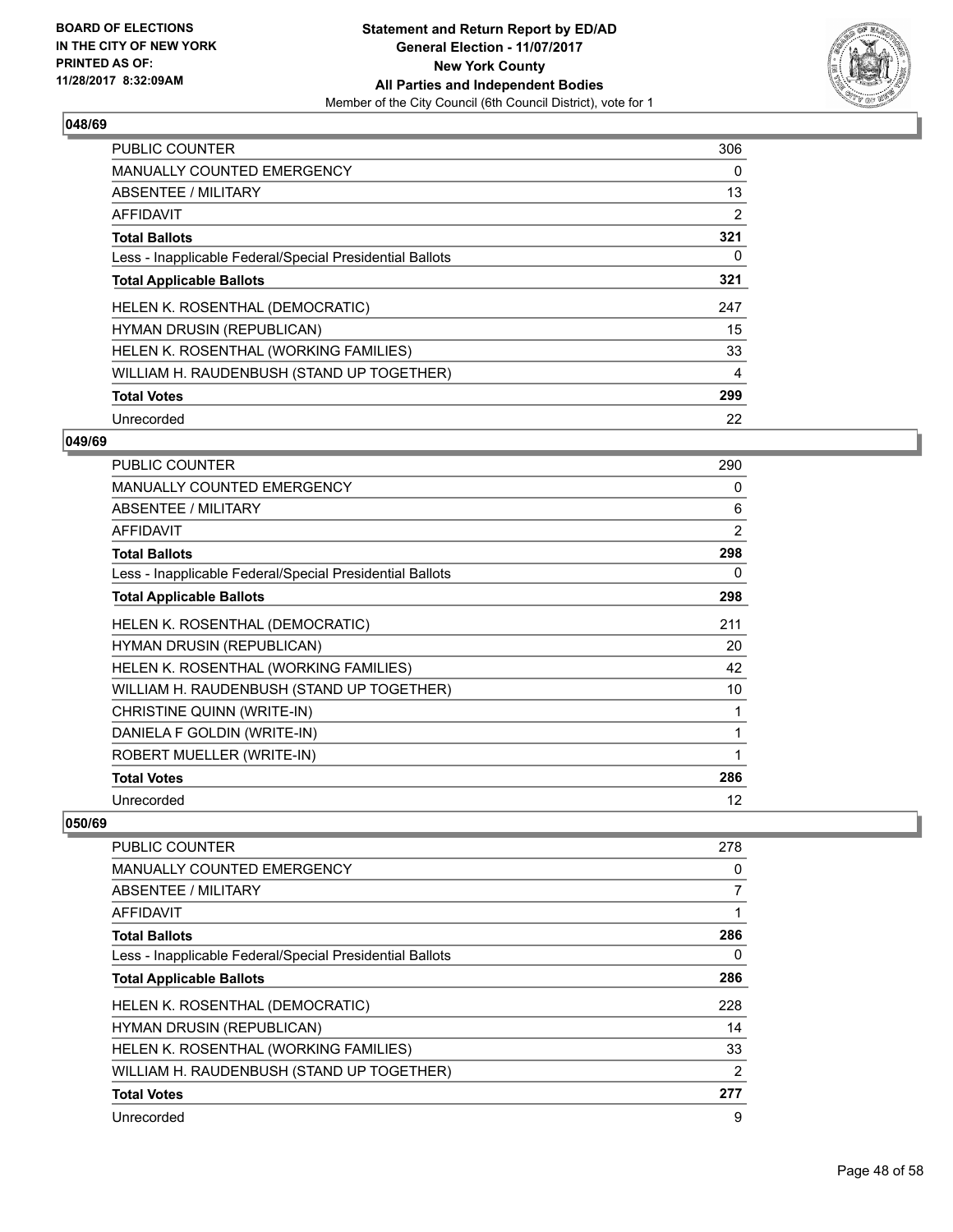

| <b>PUBLIC COUNTER</b>                                    | 217 |
|----------------------------------------------------------|-----|
| <b>MANUALLY COUNTED EMERGENCY</b>                        | 0   |
| ABSENTEE / MILITARY                                      | 4   |
| <b>AFFIDAVIT</b>                                         | 5   |
| <b>Total Ballots</b>                                     | 226 |
| Less - Inapplicable Federal/Special Presidential Ballots | 0   |
| <b>Total Applicable Ballots</b>                          | 226 |
| HELEN K. ROSENTHAL (DEMOCRATIC)                          | 164 |
| HYMAN DRUSIN (REPUBLICAN)                                | 19  |
| HELEN K. ROSENTHAL (WORKING FAMILIES)                    | 31  |
| WILLIAM H. RAUDENBUSH (STAND UP TOGETHER)                | 1   |
| UNATTRIBUTABLE WRITE-IN (WRITE-IN)                       |     |
| <b>Total Votes</b>                                       | 216 |
| Unrecorded                                               | 10  |

## **060/69**

| <b>PUBLIC COUNTER</b>                                    | 294 |
|----------------------------------------------------------|-----|
| <b>MANUALLY COUNTED EMERGENCY</b>                        | 0   |
| ABSENTEE / MILITARY                                      | 12  |
| AFFIDAVIT                                                | 5   |
| <b>Total Ballots</b>                                     | 311 |
| Less - Inapplicable Federal/Special Presidential Ballots | 0   |
| <b>Total Applicable Ballots</b>                          | 311 |
| HELEN K. ROSENTHAL (DEMOCRATIC)                          | 248 |
| HYMAN DRUSIN (REPUBLICAN)                                | 14  |
| HELEN K. ROSENTHAL (WORKING FAMILIES)                    | 34  |
| WILLIAM H. RAUDENBUSH (STAND UP TOGETHER)                | 3   |
| MARC FLIEDNER (WRITE-IN)                                 | 1   |
| <b>Total Votes</b>                                       | 300 |
| Unrecorded                                               | 11  |

| <b>PUBLIC COUNTER</b>                                    | 322 |
|----------------------------------------------------------|-----|
| <b>MANUALLY COUNTED EMERGENCY</b>                        | 0   |
| ABSENTEE / MILITARY                                      | 11  |
| <b>AFFIDAVIT</b>                                         |     |
| <b>Total Ballots</b>                                     | 334 |
| Less - Inapplicable Federal/Special Presidential Ballots | 0   |
| <b>Total Applicable Ballots</b>                          | 334 |
| <b>HELEN K. ROSENTHAL (DEMOCRATIC)</b>                   | 258 |
| <b>HYMAN DRUSIN (REPUBLICAN)</b>                         | 16  |
| HELEN K. ROSENTHAL (WORKING FAMILIES)                    | 43  |
| WILLIAM H. RAUDENBUSH (STAND UP TOGETHER)                | 6   |
| <b>Total Votes</b>                                       | 323 |
| Unrecorded                                               | 11  |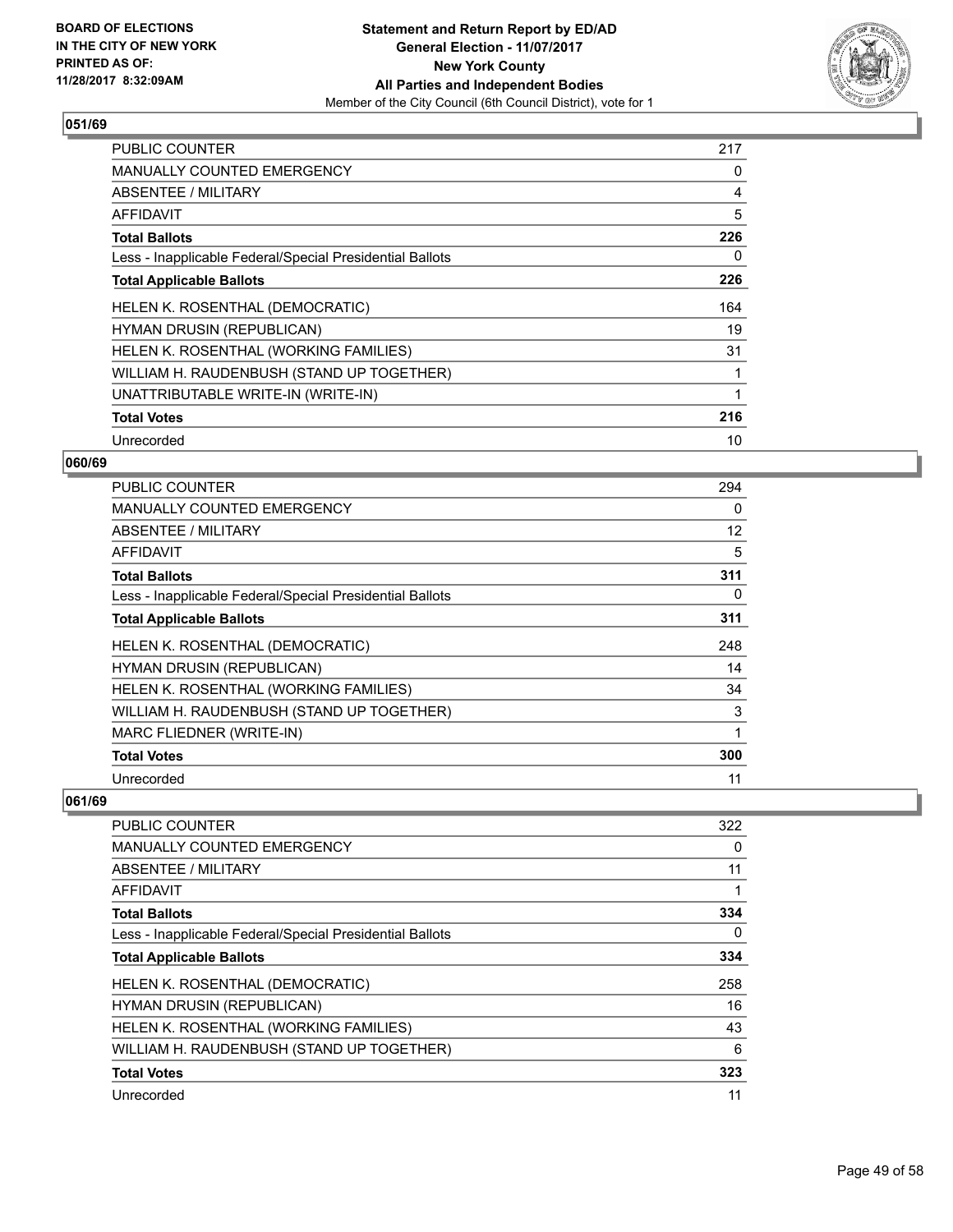

| <b>PUBLIC COUNTER</b>                                    | 339            |
|----------------------------------------------------------|----------------|
| <b>MANUALLY COUNTED EMERGENCY</b>                        | 0              |
| ABSENTEE / MILITARY                                      | 6              |
| <b>AFFIDAVIT</b>                                         | 4              |
| <b>Total Ballots</b>                                     | 349            |
| Less - Inapplicable Federal/Special Presidential Ballots | 0              |
| <b>Total Applicable Ballots</b>                          | 349            |
| HELEN K. ROSENTHAL (DEMOCRATIC)                          | 264            |
| HYMAN DRUSIN (REPUBLICAN)                                | 18             |
| HELEN K. ROSENTHAL (WORKING FAMILIES)                    | 36             |
| WILLIAM H. RAUDENBUSH (STAND UP TOGETHER)                | $\overline{2}$ |
| PETE KOO (WRITE-IN)                                      | 2              |
| <b>Total Votes</b>                                       | 322            |
| Unrecorded                                               | 27             |

#### **063/69**

| <b>PUBLIC COUNTER</b>                                    | 231            |
|----------------------------------------------------------|----------------|
| MANUALLY COUNTED EMERGENCY                               | 0              |
| ABSENTEE / MILITARY                                      | 9              |
| AFFIDAVIT                                                | 2              |
| <b>Total Ballots</b>                                     | 242            |
| Less - Inapplicable Federal/Special Presidential Ballots | 0              |
| <b>Total Applicable Ballots</b>                          | 242            |
| HELEN K. ROSENTHAL (DEMOCRATIC)                          | 198            |
| HYMAN DRUSIN (REPUBLICAN)                                | 12             |
| HELEN K. ROSENTHAL (WORKING FAMILIES)                    | 23             |
| WILLIAM H. RAUDENBUSH (STAND UP TOGETHER)                | $\overline{2}$ |
| MARC FLIEDNER (WRITE-IN)                                 | 1              |
| <b>Total Votes</b>                                       | 236            |
| Unrecorded                                               | 6              |

| <b>PUBLIC COUNTER</b>                                    | 343 |
|----------------------------------------------------------|-----|
| <b>MANUALLY COUNTED EMERGENCY</b>                        | 0   |
| ABSENTEE / MILITARY                                      | 10  |
| AFFIDAVIT                                                |     |
| <b>Total Ballots</b>                                     | 354 |
| Less - Inapplicable Federal/Special Presidential Ballots | 0   |
| <b>Total Applicable Ballots</b>                          | 354 |
| HELEN K. ROSENTHAL (DEMOCRATIC)                          | 279 |
| <b>HYMAN DRUSIN (REPUBLICAN)</b>                         | 25  |
| HELEN K. ROSENTHAL (WORKING FAMILIES)                    | 32  |
| WILLIAM H. RAUDENBUSH (STAND UP TOGETHER)                | 3   |
| <b>Total Votes</b>                                       | 339 |
| Unrecorded                                               | 15  |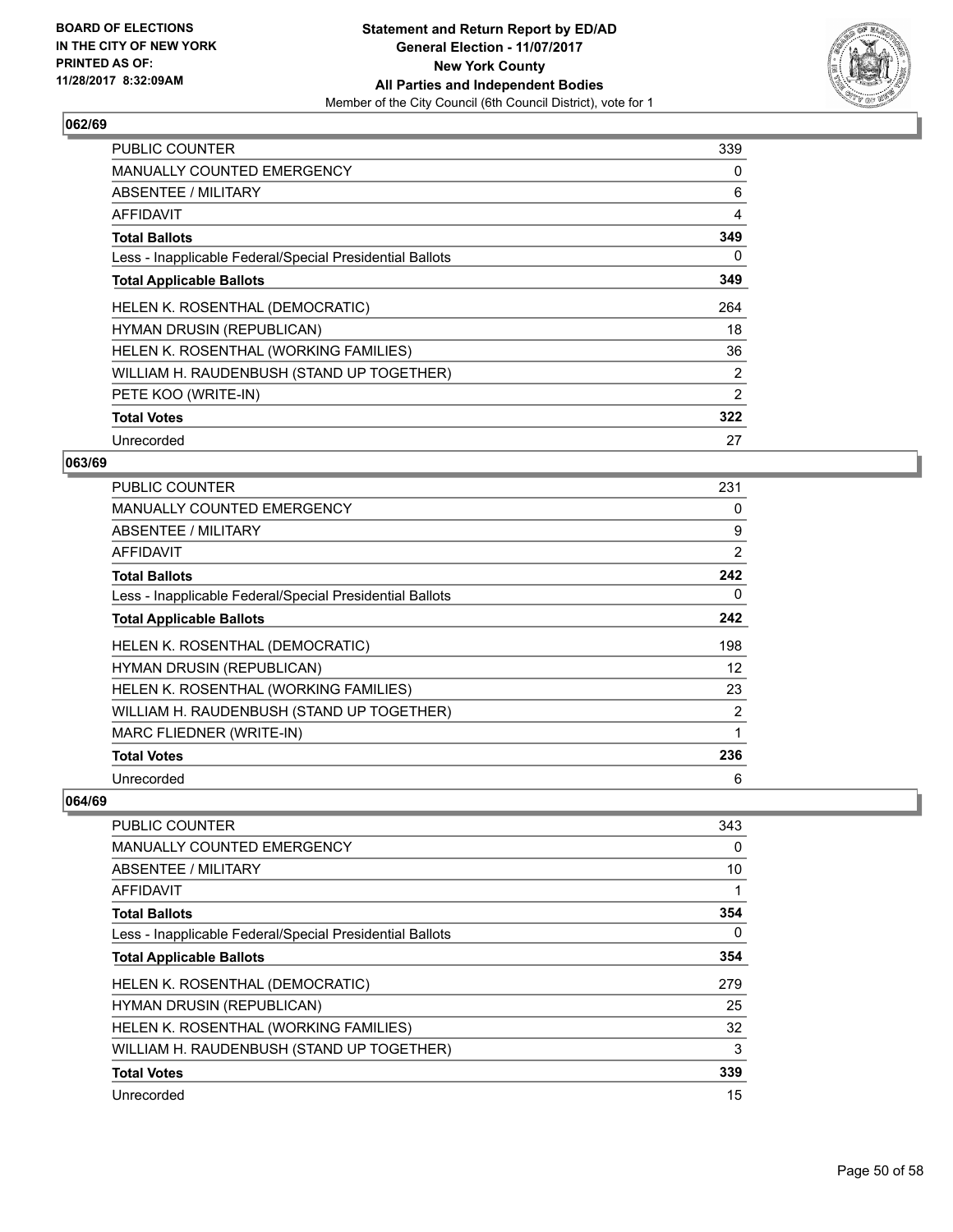

| <b>PUBLIC COUNTER</b>                                    | 278            |
|----------------------------------------------------------|----------------|
| <b>MANUALLY COUNTED EMERGENCY</b>                        | 0              |
| <b>ABSENTEE / MILITARY</b>                               | 12             |
| AFFIDAVIT                                                | 4              |
| <b>Total Ballots</b>                                     | 294            |
| Less - Inapplicable Federal/Special Presidential Ballots | 0              |
| <b>Total Applicable Ballots</b>                          | 294            |
| HELEN K. ROSENTHAL (DEMOCRATIC)                          | 207            |
| <b>HYMAN DRUSIN (REPUBLICAN)</b>                         | 19             |
| HELEN K. ROSENTHAL (WORKING FAMILIES)                    | 41             |
| WILLIAM H. RAUDENBUSH (STAND UP TOGETHER)                | $\overline{7}$ |
| CARY GOODMAN (WRITE-IN)                                  | 1              |
| MEL WYMORE (WRITE-IN)                                    | $\overline{2}$ |
| NICIA ERNST (WRITE-IN)                                   | 1              |
| UNATTRIBUTABLE WRITE-IN (WRITE-IN)                       | 1              |
| <b>Total Votes</b>                                       | 279            |
| Unrecorded                                               | 15             |

| <b>PUBLIC COUNTER</b>                                    | 258            |
|----------------------------------------------------------|----------------|
| <b>MANUALLY COUNTED EMERGENCY</b>                        | 0              |
| ABSENTEE / MILITARY                                      | 7              |
| AFFIDAVIT                                                | $\overline{2}$ |
| <b>Total Ballots</b>                                     | 267            |
| Less - Inapplicable Federal/Special Presidential Ballots | 0              |
| <b>Total Applicable Ballots</b>                          | 267            |
| HELEN K. ROSENTHAL (DEMOCRATIC)                          | 194            |
| <b>HYMAN DRUSIN (REPUBLICAN)</b>                         | 17             |
| HELEN K. ROSENTHAL (WORKING FAMILIES)                    | 36             |
| WILLIAM H. RAUDENBUSH (STAND UP TOGETHER)                | 3              |
| HELEN ONG HA (WRITE-IN)                                  | 1              |
| <b>Total Votes</b>                                       | 251            |
| Unrecorded                                               | 16             |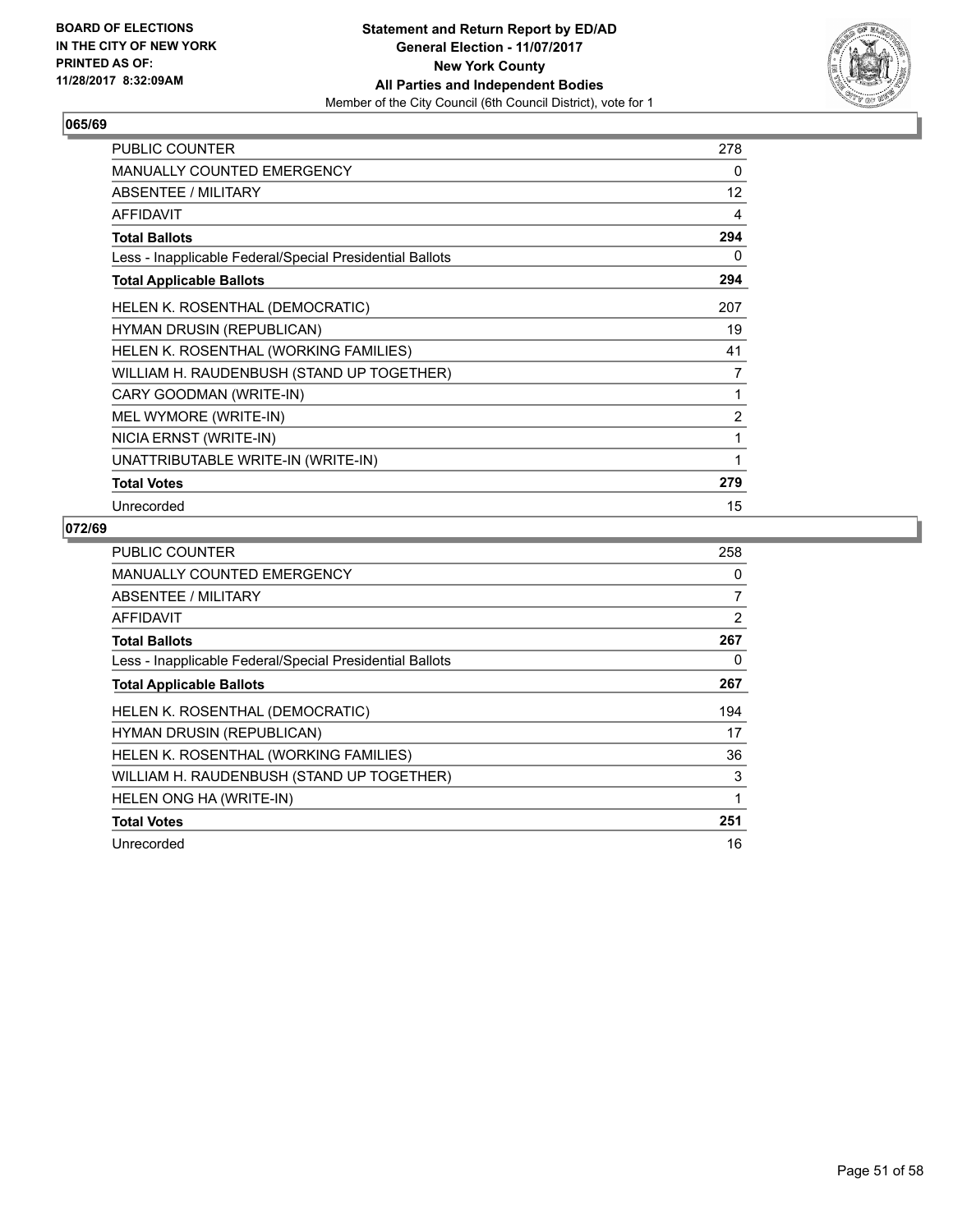

| <b>PUBLIC COUNTER</b>                                    | 256 |
|----------------------------------------------------------|-----|
| <b>MANUALLY COUNTED EMERGENCY</b>                        | 0   |
| ABSENTEE / MILITARY                                      | 6   |
| <b>AFFIDAVIT</b>                                         | 2   |
| <b>Total Ballots</b>                                     | 264 |
| Less - Inapplicable Federal/Special Presidential Ballots | 0   |
| <b>Total Applicable Ballots</b>                          | 264 |
| HELEN K. ROSENTHAL (DEMOCRATIC)                          | 208 |
| <b>HYMAN DRUSIN (REPUBLICAN)</b>                         | 14  |
| HELEN K. ROSENTHAL (WORKING FAMILIES)                    | 20  |
| WILLIAM H. RAUDENBUSH (STAND UP TOGETHER)                | 7   |
| <b>Total Votes</b>                                       | 249 |
| Unrecorded                                               | 15  |

## **103/69**

| PUBLIC COUNTER                                           | 0 |
|----------------------------------------------------------|---|
|                                                          |   |
| <b>MANUALLY COUNTED EMERGENCY</b>                        | 0 |
| <b>ABSENTEE / MILITARY</b>                               | 0 |
| AFFIDAVIT                                                | 0 |
| <b>Total Ballots</b>                                     | 0 |
| Less - Inapplicable Federal/Special Presidential Ballots | 0 |
| <b>Total Applicable Ballots</b>                          | 0 |
| HELEN K. ROSENTHAL (DEMOCRATIC)                          | 0 |
| HYMAN DRUSIN (REPUBLICAN)                                | 0 |
| HELEN K. ROSENTHAL (WORKING FAMILIES)                    | 0 |
| WILLIAM H. RAUDENBUSH (STAND UP TOGETHER)                | 0 |
| <b>Total Votes</b>                                       | 0 |

| PUBLIC COUNTER                                           | 0 |
|----------------------------------------------------------|---|
| <b>MANUALLY COUNTED EMERGENCY</b>                        | 0 |
| <b>ABSENTEE / MILITARY</b>                               | 0 |
| <b>AFFIDAVIT</b>                                         | 0 |
| <b>Total Ballots</b>                                     | 0 |
| Less - Inapplicable Federal/Special Presidential Ballots | 0 |
| <b>Total Applicable Ballots</b>                          | 0 |
| HELEN K. ROSENTHAL (DEMOCRATIC)                          | 0 |
| <b>HYMAN DRUSIN (REPUBLICAN)</b>                         | 0 |
| HELEN K. ROSENTHAL (WORKING FAMILIES)                    | 0 |
| WILLIAM H. RAUDENBUSH (STAND UP TOGETHER)                | 0 |
| <b>Total Votes</b>                                       | 0 |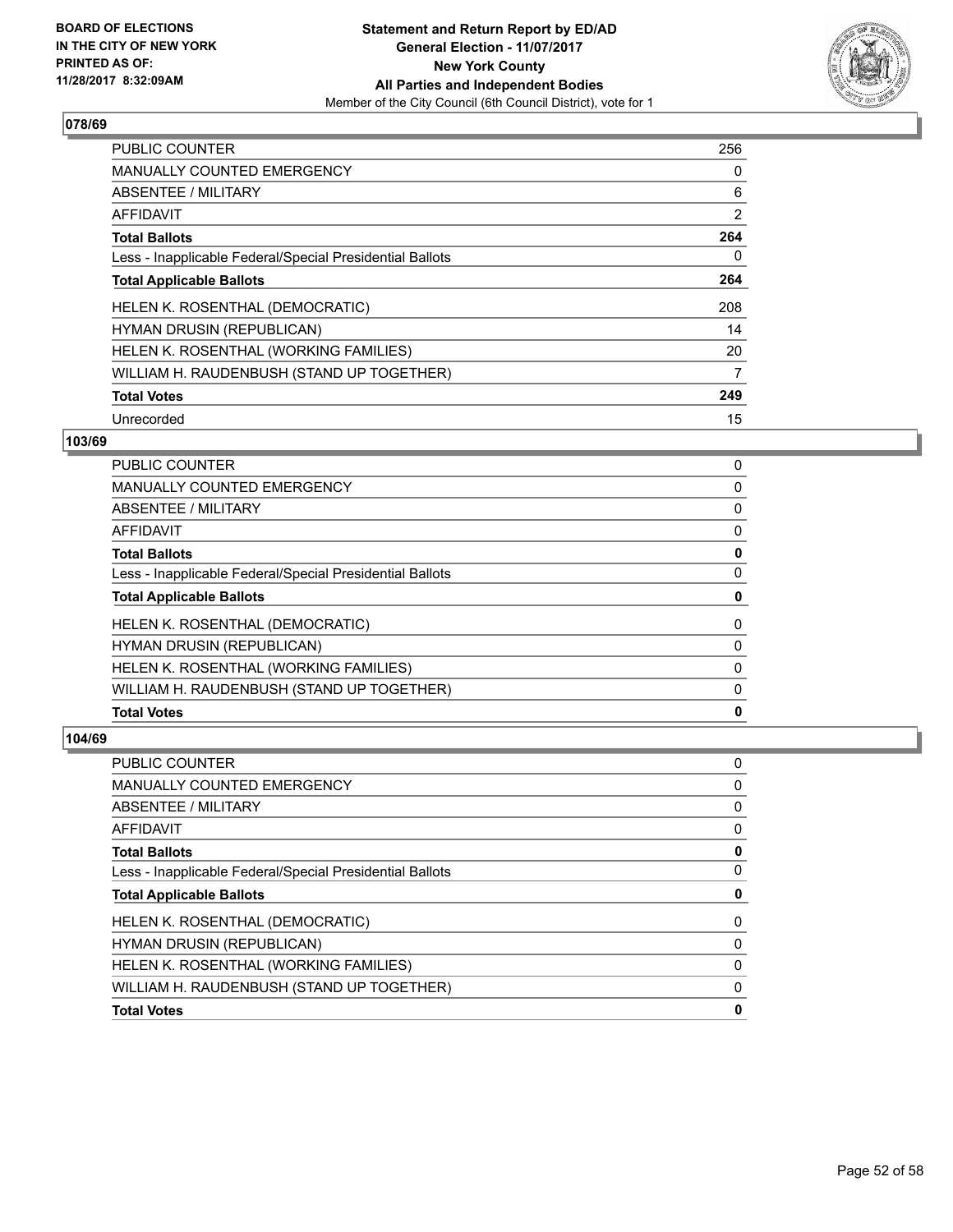

| <b>PUBLIC COUNTER</b>                                    | 0 |
|----------------------------------------------------------|---|
| <b>MANUALLY COUNTED EMERGENCY</b>                        | 0 |
| ABSENTEE / MILITARY                                      | 0 |
| <b>AFFIDAVIT</b>                                         | 0 |
| <b>Total Ballots</b>                                     | 0 |
| Less - Inapplicable Federal/Special Presidential Ballots | 0 |
| <b>Total Applicable Ballots</b>                          | 0 |
| HELEN K. ROSENTHAL (DEMOCRATIC)                          | 0 |
| <b>HYMAN DRUSIN (REPUBLICAN)</b>                         | 0 |
| HELEN K. ROSENTHAL (WORKING FAMILIES)                    | 0 |
| WILLIAM H. RAUDENBUSH (STAND UP TOGETHER)                | 0 |
| <b>Total Votes</b>                                       | 0 |

#### **106/69 COMBINED into: 103/69**

#### **110/69**

| <b>PUBLIC COUNTER</b>                                    | 147 |
|----------------------------------------------------------|-----|
| <b>MANUALLY COUNTED EMERGENCY</b>                        | 0   |
| ABSENTEE / MILITARY                                      | 2   |
| <b>AFFIDAVIT</b>                                         | 4   |
| <b>Total Ballots</b>                                     | 153 |
| Less - Inapplicable Federal/Special Presidential Ballots | 0   |
| <b>Total Applicable Ballots</b>                          | 153 |
| HELEN K. ROSENTHAL (DEMOCRATIC)                          | 120 |
| <b>HYMAN DRUSIN (REPUBLICAN)</b>                         | 11  |
| HELEN K. ROSENTHAL (WORKING FAMILIES)                    | 13  |
| WILLIAM H. RAUDENBUSH (STAND UP TOGETHER)                |     |
| <b>Total Votes</b>                                       | 145 |
| Unrecorded                                               | 8   |

| <b>PUBLIC COUNTER</b>                                    | 190 |
|----------------------------------------------------------|-----|
| <b>MANUALLY COUNTED EMERGENCY</b>                        | 0   |
| <b>ABSENTEE / MILITARY</b>                               | 5   |
| AFFIDAVIT                                                | 0   |
| <b>Total Ballots</b>                                     | 195 |
| Less - Inapplicable Federal/Special Presidential Ballots | 0   |
| <b>Total Applicable Ballots</b>                          | 195 |
| HELEN K. ROSENTHAL (DEMOCRATIC)                          | 145 |
| <b>HYMAN DRUSIN (REPUBLICAN)</b>                         | 7   |
| HELEN K. ROSENTHAL (WORKING FAMILIES)                    | 24  |
| WILLIAM H. RAUDENBUSH (STAND UP TOGETHER)                | 2   |
| <b>BARRY SHER (WRITE-IN)</b>                             | 1   |
| <b>Total Votes</b>                                       | 179 |
| Unrecorded                                               | 16  |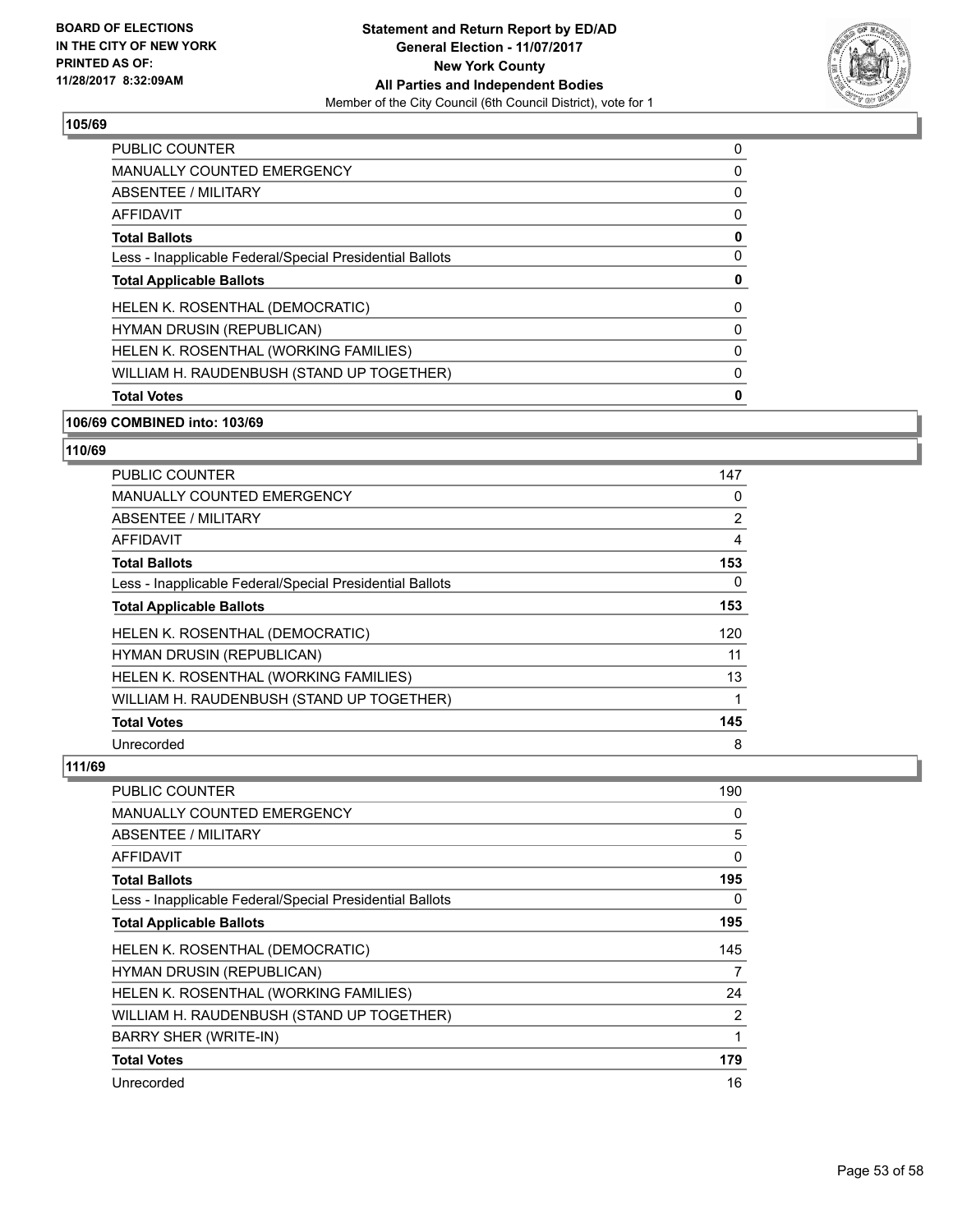

| <b>PUBLIC COUNTER</b>                                    | 142 |
|----------------------------------------------------------|-----|
| <b>MANUALLY COUNTED EMERGENCY</b>                        | 0   |
| ABSENTEE / MILITARY                                      | 3   |
| AFFIDAVIT                                                |     |
| <b>Total Ballots</b>                                     | 146 |
| Less - Inapplicable Federal/Special Presidential Ballots | 0   |
| <b>Total Applicable Ballots</b>                          | 146 |
| HELEN K. ROSENTHAL (DEMOCRATIC)                          | 106 |
| <b>HYMAN DRUSIN (REPUBLICAN)</b>                         | 11  |
| HELEN K. ROSENTHAL (WORKING FAMILIES)                    | 21  |
| WILLIAM H. RAUDENBUSH (STAND UP TOGETHER)                | 5   |
| <b>Total Votes</b>                                       | 143 |
| Unrecorded                                               | 3   |

## **113/69**

| <b>PUBLIC COUNTER</b>                                    | 186            |
|----------------------------------------------------------|----------------|
| <b>MANUALLY COUNTED EMERGENCY</b>                        | 0              |
| ABSENTEE / MILITARY                                      | 6              |
| <b>AFFIDAVIT</b>                                         | $\overline{2}$ |
| <b>Total Ballots</b>                                     | 194            |
| Less - Inapplicable Federal/Special Presidential Ballots | 0              |
| <b>Total Applicable Ballots</b>                          | 194            |
| HELEN K. ROSENTHAL (DEMOCRATIC)                          | 140            |
| HYMAN DRUSIN (REPUBLICAN)                                | 20             |
| HELEN K. ROSENTHAL (WORKING FAMILIES)                    | 19             |
| WILLIAM H. RAUDENBUSH (STAND UP TOGETHER)                | 3              |
| MEL WYMORE (WRITE-IN)                                    | 1              |
| <b>Total Votes</b>                                       | 183            |
| Unrecorded                                               | 11             |

| PUBLIC COUNTER                                           | 166 |
|----------------------------------------------------------|-----|
| <b>MANUALLY COUNTED EMERGENCY</b>                        | 0   |
| ABSENTEE / MILITARY                                      | 4   |
| AFFIDAVIT                                                | 0   |
| <b>Total Ballots</b>                                     | 170 |
| Less - Inapplicable Federal/Special Presidential Ballots | 0   |
| <b>Total Applicable Ballots</b>                          | 170 |
| HELEN K. ROSENTHAL (DEMOCRATIC)                          | 144 |
| HYMAN DRUSIN (REPUBLICAN)                                | 7   |
| HELEN K. ROSENTHAL (WORKING FAMILIES)                    | 6   |
| WILLIAM H. RAUDENBUSH (STAND UP TOGETHER)                | 2   |
| <b>Total Votes</b>                                       | 159 |
| Unrecorded                                               | 11  |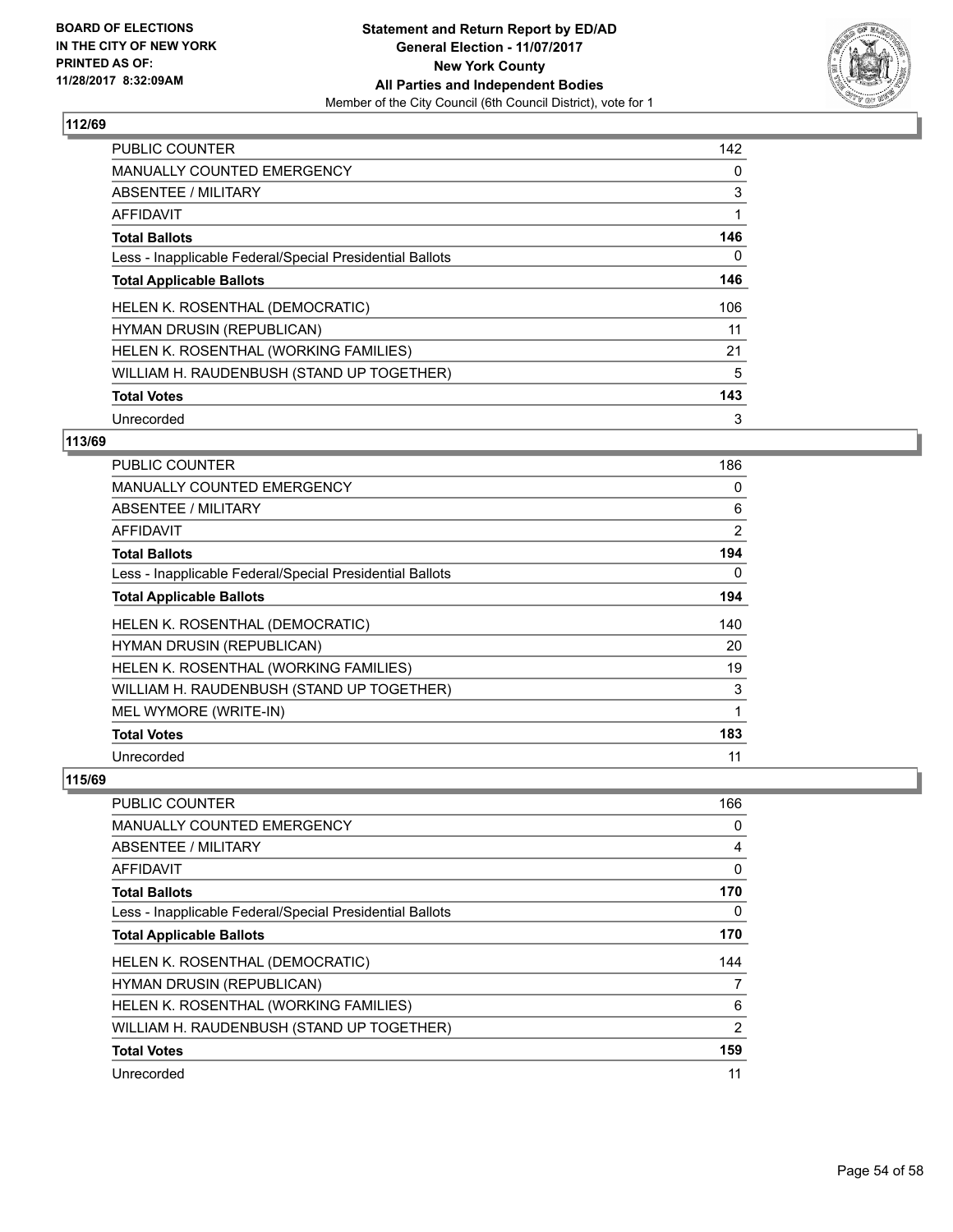

| <b>PUBLIC COUNTER</b>                                    | 192            |
|----------------------------------------------------------|----------------|
| <b>MANUALLY COUNTED EMERGENCY</b>                        | 0              |
| ABSENTEE / MILITARY                                      | 3              |
| <b>AFFIDAVIT</b>                                         | 5              |
| <b>Total Ballots</b>                                     | 200            |
| Less - Inapplicable Federal/Special Presidential Ballots | 0              |
| <b>Total Applicable Ballots</b>                          | 200            |
| HELEN K. ROSENTHAL (DEMOCRATIC)                          | 123            |
| HYMAN DRUSIN (REPUBLICAN)                                | 43             |
| HELEN K. ROSENTHAL (WORKING FAMILIES)                    | 11             |
| WILLIAM H. RAUDENBUSH (STAND UP TOGETHER)                | $\overline{2}$ |
| DAN DALDIN (WRITE-IN)                                    |                |
| <b>Total Votes</b>                                       | 180            |
| Unrecorded                                               | 20             |

#### **095/75**

| <b>PUBLIC COUNTER</b>                                    | 274 |
|----------------------------------------------------------|-----|
| <b>MANUALLY COUNTED EMERGENCY</b>                        | 0   |
| ABSENTEE / MILITARY                                      | 5   |
| <b>AFFIDAVIT</b>                                         | 3   |
| <b>Total Ballots</b>                                     | 282 |
| Less - Inapplicable Federal/Special Presidential Ballots | 0   |
| <b>Total Applicable Ballots</b>                          | 282 |
| HELEN K. ROSENTHAL (DEMOCRATIC)                          | 196 |
| HYMAN DRUSIN (REPUBLICAN)                                | 47  |
| HELEN K. ROSENTHAL (WORKING FAMILIES)                    | 14  |
| WILLIAM H. RAUDENBUSH (STAND UP TOGETHER)                | 4   |
| UNATTRIBUTABLE WRITE-IN (WRITE-IN)                       | 1   |
| <b>Total Votes</b>                                       | 262 |
| Unrecorded                                               | 20  |

| <b>PUBLIC COUNTER</b>                                    | 153 |
|----------------------------------------------------------|-----|
| <b>MANUALLY COUNTED EMERGENCY</b>                        | 0   |
| ABSENTEE / MILITARY                                      | 8   |
| AFFIDAVIT                                                |     |
| <b>Total Ballots</b>                                     | 162 |
| Less - Inapplicable Federal/Special Presidential Ballots | 0   |
| <b>Total Applicable Ballots</b>                          | 162 |
| HELEN K. ROSENTHAL (DEMOCRATIC)                          | 116 |
| <b>HYMAN DRUSIN (REPUBLICAN)</b>                         | 25  |
| HELEN K. ROSENTHAL (WORKING FAMILIES)                    | 11  |
| WILLIAM H. RAUDENBUSH (STAND UP TOGETHER)                | 4   |
| <b>Total Votes</b>                                       | 156 |
| Unrecorded                                               | 6   |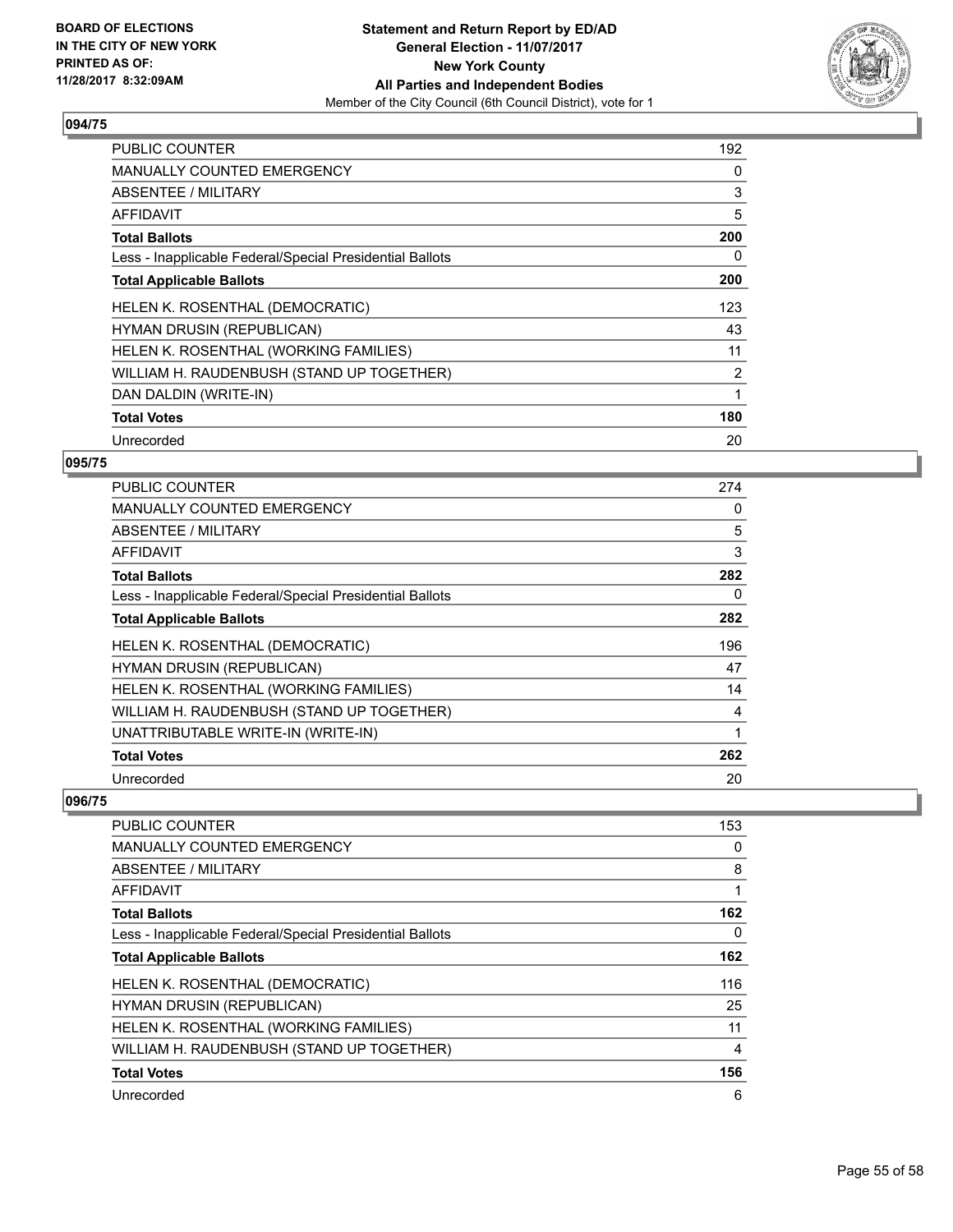

| <b>PUBLIC COUNTER</b>                                    | 274 |
|----------------------------------------------------------|-----|
| <b>MANUALLY COUNTED EMERGENCY</b>                        | 0   |
| ABSENTEE / MILITARY                                      | 8   |
| <b>AFFIDAVIT</b>                                         | 4   |
| <b>Total Ballots</b>                                     | 286 |
| Less - Inapplicable Federal/Special Presidential Ballots | 0   |
| <b>Total Applicable Ballots</b>                          | 286 |
| HELEN K. ROSENTHAL (DEMOCRATIC)                          | 194 |
| <b>HYMAN DRUSIN (REPUBLICAN)</b>                         | 52  |
| HELEN K. ROSENTHAL (WORKING FAMILIES)                    | 12  |
| WILLIAM H. RAUDENBUSH (STAND UP TOGETHER)                | 8   |
| REBECCA HARARY (WRITE-IN)                                | 1   |
| UNATTRIBUTABLE WRITE-IN (WRITE-IN)                       | 1   |
| <b>Total Votes</b>                                       | 268 |
| Unrecorded                                               | 18  |

## **098/75**

| <b>PUBLIC COUNTER</b>                                    | 168 |
|----------------------------------------------------------|-----|
| <b>MANUALLY COUNTED EMERGENCY</b>                        | 0   |
| ABSENTEE / MILITARY                                      | 4   |
| AFFIDAVIT                                                | 0   |
| <b>Total Ballots</b>                                     | 172 |
| Less - Inapplicable Federal/Special Presidential Ballots | 0   |
| <b>Total Applicable Ballots</b>                          | 172 |
| HELEN K. ROSENTHAL (DEMOCRATIC)                          | 124 |
| <b>HYMAN DRUSIN (REPUBLICAN)</b>                         | 27  |
| HELEN K. ROSENTHAL (WORKING FAMILIES)                    | 11  |
| WILLIAM H. RAUDENBUSH (STAND UP TOGETHER)                | 3   |
| MEL WYMORE (WRITE-IN)                                    | 1   |
| <b>Total Votes</b>                                       | 166 |
| Unrecorded                                               | 6   |

| <b>PUBLIC COUNTER</b>                                    | 201 |
|----------------------------------------------------------|-----|
| <b>MANUALLY COUNTED EMERGENCY</b>                        | 0   |
| ABSENTEE / MILITARY                                      | 7   |
| <b>AFFIDAVIT</b>                                         | 1   |
| <b>Total Ballots</b>                                     | 209 |
| Less - Inapplicable Federal/Special Presidential Ballots | 0   |
| <b>Total Applicable Ballots</b>                          | 209 |
| HELEN K. ROSENTHAL (DEMOCRATIC)                          | 159 |
| <b>HYMAN DRUSIN (REPUBLICAN)</b>                         | 20  |
| HELEN K. ROSENTHAL (WORKING FAMILIES)                    | 11  |
| WILLIAM H. RAUDENBUSH (STAND UP TOGETHER)                | 5   |
| MEL WYMORE (WRITE-IN)                                    | 1   |
| <b>Total Votes</b>                                       | 196 |
| Unrecorded                                               | 13  |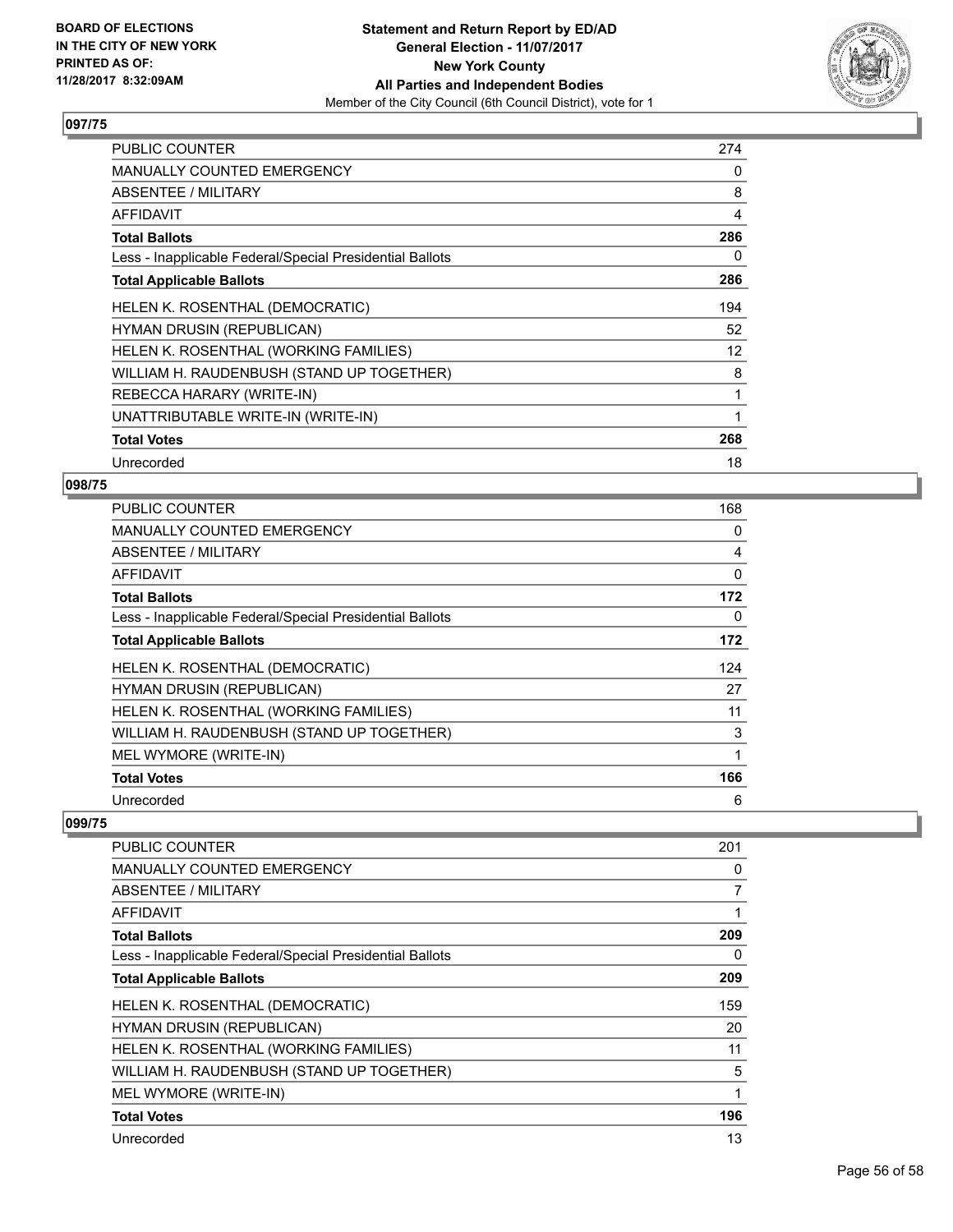

| <b>PUBLIC COUNTER</b>                                    | 199      |
|----------------------------------------------------------|----------|
| <b>MANUALLY COUNTED EMERGENCY</b>                        | 0        |
| ABSENTEE / MILITARY                                      | 9        |
| <b>AFFIDAVIT</b>                                         | $\Omega$ |
| <b>Total Ballots</b>                                     | 208      |
| Less - Inapplicable Federal/Special Presidential Ballots | 0        |
| <b>Total Applicable Ballots</b>                          | 208      |
| HELEN K. ROSENTHAL (DEMOCRATIC)                          | 154      |
| <b>HYMAN DRUSIN (REPUBLICAN)</b>                         | 24       |
| HELEN K. ROSENTHAL (WORKING FAMILIES)                    | 15       |
| WILLIAM H. RAUDENBUSH (STAND UP TOGETHER)                | 2        |
| <b>BEN PLATT (WRITE-IN)</b>                              | 1        |
| JOSH MENDELSOHN (WRITE-IN)                               | 1        |
| <b>Total Votes</b>                                       | 197      |
| Unrecorded                                               | 11       |
| 103/75 COMBINED into: 099/68                             |          |